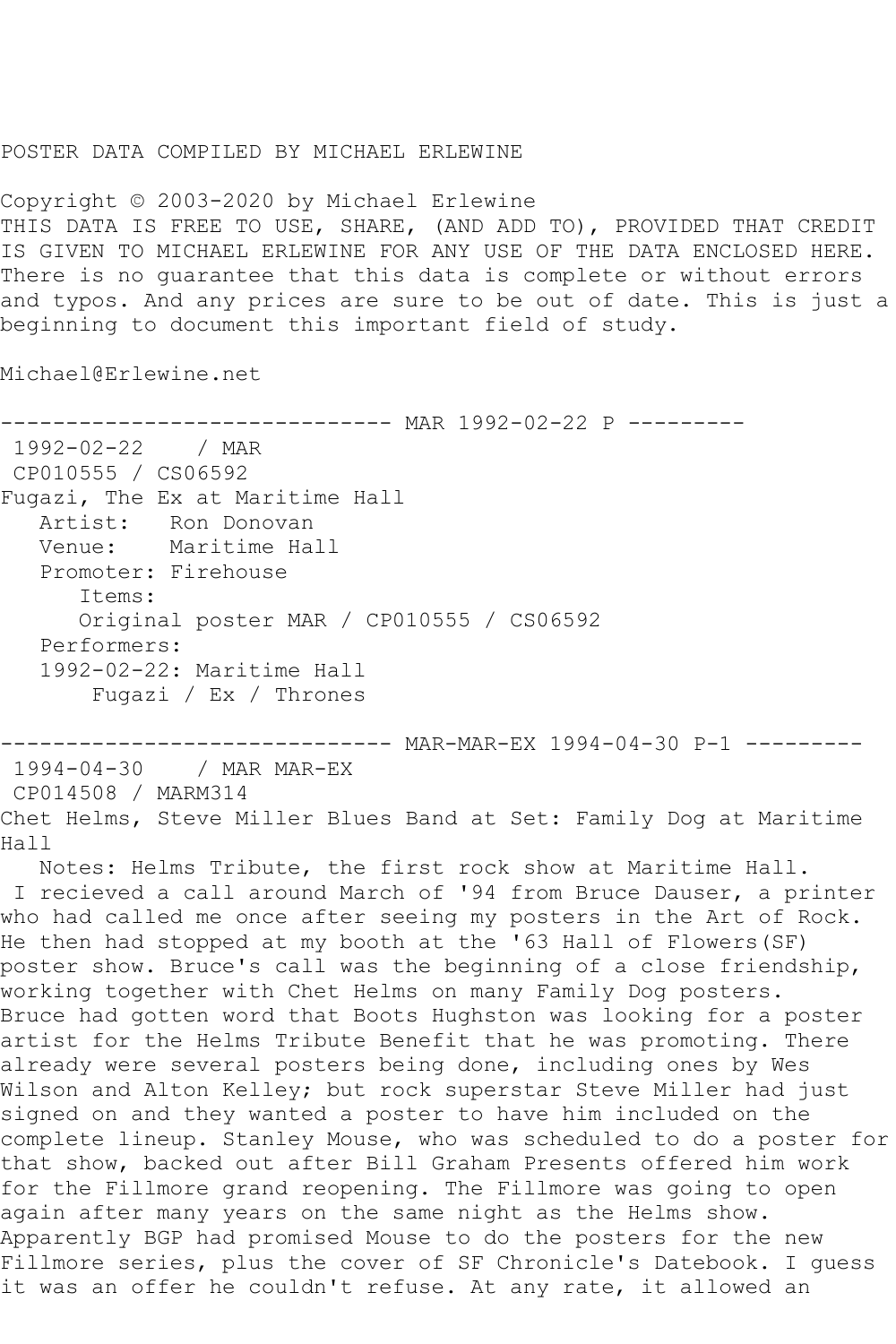opportunity for me to get involved in the poster and, later, further into posters again.

Well, as it turned out the cover of Datebook used Mouse's design, but his Fillmore poster series was a misunderstanding. My Helms poster was already under way, so Mouse eventually turned out a Tribute poster with a parody theme. It also turned out later that Steve Miller was ill and unable to attend, so it was quite a fluke that I managed to be the one chosen to do the poster, which was the only Tribute poster done with a paid budget for both printing and artwork, it was the basic advertising poster for the show, hung up all around San Francisco.

The Helms poster, because of it's popularity, gave me a foothold back in the poster business, in which I had been inactive for about ten years. I imagine it was to the dismay of some of the older more established SF artists, but I paid my respects to them by hiring them all, Mouse, Kelley, Moscosso, Singer, Conklin, Tuten, Grimshaw (flaked), and others for the Maritime Hall series when I became the Art Director for the Family Dog there in '95.

The computer turned out to be a fantastic method of creating rock posters, causing former ways to be referred to as "old world". At the time of the poster, It was the largest project I had worked on by computer, having only 8 MB of RAM and the primitive Operating System 6. Needless to say, I had many late night crashes and hours of locking up. Late On the last night I accidentally trashed the sails with the band names on them! I was devastated and shaky, called Bruce at 3 AM to tell him I had failed. Bruce told me to just go to bed, that I could recover the next day, and he'd push the printing date back a day. The following day for 16 hours, my wife helped me redraw all the names and sails. During the connection of the sails to the ship's hull which were on two separate files, it failed repeatedly after 6 hours of trying, so I reduced the page and filesize (133 dpi) and it finally worked. We made it to press time and on time for posting to advertise.

-- Jim Phillips

 Artist: Jim Phillips Venue: Set: Family Dog at Maritime Hall Promoter: Family Dog Presents Items: Original poster MAR-MAR-EX Edition 1 / CP014508 / MARM314 Performers: 1994-04-30: Set: Family Dog at Maritime Hall Maritime Hall

 Chet Helms / Steve Miller Blues Band / Creedence Clearwater Revival / Gregg Allman Band / Big Brother and the Holding Company / New Riders of the Purple Sage / Dan Hicks / Lee Michaels / Country Joe Mcdonald / Chris Solberg / Squid Vicious / Peter Tork / Terry Dolan / Wavy Gravy / Ken Kesey / Peter Coyote / Lenny Williams /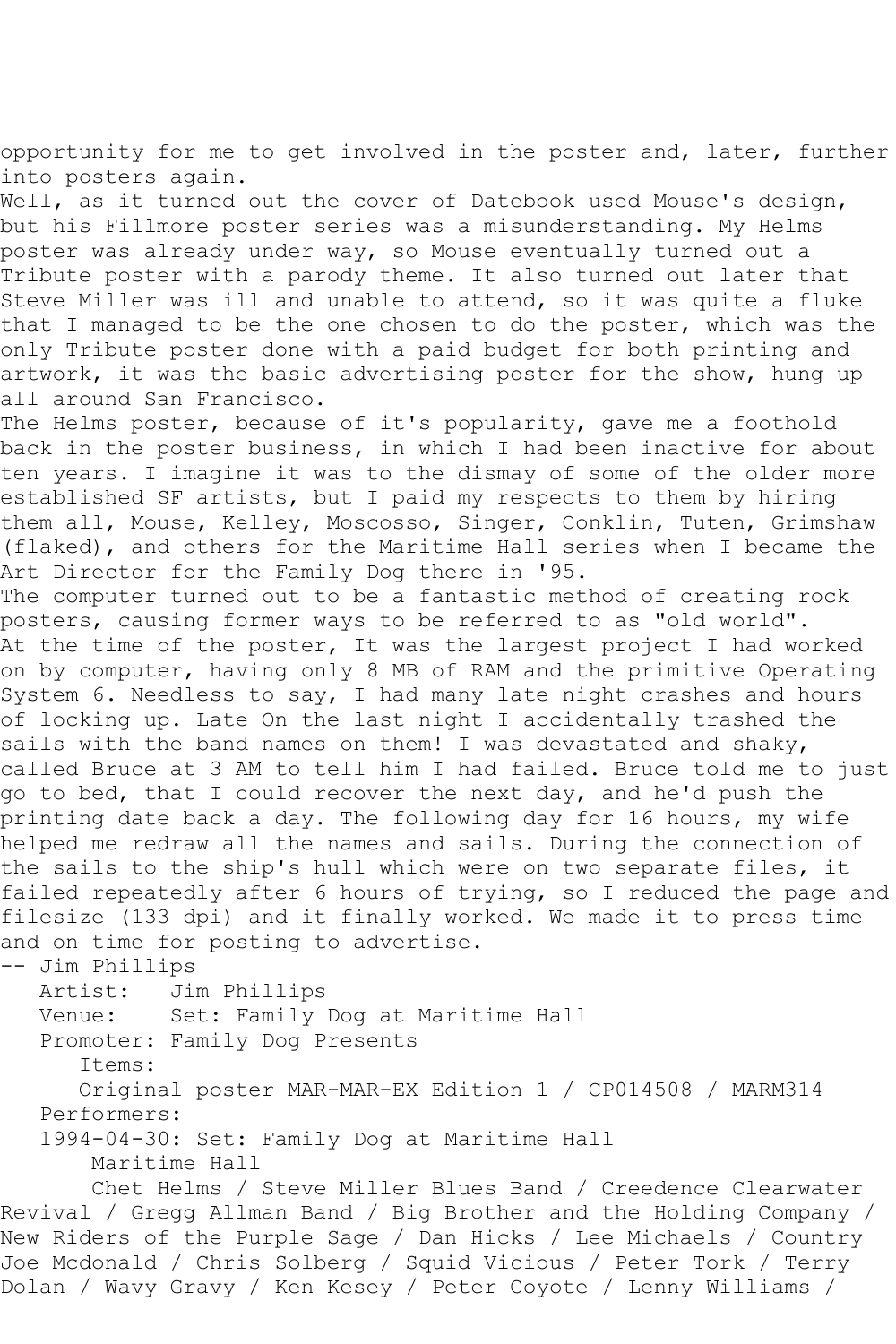Bill Ham / Barry Melton / Dinosaurs / Starship / Nick Gravenites / Quicksilver Messenger Service / John Mcfee / Boobie Brothers / Darby Slick / Doug Sahm / Sir Douglas Quintet / Boots Hughston / Harvey Mandel / Mitchell Holman / Howard Wales / Sky Sunlight / Saxon / Jerry Miller / Peter Lewis / Caribbean All Stars / Lee Michaels ------------------------------ MAR-MAR-EX 1994-04-30 P-1 --------- 1994-04-30 / MAR MAR-EX CP005657 / CP00906 Chet Helms, Steve Miller Blues Band at Maritime Hall - San Francisco, CA Notes: 3-color silkscreen, signed and numbered edition of 215, printed by Ghetto Press Private Notes: FD Maritime Hall Benefit: Tribute to Chet Helms Event: Tribute To Chet Helms at Maritime Hall Artist: Gary Grimshaw<br>Venue: Maritime Hall Maritime Hall Promoter: Family Dog Presents Items: Original poster MAR-MAR-EX Edition 1 / CP005657 / CP00906 (13 x 19) Price: 50.00 Original poster MAR-MAR-EX Edition 1 / CP014550 / MARM358 Original poster MAR-MAR-EX Edition 1 / CP005657 / CP00906 (13 x 19) Performers: 1994-04-30: Maritime Hall Set: Family Dog at Maritime Hall Chet Helms / Steve Miller Blues Band / Stu Cook / Gregg Allman Band / Big Brother and the Holding Company / New Riders of the Purple Sage / Squid Vicious / Peter Tork / Country Joe Mcdonald / Harvey Mandel / Dan Hicks / Barry Melton / Dinosaurs / Peter Kaukonen / Terry Dolan / Boots Hughston / Nick Gravenites / Greg Elmore / John Mcfee / Keith Knudsen / Jerry Miller / Mitchell Holman / Howard Wales / Darby Slick / Caribbean All Stars / Wavy Gravy / Ken Kesey / Peter Coyote / Lenny Williams / New Riders of the Purple Sage / Lee Michaels ------------------------------ FD-FDNew 1995-07-00 P-1 --------- 1995-07-00 / FD FDNew CP004494 / CD05733 Family Dog at Family Dog at Maritime Hall - San Francisco, CA Notes: Family Dog Thirtieth Anniversary. Also designed 30th anniversary wine labels (limited edition of 660), Family Dog/Anchor Beer 30th anniversary labels but edition cancelled. Series: 30th Anniversary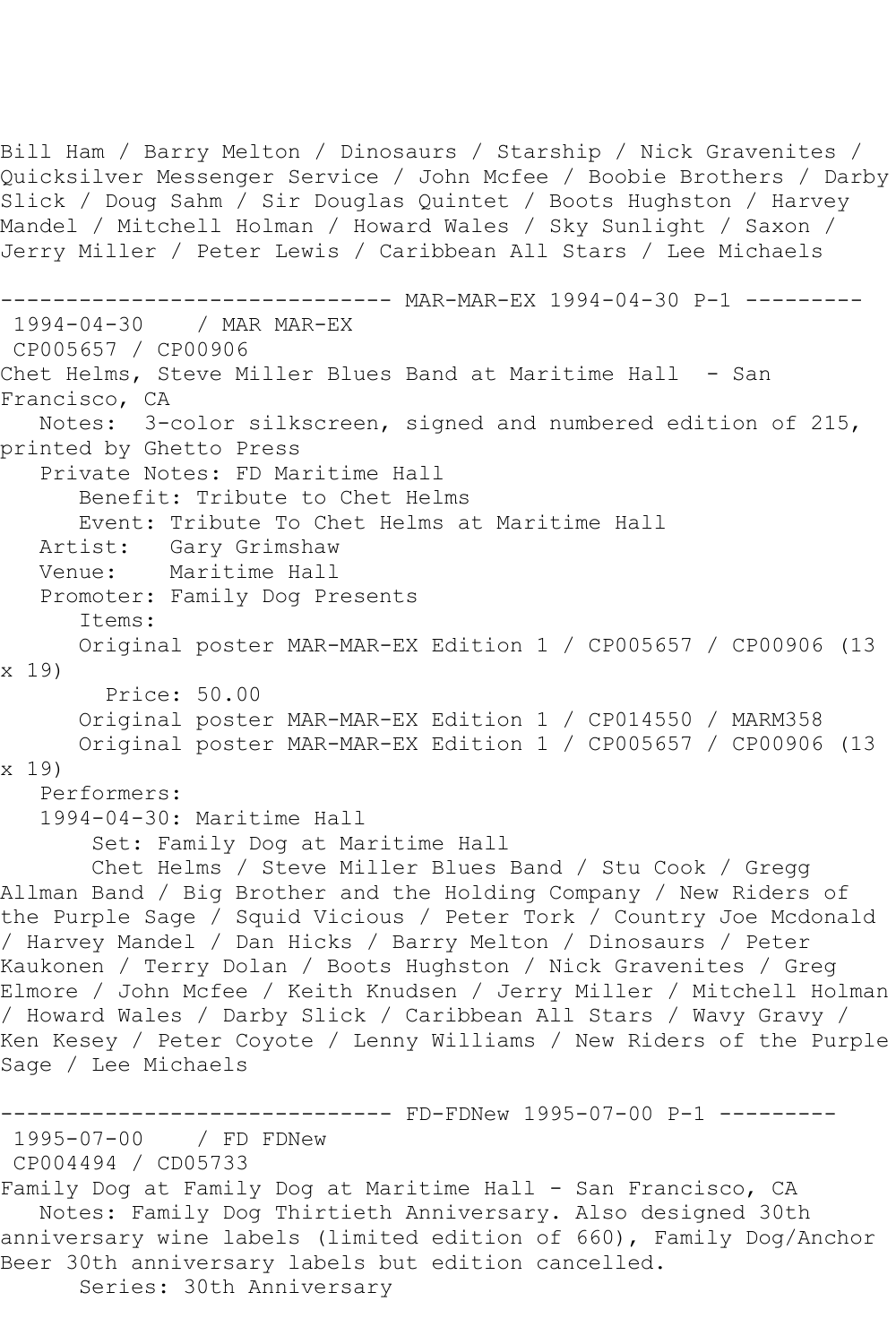Artist: Jim Phillips Venue: Family Dog at Maritime Hall Promoter: Family Dog New Series Items: Original poster FD-FDNew Edition 1 / CP004494 / CD05733 Performers: 1995-07-00: Family Dog at Maritime Hall

```
------------------------------ MAR-MAR-001 1995-10-27 P-1 ---------
1995-10-27 / MAR MAR-001
```
CP007421 / CP02665

Grand Opening of Matritime Hall :Gregg Allman, Zero at Maritime Hall Notes: Family Dog Grand Opening #1 poster of the Maritime Hall series

I was called by Maritime Hall owner Boots Hughston about doing the grand opening/Gregg Allman poster around August of 1995. He told me he wanted Popeye on the poster. At first I rejected the concept, arguing that Popeye is owned by King Features Syndicate, one of the largest comics agencies, and that these characters are jealously guarded by their attorneys. But he insisted, citing the Tribute to Dr.Strange poster (Family Dog), Captain Marvel (Kesey) and other traditional psychedelic usage of established images. Personally, my own artistic path was littered with such usage. So I began to think how I could accommodate Boots wishes. I was indebted to boots at that time for choosing me to do the Grand Opening of the Family Dog at Maritime Hall. Then I got an idea. I imagined Popeye as the indian in the Family Dog logo, sticking out of the logo with the Indian's hat and pipe, and the long hair of indian and hippy. I thought it would be cool. I made a pencil sketch of it, and showed it to Boots. He liked it and I went ahead with the artwork. We eventually came to the conclusion that it wasn't popeye after all, but his hippy brother, Deadeye!

Note: The FD grand opening poster was published prior to #60 & 61, despite show dates. -- Jim Phillips This item appears in the book 'The Art of Modern Rock' as AMR # 290 Private Notes: FD Maritime Hall Benefit: MH-01 Artist: Jim Phillips Venue: Maritime Hall Promoter: Family Dog Presents Items: Original poster MAR-MAR-001 / CP004440 / CD05611 (14-1/2 x 20) Original poster MAR-MAR-001 Edition 1 / CP007421 / CP02665 (14-1/2 x 20)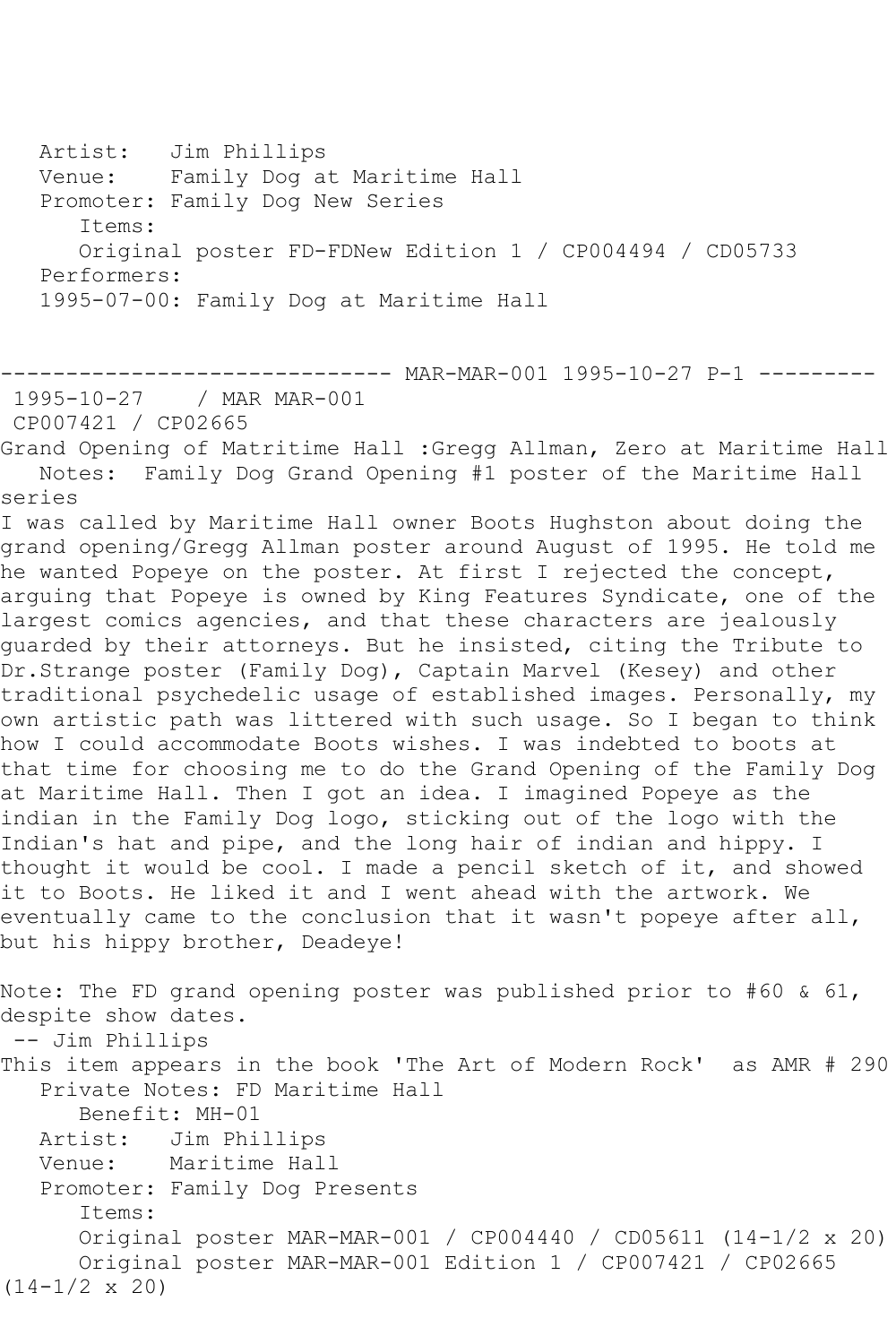```
 Performers:
   1995-10-27: Maritime Hall
        Set: Family Dog at Maritime Hall
        Gregg Allman Band / Zero / Iron Butterfly
                -------------- MAR-MAR-002 1995-11-18 P-1 ---------
1995-11-18 / MAR MAR-002
CP007422 / CP02666
Jefferson Cybership, Jefferson Airplane at Family Dog at Maritime 
Hall - San Francisco, CA
   Private Notes: FD Maritime Hall Signed
      Benefit: MH-02
     Event: 1st Ever Internet Concert<br>ist: HTS
  Artist:
   Venue: Set: Family Dog at Maritime Hall
   Promoter: Family Dog Presents
       Items:
      Original poster MAR-MAR-002 Edition 1 / CP007422 / CP02666 (14 
x 19)
   Performers:
   1995-11-18: Set: Family Dog at Maritime Hall
       Jefferson Cybership / Jefferson Airplane / Paul Kantner /
Marty Balin / Jack Cassidy / Jefferson Starship / Prarie Prince / 
Slick Aguilar / Gary Cambra / Diana Mangano / Darby Gould / Trey 
Sabatelli / Tommy Castro Band / Undercover S.K.A.
------------------------------ MAR-MAR-003 1995-12-08 P-1 ---------
1995-12-08 / MAR MAR-003
CP007423 / CP02667
Richie Havens, Nick Gravenites at Set: Family Dog at Maritime Hall
   Notes: Mose Allison, art directed: Gilbert Johnson, color and 
type by Jim & Dolly Phillips. Gilbert was known for his poster art 
for the 1970's San Francisco Photo Fair. -- Jim Phillps
   Private Notes: FD Maritime Hall
      Benefit: MH-03
   Artist: Johnson
   Venue: Set: Family Dog at Maritime Hall
   Promoter: Family Dog Presents
       Items:
      Original poster MAR-MAR-003 Edition 1 / CP007423 / CP02667 (14 
x 19)
       MAR-MAR-003 / CP015232 / ME0379
   Performers:
   1995-12-08: Set: Family Dog at Maritime Hall
       Richie Havens / Nick Gravenites / Mose Allison
                  ------------ MAR 1996-01 P ---------
```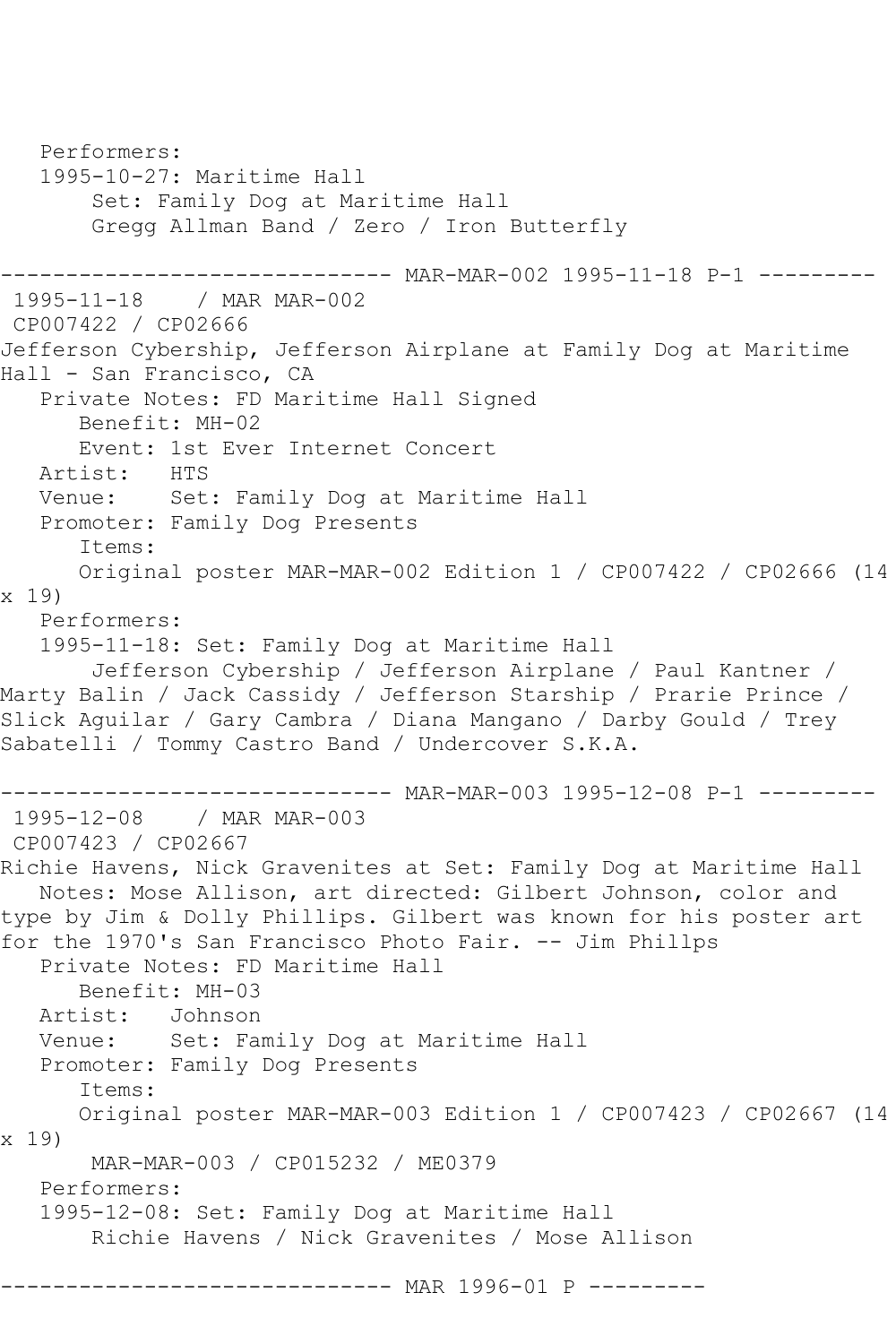```
1996-01 / MAR 
CP045430 / CP045430
Maritime Hall Calendar
  Benefit: Maritime Hall Calendar for 1999-01<br>Venue: Maritime Hall
          Maritime Hall
       Items:
      Original poster MAR / CP045430 / CP045430
   Performers:
   1996-01: Maritime Hall
      ------------------------------ MAR-MAR-004 1996-01-12 P-1 ---------
1996-01-12 / MAR MAR-004
CP007424 / CP02668
Diatribe, Exp at Family Dog at Maritime Hall - San Francisco, CA
   Private Notes: FD Maritime Hall
      Benefit: MH-04
   Artist: Jim Phillips
   Venue: Set: Family Dog at Maritime Hall
   Promoter: Family Dog Presents
       Items:
      Original poster MAR-MAR-004 Edition 1 / CP007424 / CP02668 (9-
1/2 \times 14 - 1/4 MAR-MAR-004 / CP004446 / CD05617
   Performers:
   1996-01-12: Set: Family Dog at Maritime Hall
        Diatribe / Exp / Paris / Rozz Williams / Impact Test / 7 
Karma Fishes / Murder Death Kill
------------------------------ MAR-MAR-005 1996-01-27 P-1 ---------
1996-01-27 / MAR MAR-005
CP007412 / CP02656
Etta James, Anne Sampson Band at Family Dog at Maritime Hall - San 
Francisco, CA
   Notes: It was because Lee balked when Boots added another show 
onto his Etta James poster, that I took the other show (Diatribe) by 
dividing the press sheet into two posters, the reason for the 
smaller sizes. -- Jim Phillips
   Private Notes: FD Maritime Hall
      Benefit: MH-05
   Artist: Lee Conklin
   Venue: Set: Family Dog at Maritime Hall
   Promoter: Family Dog Presents
       Items:
      Original poster MAR-MAR-005 Edition 1 / CP007412 / CP02656 (9-
1/2 \times 14 - 1/4 MAR-MAR-005 / CP004447 / CD05618
```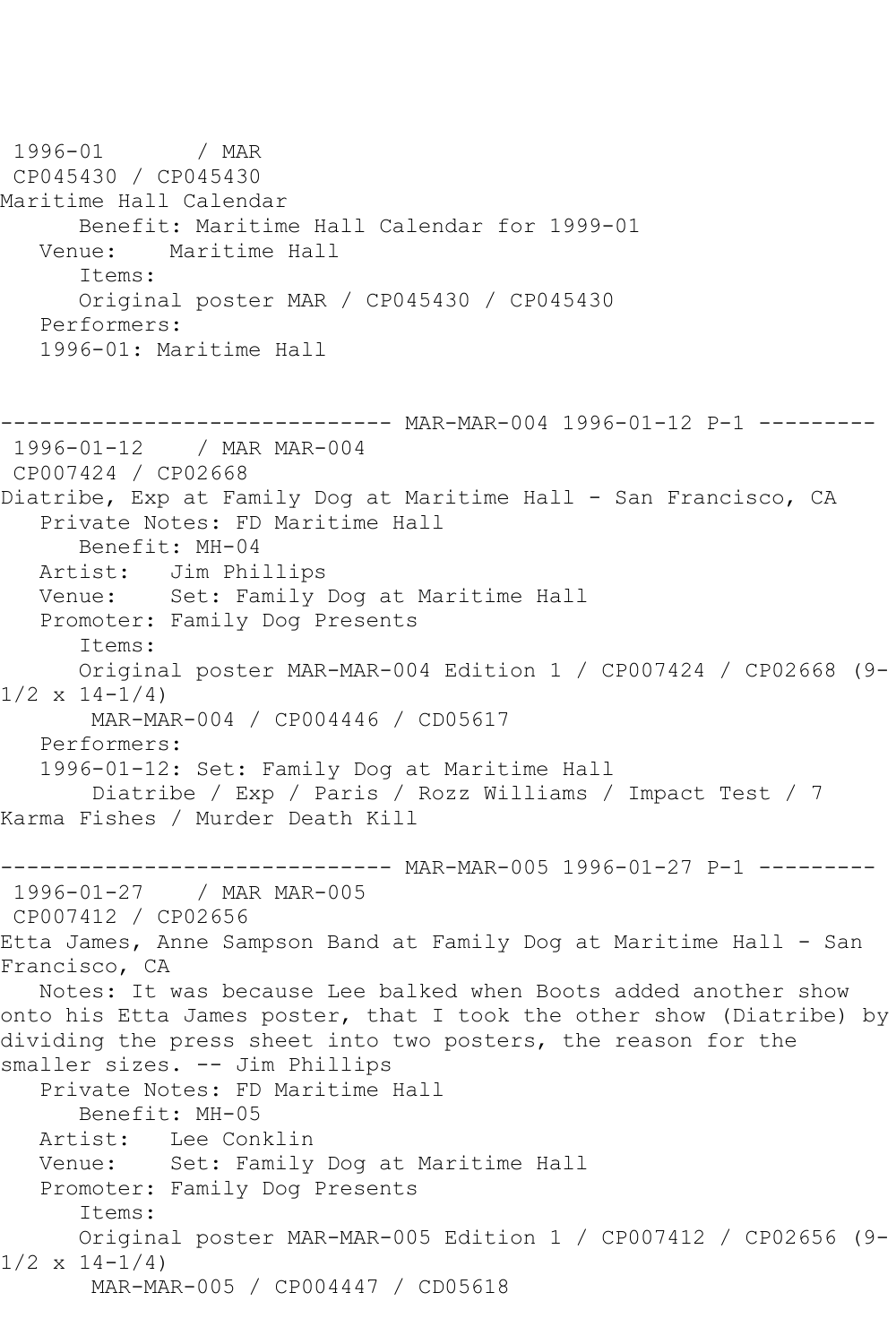Performers: 1996-01-27: Set: Family Dog at Maritime Hall Etta James / Anne Sampson Band / Joe Louis Walker ------------------------------ MAR-MAR-006 1996-02-03 P --------- 1996-02-03 / MAR MAR-006 CP004448 / CD05619 Fungo Mungo, Mirv at Family Dog at Maritime Hall - San Francisco, CA Notes: The last Family Dog poster at the Maritime Hall. Fungo Mungo... colored this poster for Kelley. -- Jim Phillips Private Notes: FD Maritime Hall Artist: Alton Kelley Venue: Set: Family Dog at Maritime Hall Promoter: Family Dog Presents Items: Original poster MAR-MAR-006 / CP004448 / CD05619 (14 x 18-3/4) Postcard MAR-MAR-006 Edition 1 / CP007426 / CP02670 (3-15/16 x 5-2/8) Performers: 1996-02-03: Set: Family Dog at Maritime Hall Fungo Mungo / Mirv / Los Angelitos / 5th Dimension ------------------------------ MAR-MAR-007 1996-02-09 P-1 --------- 1996-02-09 / MAR MAR-007 CP007427 / CP02671 Motorhead, Belladonna at Family Dog at Maritime Hall - San Francisco, CA Private Notes: FD Maritime Hall Artist: Richard Blakely Venue: Set: Family Dog at Maritime Hall Promoter: Family Dog Presents Items: Original poster MAR-MAR-007 Edition 1 / CP007427 / CP02671 (13 x 19-1/8) MAR-MAR-007 / CP004449 / CD05620 MAR-MAR-007 / CP013731 / JP004 Performers: 1996-02-09: Set: Family Dog at Maritime Hall Motorhead / Belladonna / Speedball ------------------------------ MAR-MAR-008 1996-02-16 P-1 --------- 1996-02-16 / MAR MAR-008 CP007428 / CP02672 Pele Juju, Jai Uttal at Family Dog at Maritime Hall - San Francisco, CA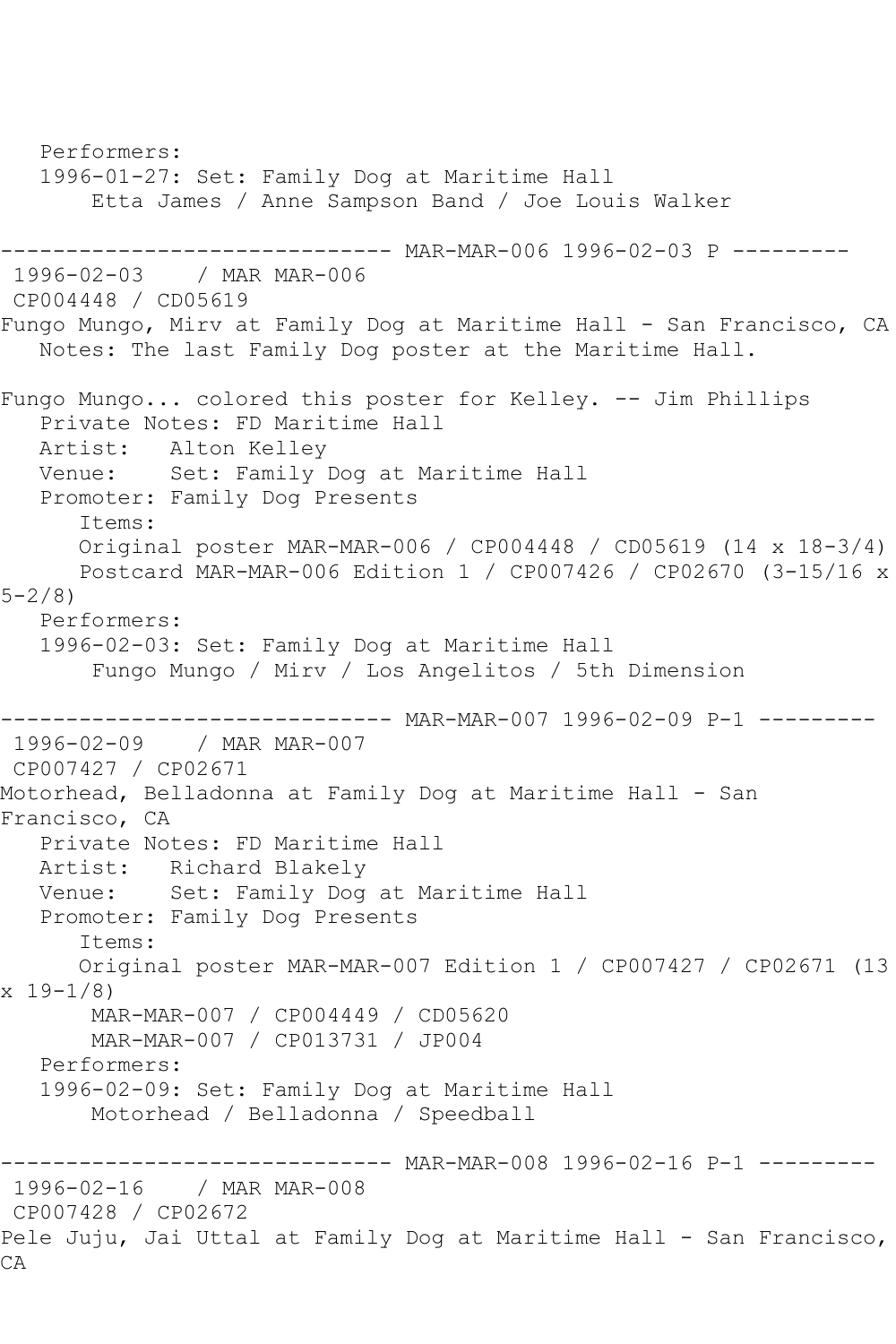Notes: Pele Juju (by Lafond/Phillips) Ron Lafond was an old friend from high school, hippy housemates, a great artist now residing in Eugene, Oregon. We stopped to see his art on the Fast Planet NW tour. The band was amazed that the drunk guy they saw the night before could really paint. -- Jim Phillps Private Notes: FD Maritime Hall<br>Artist: LaFond Artist: Venue: Set: Family Dog at Maritime Hall Promoter: Family Dog Presents Items: Original poster MAR-MAR-008 Edition 1 / CP007428 / CP02672 (13  $x 19-1/2$  MAR-MAR-008 / CP004450 / CD05621 MAR-MAR-008 / CP013743 / JP016 Performers: 1996-02-16: 1996-02-17: Set: Family Dog at Maritime Hall Pele Juju / Jai Uttal / Thoth / Unbroken Chain / Celebration of the Grateful Dead ------------------------------ MAR-MAR-009 1996-02-24 P-1 --------- 1996-02-24 / MAR MAR-009 CP007430 / CP02674 Zachary Richard, Sun Dogs at Family Dog at Maritime Hall - San Francisco, CA Notes: Zachary Richard...I colored this Mark Henson poster. I used to invite the artists to my home and I'd color it as they watched, to get their approval or input. -- Jim Phillips Private Notes: FD Maritime Hall Artist: Henson<br>Venue: Set: Fa Set: Family Dog at Maritime Hall Promoter: Family Dog Presents Items: Original poster MAR-MAR-009 Edition 1 / CP007430 / CP02674  $(12-3/4 \times 19-1/4)$  Postcard MAR-MAR-009 Edition 1 / CP004451 / CD05622 Performers: 1996-02-24 1996-02-24: Set: Family Dog at Maritime Hall Zachary Richard / Sun Dogs 1996-02-25: Mo' Professionals / Broun / Fellinis / Billy Goat / Salmon / Fast Yellow ------- MAR-MAR-010 1996-03-02 P-1 ---------1996-03-02 / MAR MAR-010 CP014469 / MARM273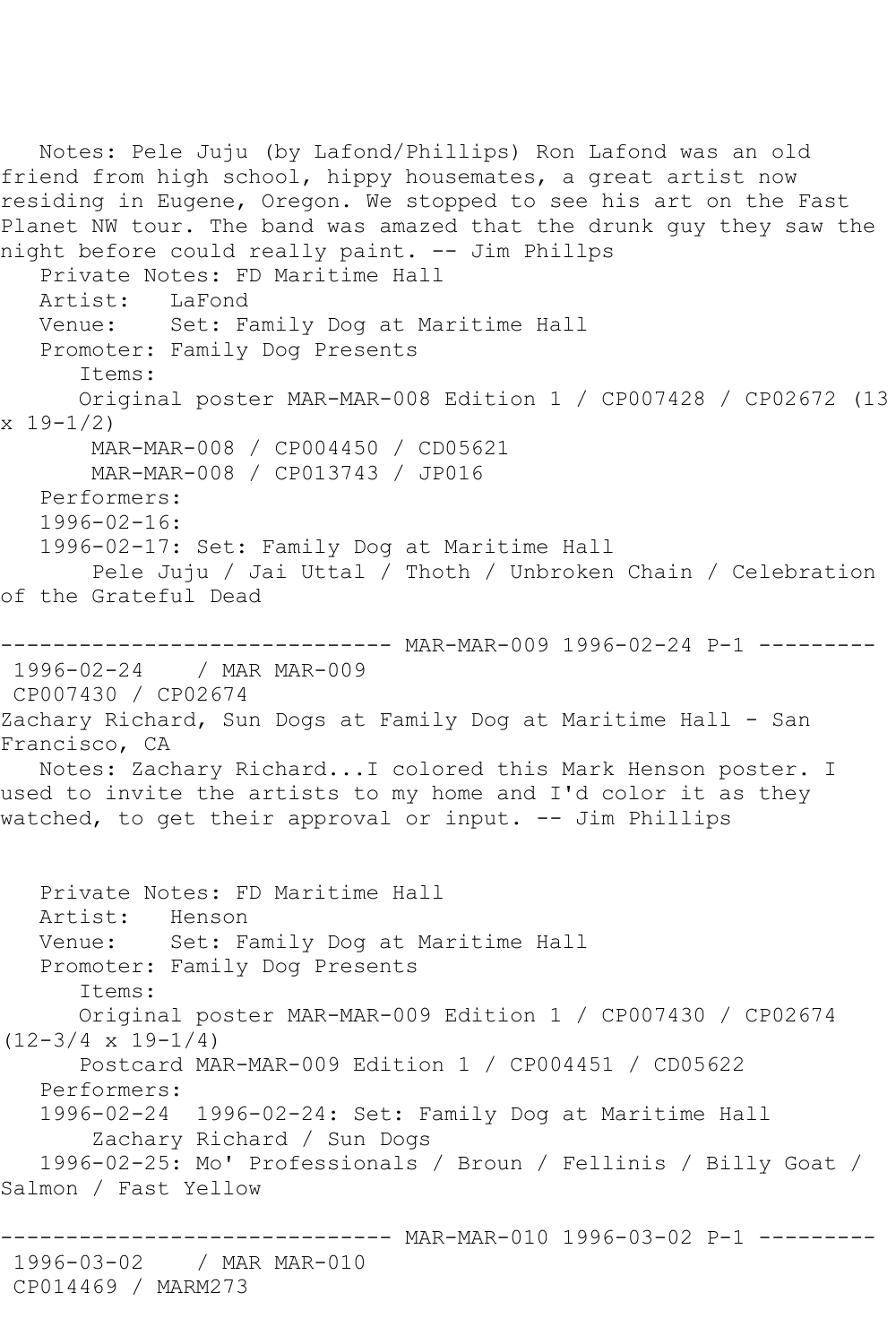Second Sight, Steve Kimcok at Maritime Hall Artist: Randy Tuten Venue: Maritime Hall Promoter: Family Dog Presents Items: Original poster MAR-MAR-010 Edition 1 / CP014469 / MARM273  $(12-3/4 \times 19-1/4)$  Performers: 1996-03-02: Maritime Hall Set: Family Dog at Maritime Hall Second Sight / Steve Kimock / Buckethead / Kaiser -Prince / Sister Soul 1996-03-08: Skadog / Skeletones / Undercover S.K.A. / Mud Sharks / Bimskala Bim / Real Big Fish ------------------------------ MAR-MAR-011 1996-03-09 P-1 --------- 1996-03-09 / MAR MAR-011 CP007432 / CP02676 George Clinton, P-Funk Allstars at Family Dog at Maritime Hall - San Francisco, CA Notes: This item appears in the book 'The Art of Modern Rock' as AMR # 290.2 Private Notes: FD Maritime Hall Signed Benefit: MH-11 Artist: Jim Phillips Venue: Set: Family Dog at Maritime Hall Promoter: Family Dog Presents Items: Original poster MAR-MAR-011 Edition 1 / CP007432 / CP02676 (13 x 19-3/8) MAR-MAR-011 / CP004455 / CD05626 Performers: 1996-03-09: Set: Family Dog at Maritime Hall George Clinton / P-Funk Allstars / Lazerlights By Dimension 7 / Video: Amima ------------------------------ MAR-MAR-012 1996-03-15 P-1 --------- 1996-03-15 / MAR MAR-012 CP007434 / CP02678 Unbroken Chain, Celebration of the Grateful Dead at Maritime Hall - San Francisco, CA Private Notes: FD Maritime Hall Artist: Jim Phillips Venue: Maritime Hall Promoter: Family Dog Presents Items: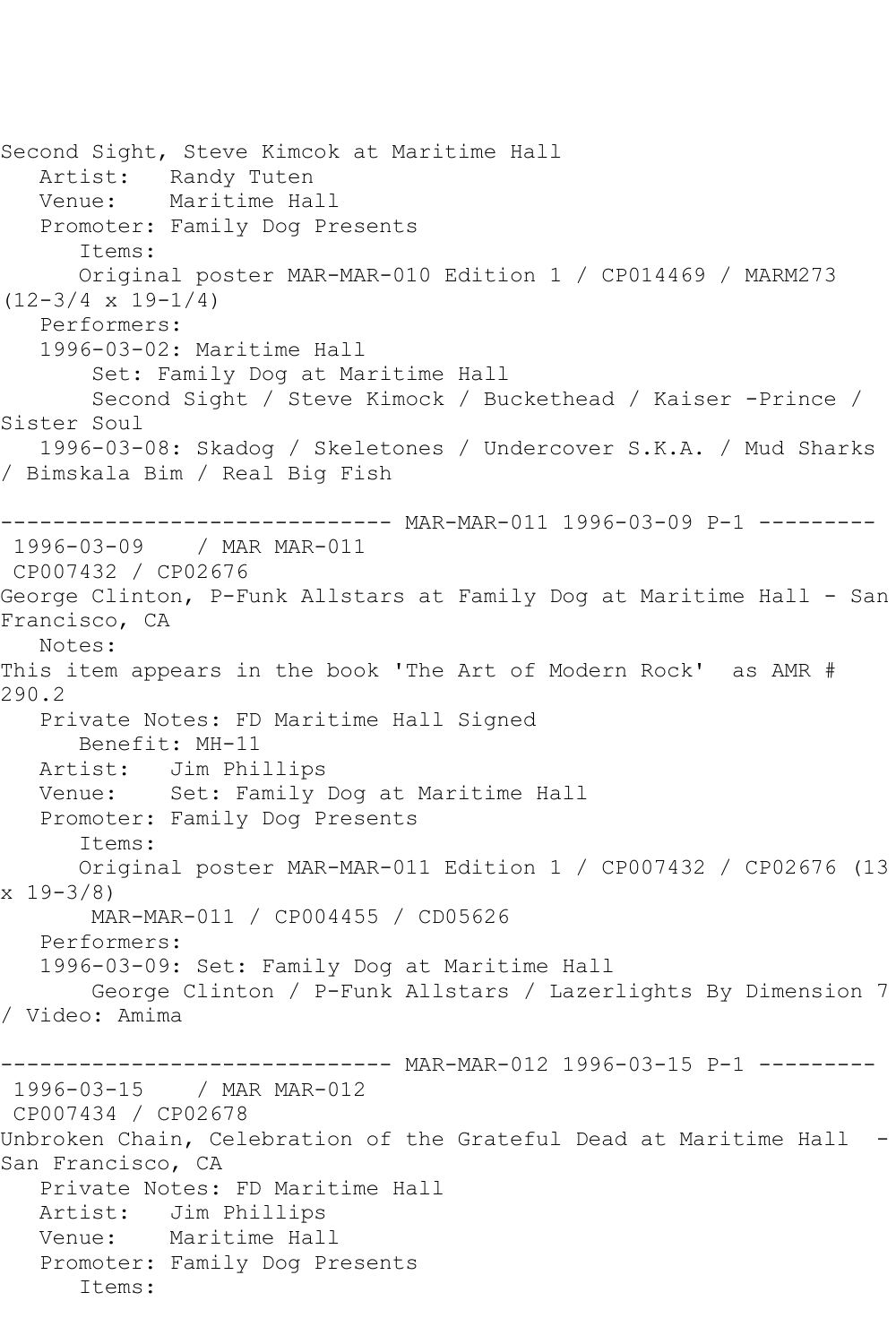Original poster MAR-MAR-012 / CP007434 / CP02678 (13 x 19) Original poster MAR-MAR-012 Edition 1 / CP007434 / CP02678 (13 x 19) Performers: 1996-03-15: Maritime Hall Set: Family Dog at Maritime Hall Unbroken Chain / Celebration of the Grateful Dead -------- MAR-MAR-013 1996-03-16 P-1 ---------1996-03-16 / MAR MAR-013 CP007435 / CP02679 Zero, Canned Heat Blues Band at Family Dog at Maritime Hall - San Francisco, CA Notes: Printer: Type by Dolly Phillips Private Notes: FD Maritime Hall Signed Benefit: MH-13 Artist: Stanley Mouse Venue: Set: Family Dog at Maritime Hall Promoter: Family Dog Presents Items: Original poster MAR-MAR-013 Edition 1 / CP007435 / CP02679 (13 x 19) MAR-MAR-013 / CP013749 / JP022 MAR-MAR-013 / CP015343 / ME0490 MAR-MAR-013 / NONE / CD05677 Performers: 1996-03-16: Set: Family Dog at Maritime Hall Zero / Canned Heat Blues Band ----------------------------- MAR-MAR-014 1996-03-23 P-1 ---------<br>1996-03-23 / MAR MAR-014 / MAR MAR-014 CP007433 / CP02677 Merl Saunders, Kingfish at Maritime Hall - San Francisco, CA Private Notes: FD Maritime Hall Benefit: MH-14B Artist: Jim Phillips Venue: Maritime Hall Promoter: Family Dog Presents Items: Original poster MAR-MAR-014 Edition 1 / CP007433 / CP02677 (13 x 19-1/8) Original poster MAR-MAR-014 Edition 1 / CP005925 / CP01174 (13 x 19-1/8) Performers: 1996-03-23: Maritime Hall Set: Family Dog at Maritime Hall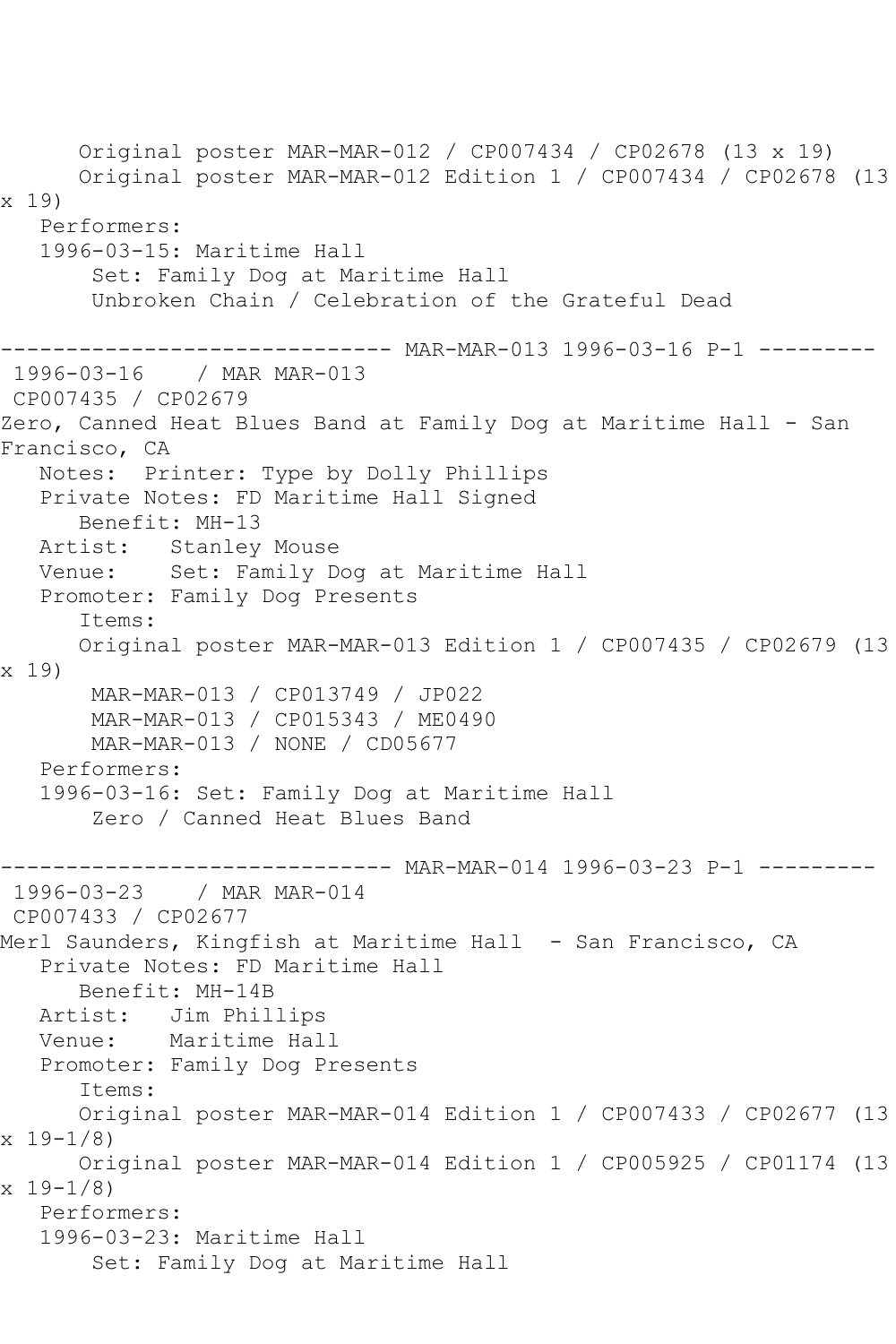Merl Saunders / Kingfish / Dose G. Fish / Tom Constanten / Bob Bralove ------------------------------ MAR-Family Dog 1996-03-23 P --------- 1996-03-23 / MAR Family Dog CP045562 / CP045562 Merl Saunders, Kingfish at Maritime Hall [San Francisco, CA] Private Notes: Maritime Hall Artist: David Singer Venue: Maritime Hall Items: Original poster MAR-Family Dog / CP045562 / CP045562 Price: 50.00 Performers: 1996-03-23: Maritime Hall Merl Saunders / Kingfish / Dose Hermanos ------------------------------ MAR-MAR-015 1996-03-29 P-1 --------- 1996-03-29 / MAR MAR-015 CP007436 / CP02680 Percy Sledge, Lydia Pense at Family Dog at Maritime Hall - San Francisco, CA Private Notes: FD Maritime Hall Signed Artist: Victor Moscoso Venue: Set: Family Dog at Maritime Hall Promoter: Family Dog Presents Items: Original poster MAR-MAR-015 Edition 1 / CP007436 / CP02680 (13  $x 18-3/4$  Original poster MAR-MAR-015 Edition 1 / CP005925 / CP01174 (13  $x \ 18 - 3/4$  Performers: 1996-03-29 1996-03-30: Set: Family Dog at Maritime Hall Percy Sledge / Lydia Pense / Cold Blood / Widgeon Holland / Monsters of Schlock / Polkacide / Los Super Eleganties Fantasy / Zmrzlina / Family Dog Puppets / Visuals: Phyllis Laurie ------------------------------ MAR-MAR-016 1996-04-05 P-1 --------- 1996-04-05 / MAR MAR-016 CP007437 / CP02681 Maritime Hall Calendar for April 1996 Private Notes: Maritime Hall Artist: Jim Phillips<br>Venue: Maritime Hal Maritime Hall Promoter: Family Dog Presents Items: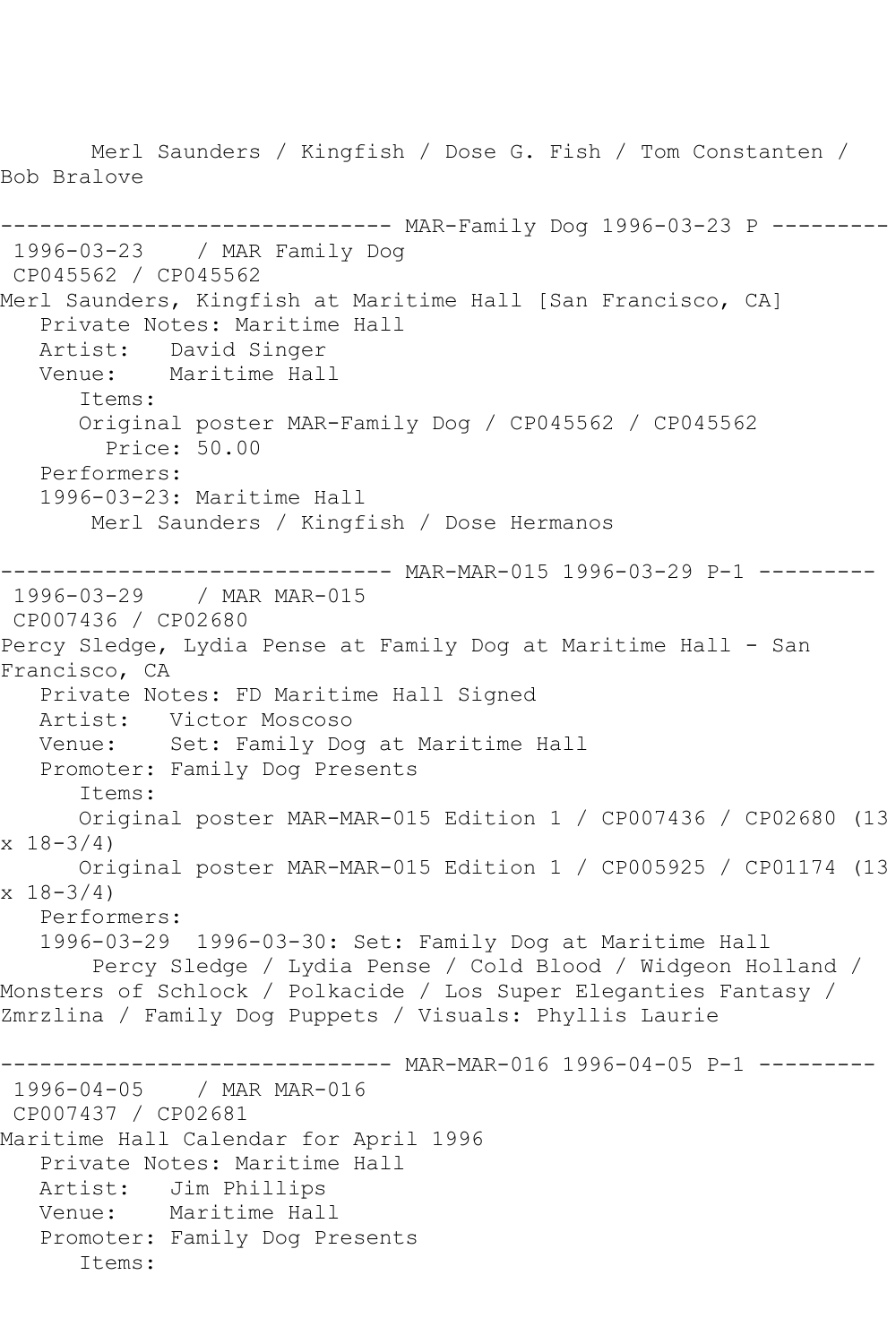```
 Original poster MAR-MAR-016 Edition 1 / CP007437 / CP02681 (13 
x 19)
       MAR-MAR-016 / CP014556 / MARM364
   Performers:
   1996-04-05: Maritime Hall
        Set: Family Dog at Maritime Hall
       U-Roy / Wndy Shaw / Caribbean All Stars
   1996-04-13: No Means No / D.O.A.
   1996-04-19: Unbroken Chain
   1996-04-20: Zero / Chambers Brothers
   1996-04-26: Second Sight / Savoy Brown / Visuals: Multi-Media
   1996-04-27: War / Lee Oscar / Steve Kimock / Harvey Mandel / 
Visuals: Multi-Media
------------------------------ MAR-MAR-016-A 1996-04-13 P-1 --------
-
1996-04-13 / MAR MAR-016-A
CP007438 / CP02682
Nomeansno, D.O.A at Maritime Hall
   Notes: No Means No, DOA, (art directed: Phillips Jr)...My son 
Jimbo did this one and printed it! -- Jim Phillips
Edition of 200 printed
Limited Edition of 200
This item appears in the book 'The Art of Modern Rock' as AMR # 
267.5
   Private Notes: Maritime Hall signed
   Artist: Jimbo Phillips
   Venue: Maritime Hall
   Promoter: Family Dog Presents
       Items:
      Original poster MAR-MAR-016-A Edition 1 / CP007438 / CP02682 
(14 x 22)
       MAR-MAR-016-A / CP014569 / MARM377
   Performers:
   1996-04-13: Maritime Hall
        Set: Family Dog at Maritime Hall
       Nomeansno / D.O.A.
                  ------------ MAR-MAR-EX 1996-04-19 P-1 ---------
1996-04-19 / MAR MAR-EX
CP008034 / CP03279
Unbroken Chain at Maritime Hall - San Francisco, CA
   Private Notes: FD Maritime Hall
   Artist: Herschell
   Venue: Maritime Hall
```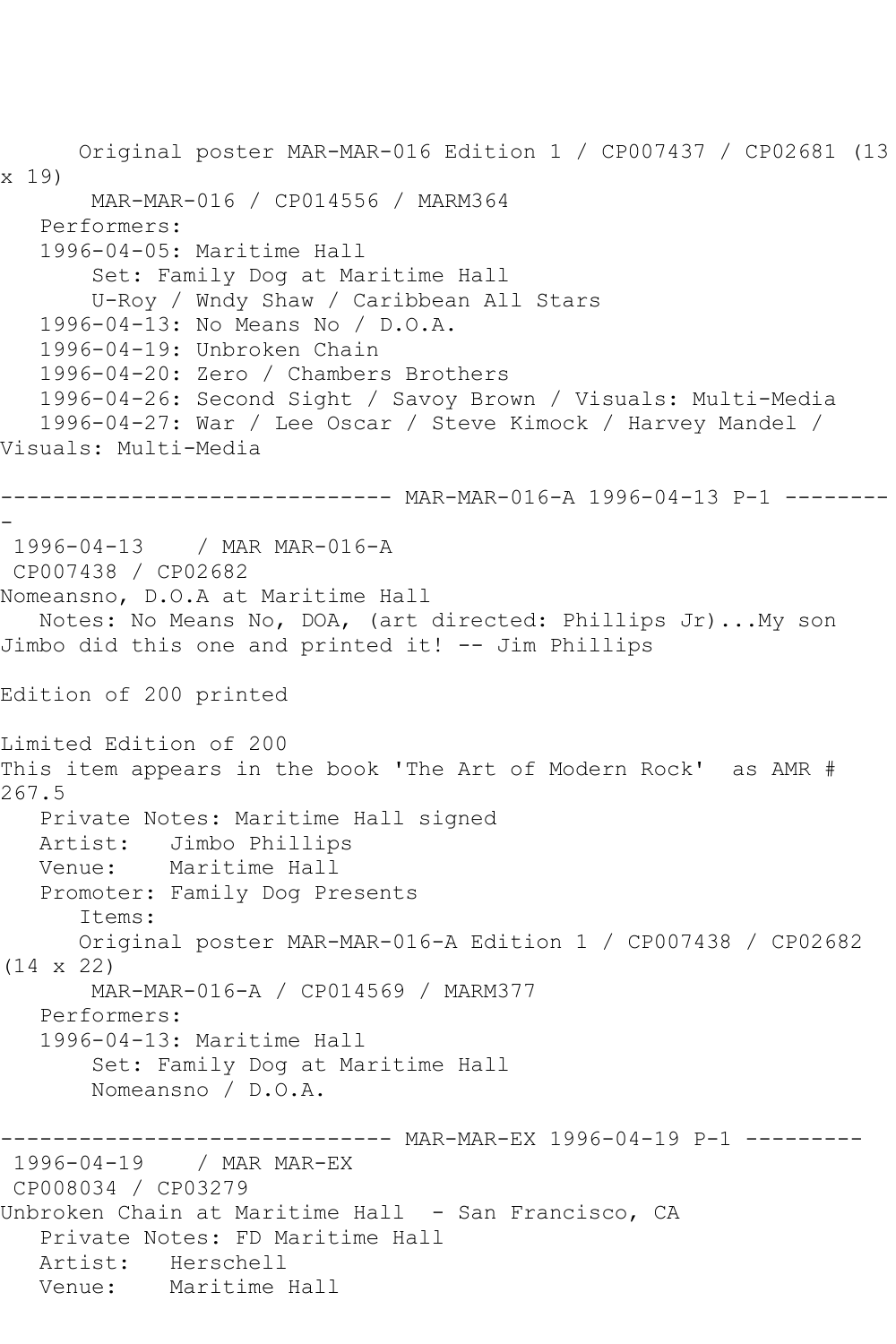Promoter: Family Dog Presents Items: Original poster MAR-MAR-EX Edition 1 / CP008034 / CP03279 Performers: 1996-04-19: Maritime Hall Set: Family Dog at Maritime Hall Unbroken Chain ------------------------------ MAR-MAR-EX 1996-05-01 P-1 --------- 1996-05-01 / MAR MAR-EX CP004463 / CD05634 Moby Grape, Big Brother and the Holding Company at Maritime Hall -San Francisco, CA Notes: First Maritime Poster without Family Dog Venue, Printer: Type by Dolly Phillips Private Notes: Maritime Hall Artist: Jim Phillips<br>Venue: Maritime Hal Maritime Hall Promoter: Bill Graham Presents Items: Original poster MAR-MAR-EX Edition 1 / CP004463 / CD05634 (13 x 19) MAR-MAR-EX / CP013741 / JP014 Performers: 1996-05-01 1996-05-11: Maritime Hall Moby Grape / Big Brother and the Holding Company ------------- MAR-MAR-017 1996-05-01 P-1 -------1996-05-01 / MAR MAR-017 CP007439 / CP02683 New Family Dog for June 1998 at the Maritime Hall Notes: Printer: Type by Dolly Phillips Private Notes: FD Maritime Hall Artist: Jim Phillips Venue: Set: Family Dog at Maritime Hall Promoter: Family Dog Presents Items: Original poster MAR-MAR-017 Edition 1 / CP007439 / CP02683 (12-7/8 x 19) MAR-MAR-017 / CP004460 / CD05631 Performers: 1996-05-01 1996-05-29: Set: Family Dog at Maritime Hall Blues Casters / Trilliam / Section 8 1996-05-02: Punky Reggae Party / Wailers / Inka Inka / Rankin' Scroo 1996-05-03: Psychic TV / Sharkbait / Headlock / Brian Jonestown Massacre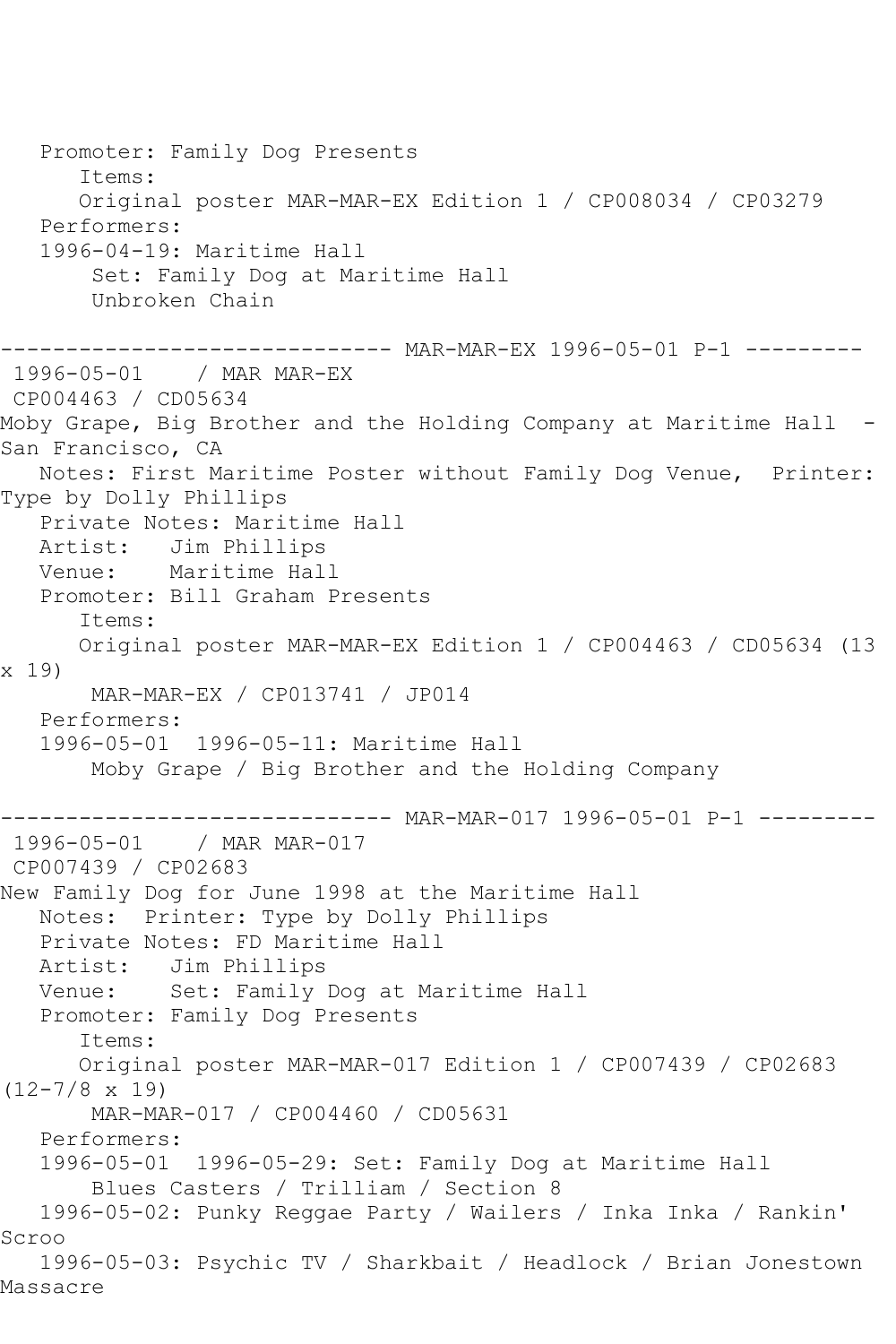1996-05-04: Cinco De Mayo Celebration / Willie Colon / DR. Loco's Rockin' Jalapeno Band 1996-05-08: Jazz Iguanas / Sister Soul / Fillmore Blues Foundation 1996-05-10: Pharcyde / Midnight Voices / DJ Apollo 1996-05-16 1996-05-17: James Brown / Soul Generals / Sy Klopps Blues Band 1996-05-18: Zero / Sweet Virginia 1996-05-22: Liquir Bike / Crutch / Squelch 1996-05-24: Urban Jam IV / Mo'fessionals / Los Angelitos / Jungle Biskit / Telefunken / New Dealers 1996-05-25: Sublime / Voo Doo Glow Skulls / Tribal Disco Noise 1996-05-29: White Trash / Stiff Richards / Psycho Betty / Debutantes ------------------------------ MAR-MAR-017-Z 1996-05-16 P-1 -------- - 1996-05-16 / MAR MAR-017-Z CP007444 / CP02688 James Brown and the Soul Generals at Family Dog at Maritime Hall - San Francisco, CA Private Notes: FD Maritime Hall signed Event: The Hardest Working Man in Show Business Artist: Jim Phillips Venue: Set: Family Dog at Maritime Hall Promoter: Family Dog Presents Items: Original poster MAR-MAR-017-Z Edition 1 / CP007444 / CP02688 (16 x 24) MAR-MAR-017-Z / CP004461 / CD05632 Performers: 1996-05-16 1996-05-17: Set: Family Dog at Maritime Hall James Brown ----- MAR-MAR-EX 1996-05-25 P-1 ---------1996-05-25 / MAR MAR-EX CP004462 / CD05633 Sublime at Maritime Hall - San Francisco, CA Private Notes: FD Maritime Hall Artist: Jim Phillips Venue: Maritime Hall Promoter: Family Dog Presents Items: Original poster MAR-MAR-EX Edition 1 / CP004462 / CD05633 Performers: 1996-05-25: Maritime Hall Set: Family Dog at Maritime Hall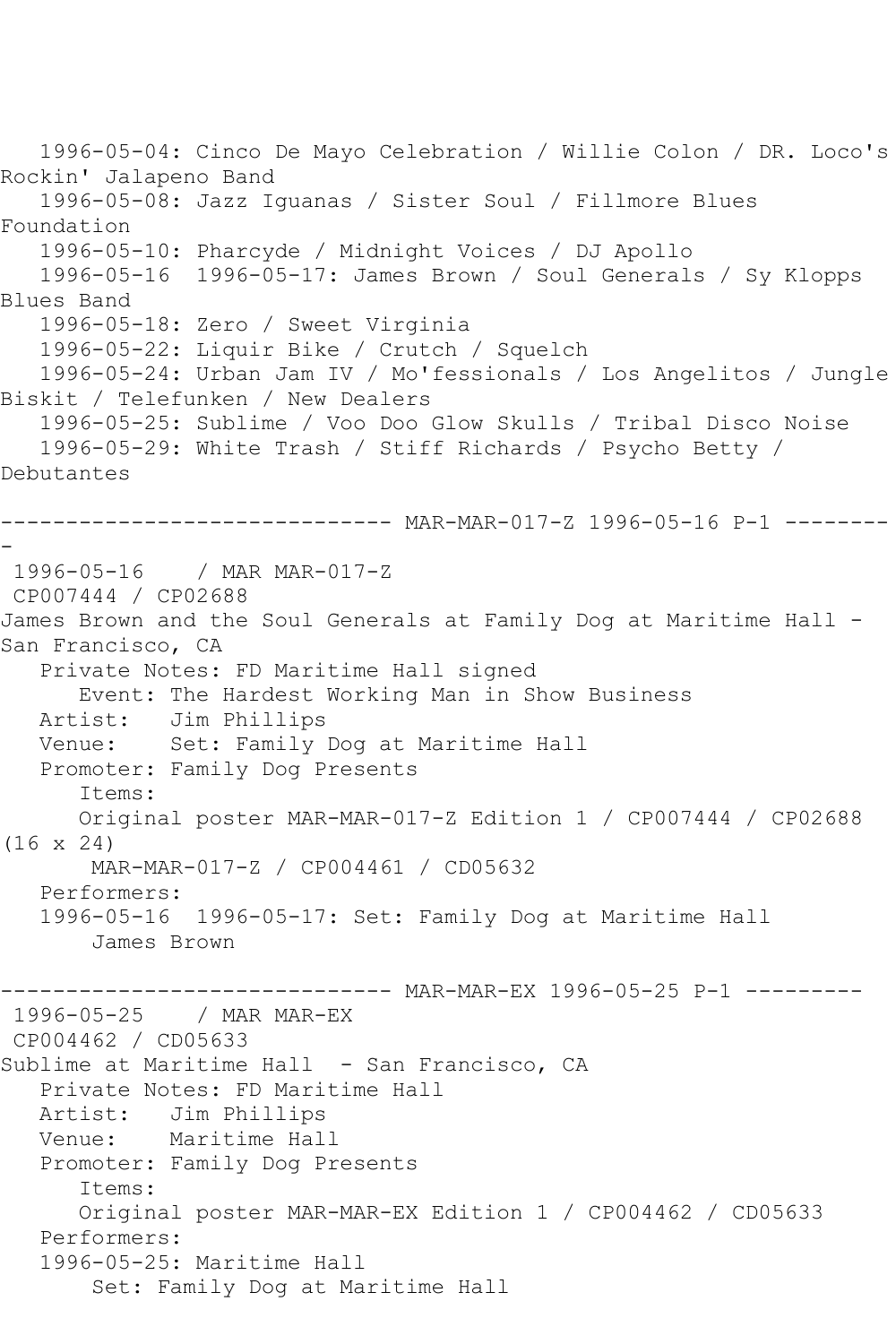Sublime

----------------------------- MAR-MAR-018 1996-06 P-1 ---------<br>1996-06 / MAR MAR-018 / MAR MAR-018 CP006433 / CP01683 Maritime Hall Calendar for June 1996 Notes: Maritime Hall June 96. First Maritime Hall show without Family Dog. I was directing Gary Grimshaw who worked on it but then he couldn't finish, so I jumped in and put this poster together in one all-nighter using a scratchboard drawing I made in 1972. -- Jim Phillips Private Notes: Maritime Hall Artist: Jim Phillips Venue: Maritime Hall Items: Original poster -MAR-018 / CP045568 (13 x 19) Original poster MAR-MAR-018 Edition 1 / CP006433 / CP01683 (13 x 19) MAR-MAR-018 / CP014510 / MARM316 Performers: 1996-06: Maritime Hall 1996-06-02: 60's Multimedia / Big Brother and the Holding Company 1996-06-05: What / Joanne Rand / Little Big Band / Sativa Blue / Unbroken Chain 1996-06-07: Merl Saunders / David Lindley / Martin Simpson 1996-06-08: H-Town 1996-06-09: Summer of Love / Ram Dass 1996-06-12: Red Archibald / Mark Castro / Steel Cut Blues Band 1996-06-13: Third Annual Rainforest Awards 1996-06-14: Greyboy Allstars / Fred Wesley / Midnight Voices / Ziggy Modelist 1996-06-15: Zero / Steve Bachall Band 1996-06-16: Allen Cohen / Dinosaur 1996-06-19: Terrapin Flyer / Webs / Jessica Star 1996-06-21: Pele Juju / Second Sight / Jambay / Multimedia Meltdown 1996-06-22: Gilberto Gil 1996-06-23: Jim Marshal's 50's / Zen Snap 1996-06-26: Fabulous Hedgehog / Impact / Alien Spy 1996-06-27: Gay Pride Extravaganza / Tribe 8 / Enrique / Extra Fancy 1996-06-28: Cluster / Brain / Bond Bergland / Amber Asylum 1996-06-29: Junior Wells / Otis Clay 1996-06-30: Stephen Gaskin / Moby Grape ------- MAR-MAR-EX 1996-06-30 P-1 ------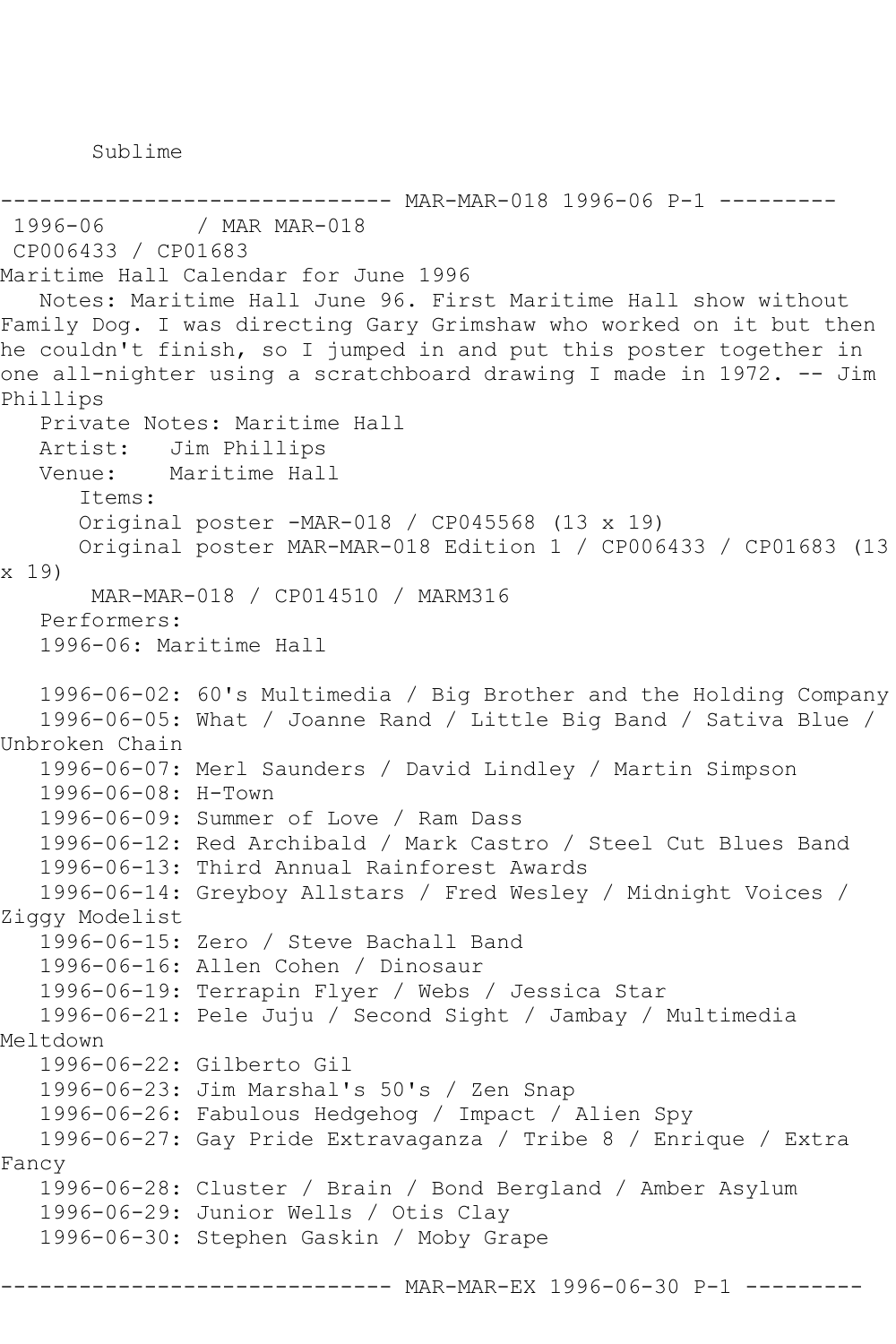1996-06-30 / MAR MAR-EX CP006434 / CP01684 Moby Grape, Stephen Gaskin at Maritime Hall - San Francisco, CA Private Notes: Maritime Hall Artist: Richard Cook Venue: Maritime Hall Items: Original poster MAR-MAR-EX Edition 1 / CP006434 / CP01684 Performers: 1996-06-30: Maritime Hall Moby Grape / Stephen Gaskin ------------- MAR-MAR-019 1996-07-03 p-1 ---------1996-07-03 / MAR MAR-019 CP006435 / CP01685 Maritime Hall Calendar for July 1996 Private Notes: Maritime Hall Benefit: Global Peacewalk Event: Maritime Hall Calendar, July 1998 Artist: Randy Tuten<br>Venue: Maritime Ha Maritime Hall Items: MAR-MAR-019 / CP045570 (15-3/4 x 18-3/4) MAR-MAR-019 Edition 1 / CP006435 / CP01685 (15-3/4 x 18-3/4) MAR-MAR-019 / CP014245 / MARM049 Performers: 1996-07-05 1996-07-27: Maritime Hall 1996-07-03: Los Angelitos / Papa's Culture / Kofy Brown / Samba Mapangala / Orchestra Virunga / DJ Cheb I Sabbah / DJs: Round World Music 1996-07-10: Carnival Dogs / Little Mystery / Jeb Brady 1996-07-12: Local Showcase 1 / Jambay / Sunfur / Sister Soul / Blew Willie 1996-07-13: Local Showcase 2 1996-07-14: Global Peace Walk 1996-07-17: Queenfish / Tune Ahead / Government Grown 1996-07-19: Reggae Sunsplash / 1996 World Tour / Dennis Brown / Big Mountain / Capleton / Judy Mowatt / Sugar Minott / Skool Band 1996-07-20: Jai Uttal / Pagan Love Orchestra / DJ Cheb I Sabbah 1996-07-24: Alex Skolnick / Billy Bob 1996-07-25: HBO Def Comedy Jam / DJ Kid Capri 1996-07-26: Switchblade Symphony / Eva O / Battery / Sys Ex 1996-07-27: Unbroken Chain / Celebration of the Grateful Dead 1996-07-31: Raw Juice / Wind Cave / Many Thanks

------ MAR-MAR-020 1996-08-01 P-1 ---------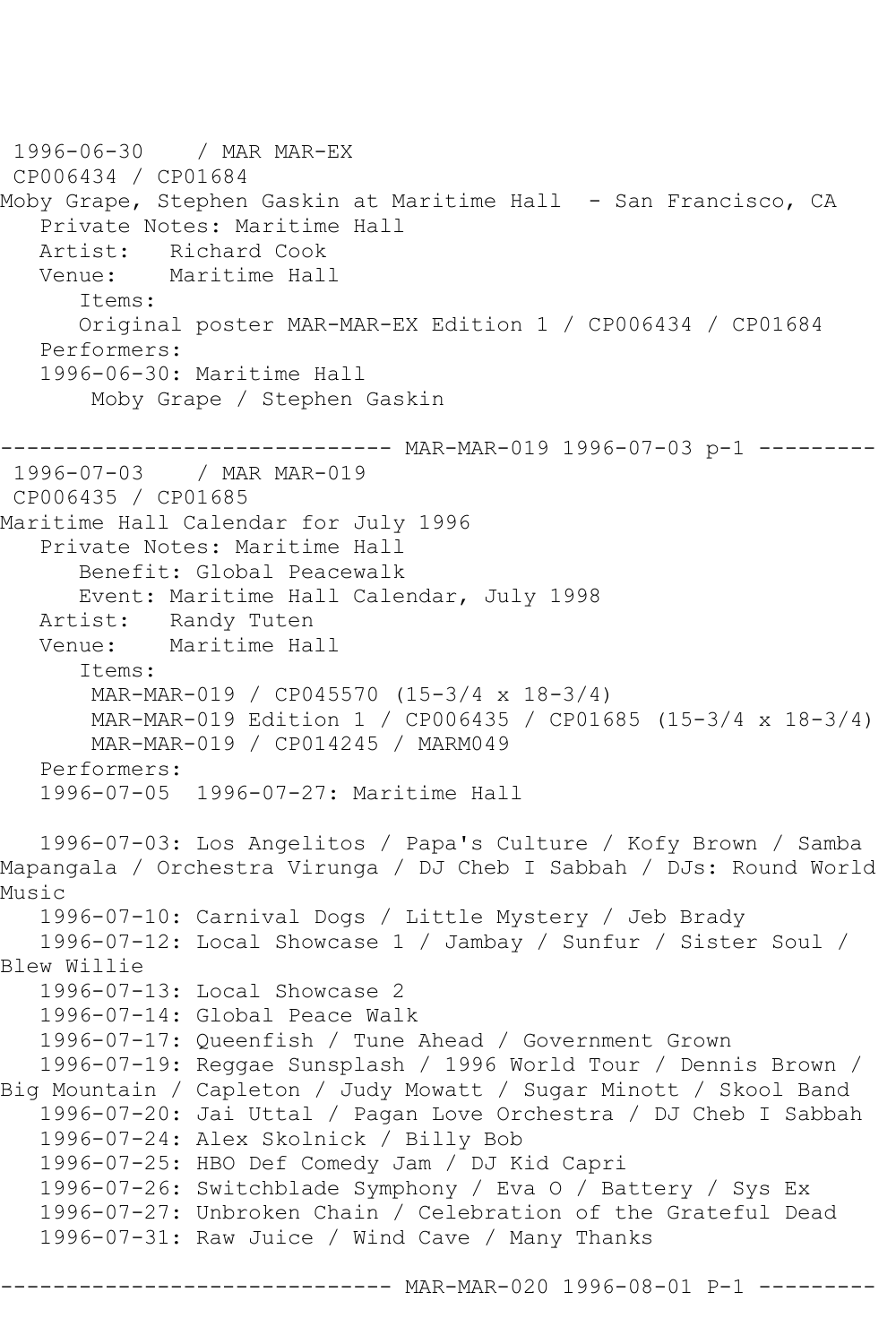1996-08-01 / MAR MAR-020 CP006436 / CP01686 Maritime Hall Calendar for August 1996 Private Notes: Maritime Hall Artist: Kevin Haapala Venue: Maritime Hall Items: Original poster MAR-MAR-020 / CP045571 (14 x 19-3/8) Original poster MAR-MAR-020 Edition 1 / CP006436 / CP01686 (14 x 19-3/8) MAR-MAR-020 / CP014506 / MARM312 Performers: 1996-08-01: Maritime Hall Israel Vibrations / Roots Radics / Ras / Michael 1996-08-07: Missing Link / Spirit House / Ground Cherry 1996-08-09: Jerry Garcia / Tribute / Unbroken Chain 1996-08-10: Baby Land / Hate Dept 1996-08-14: Chuck Day Band / Norman Collins / David Crimmen 1996-08-17: Jimmy Cliff / Rankin' Scroo / Ginger / DJ Spliff Smokin / DJ Robert Rankin 1996-08-18: Burning Spear / Strictly Roots / Dub Syndicate / DJ Brixton Hitman 1996-08-21: Kenny Blue Ray / Roberta Donny / Steve Wolf 1996-08-23: Roy Rogers / Delta Rhythm Kings / Joe Louis Walker / Bosstalkers / Murphy Goodman / Steve Kimock 1996-08-25: George Clinton / P-Funk Allstars 1996-08-28: Vinyl / Daddy Goddus / Tang 1996-08-30: Cycle Messengers / World Championship Party / Critical Mass / Harman --------- MAR-MAR-EX 1996-08-16 P-1 ---------1996-08-16 / MAR MAR-EX CP015146 / ME0293 Burning Spear, Strictly Roots at Maritime Hall - San Francisco, CA Event: Reggae Legends Venue: Maritime Hall Items: Original poster MAR-MAR-EX Edition 1 / CP015146 / ME0293 Performers: 1996-08-17: Maritime Hall Burning Spear / Strictly Roots / Dub Nation / DJ Brixton Hitman 1996-08-16: Jimmy Cliff / DJ Spli / Rankin' Scroo / DJ Spliff Skankin / Robert Rankin ------------------------------ MAR-MAR-021 1996-09 P-1 --------- / MAR MAR-021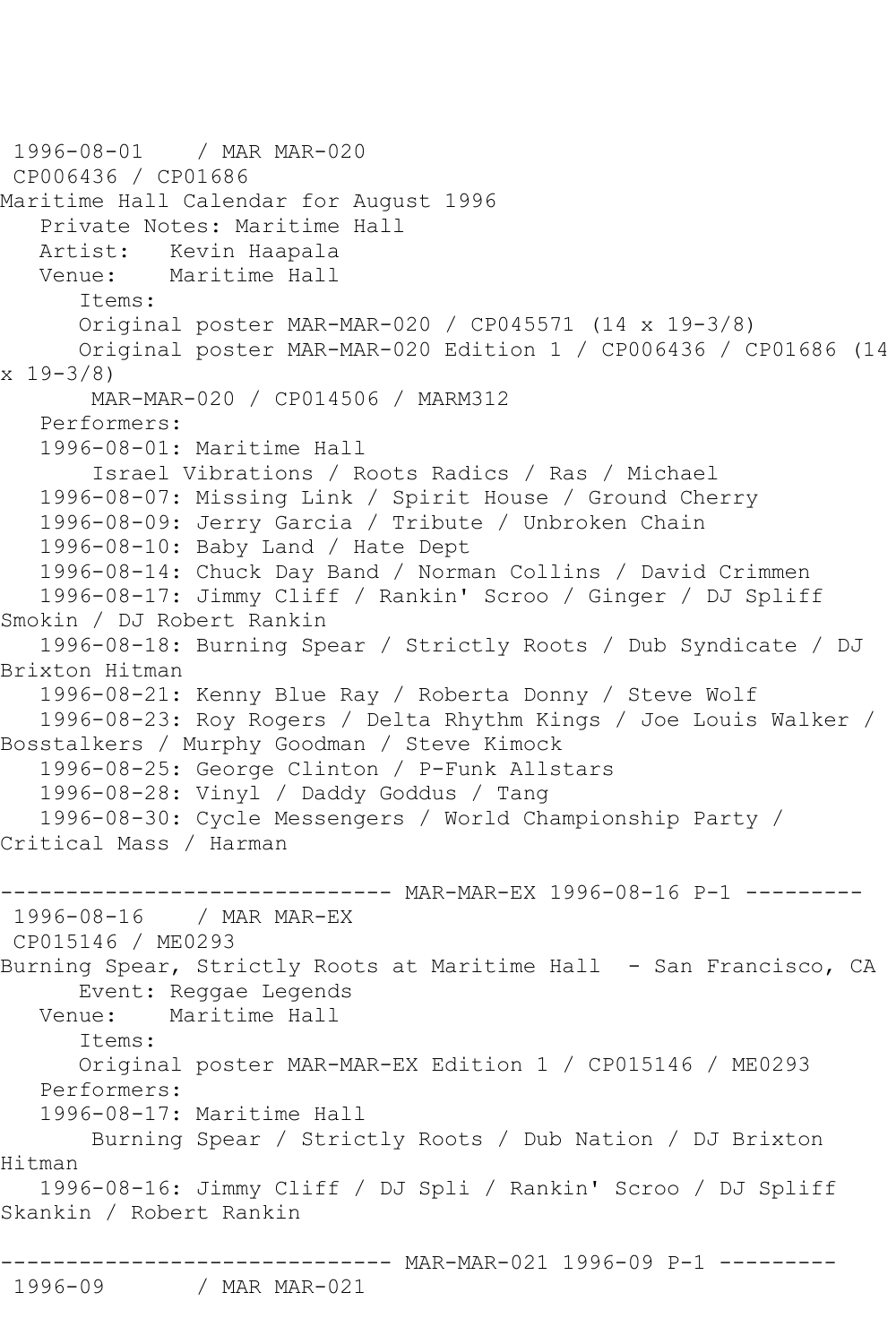```
CP006437 / CP01687
Maritime Hall Calendar for September 1996
    Private Notes: Maritime Hall
  Artist: Kirk Nelson<br>Venue: Maritime Ha
            Maritime Hall
       Items:
       Original poster MAR-MAR-021 Edition 1 / CP006437 / CP01687 
(11-1/2 \times 17) Performers:
    1996-09: Maritime Hall
    1996-09-04: Many Thanks / Puddle Junction / Burst
   1996-09-06: Christian Death / Switchblade Symphony / Big Electric 
Cat
   1996-09-07: Beenie Man / Shocking Vibes / Crew
   1996-09-11: Baby Snufkin / Pollo Del Mar / Budderball
    1996-09-13: Ken Kesey / Jambay
   1996-09-14: Unbroken Chain / Celebration of the Grateful Dead
   1996-09-18: Berzerkers / Torpedos / Wicked Leadbelly
   1996-09-20: Bo Diddley / Debbie Hastings Band / Chambers Brothers
    1996-09-21: Zero / Moby Grape
    1996-09-24: De La Soul / Fishbone / Goodie Mob
   1996-09-25: Gary Gates Band / Me Jane / Go Van Gogh
    1996-09-27: Yellowman / Inka Inka
   1996-09-28: Grgr West Presents / Real Bad VIII / Coongregate
------------------------------ MAR-MAR-022 1996-10-02 P-1 ---------
1996-10-02 / MAR MAR-022
CP006432 / CP01682
Hooker's Ball: Maritime Hall Calendar for October 1996
   Private Notes: Maritime Hall
   Artist: Kathie Hughston
   Venue: Maritime Hall
       Items:
       Original poster MAR-MAR-022 Edition 1 / CP006432 / CP01682 
(11-1/2 \times 17-7/8) Performers:
    1996-10-02: Maritime Hall
        Puddle Junction / Blackdog / Dog Named Blue
    1996-10-03: Flaco Jimenez / Tish Hinojosa / DR. Loco's Rockin' 
Jalapeno Band
    1996-10-05: Illuminati / Blues For Allah / Steve Kimock / Boby 
Stickland / Waybacks
    1996-10-06: Gregory Isaacs
    1996-10-09: Budderball / Manny Thanks / Hat
    1996-10-12: DR. John the Night Tripper / Dave Mason / Harvey 
Mandel
```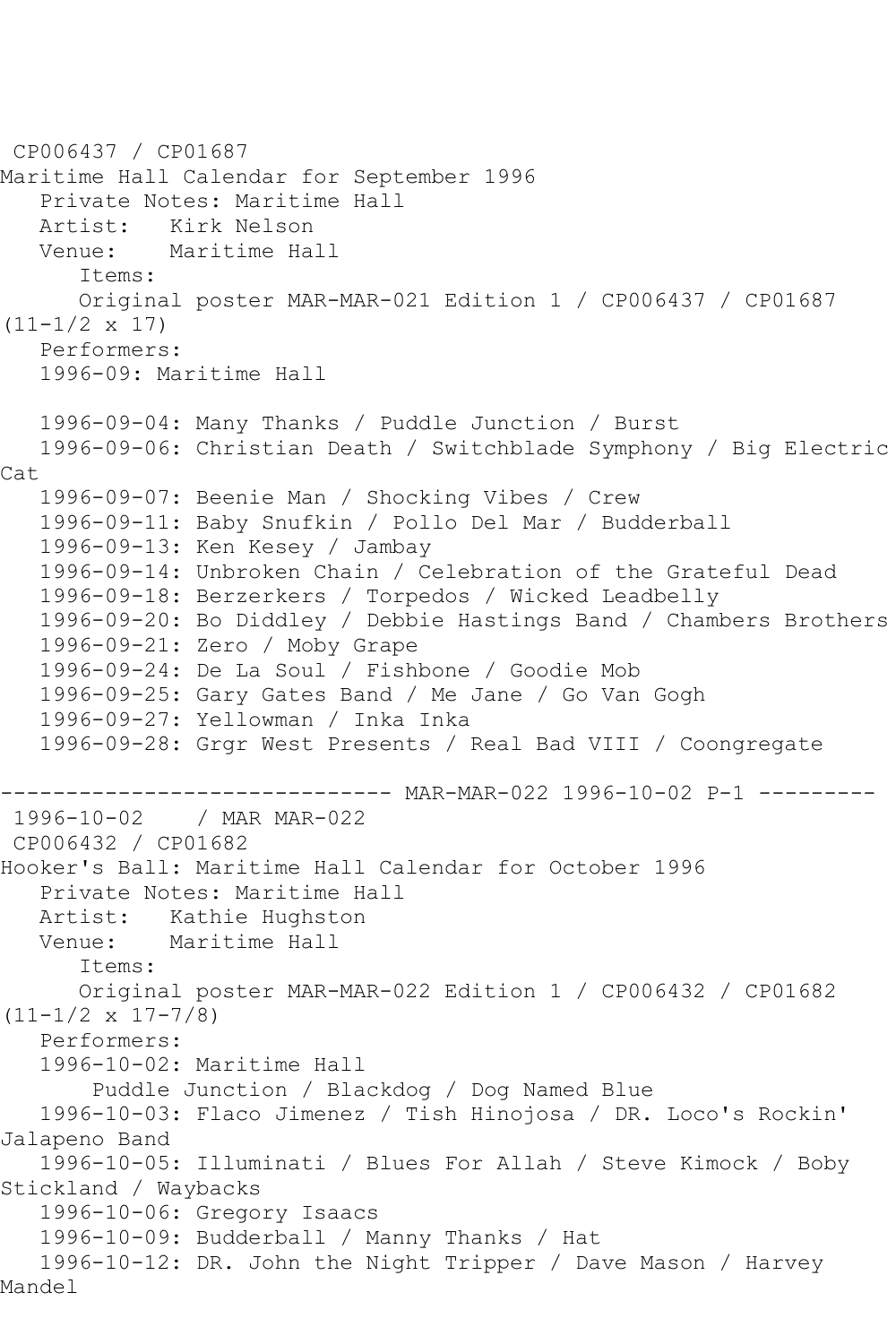1996-10-16: Section 8 / Mark Castro / Satva Blue 1996-10-19: Unbroken Chain / Celebration of the Grateful Dead 1996-10-23: Joanne Rand / June Ahead / Blues Casters 1996-10-25: Zero / Chambers Brothers 1996-10-26: Hooker's Ball 1996-10-30: Christopher Robin / Electric Circus / Spike Drivers 1996-10-31: Halloween Bash ------------------------------ MAR-MAR-023 1996-10-25 P --------- 1996-10-25 / MAR MAR-023 CP045573 / CP045573 Gregg Alman, Zero at Maritime Hall - San Francisco, CA Private Notes: Maritime Hall Venue: Maritime Hall Items: Original poster MAR-MAR-023 / CP045573 / CP045573 (12-1/2 x 22) Performers: 1996-10-25: Maritime Hall Gregg Alman / Zero / Chambers Brothers / J.C. IIyer ----------------------------- MAR-MAR-024 1996-11 P-1 ---------<br>1996-11 / MAR MAR-024 / MAR MAR-024 CP006438 / CP01688 Maritime Hall Calendar for November 1996 Private Notes: Maritime Hall Benefit: American Indian Benefit Artist: Amanda Connor Venue: Maritime Hall Items: Original poster MAR-MAR-024 Edition 1 / CP006438 / CP01688 (12-1/2 x 17) Performers: 1996-11: Maritime Hall 1996-11-02: Rita Marley and Family 1996-11-03: Fire On the Mountain Tour / Wailing Souls / Mighty Diamonds / Joe Higgs / Judy Mowatt / Chalice 1996-11-07: Greyboy Allstars / Mad Professor / Vinyl 1996-11-09: Tribute to Frank Zappa / Banned From Utopia / Harvey Mandel 1996-11-15: John Zorn's Masada 1996-11-16: Jorge Benjor / Mothership / George Clinton / Bootsy Collins / Parliament Funkadelic 1996-11-21: Ber's Hammond / Freddie Mcgregor / Marcia Griffith 1996-11-22 1996-11-23: Lucky Strike Presents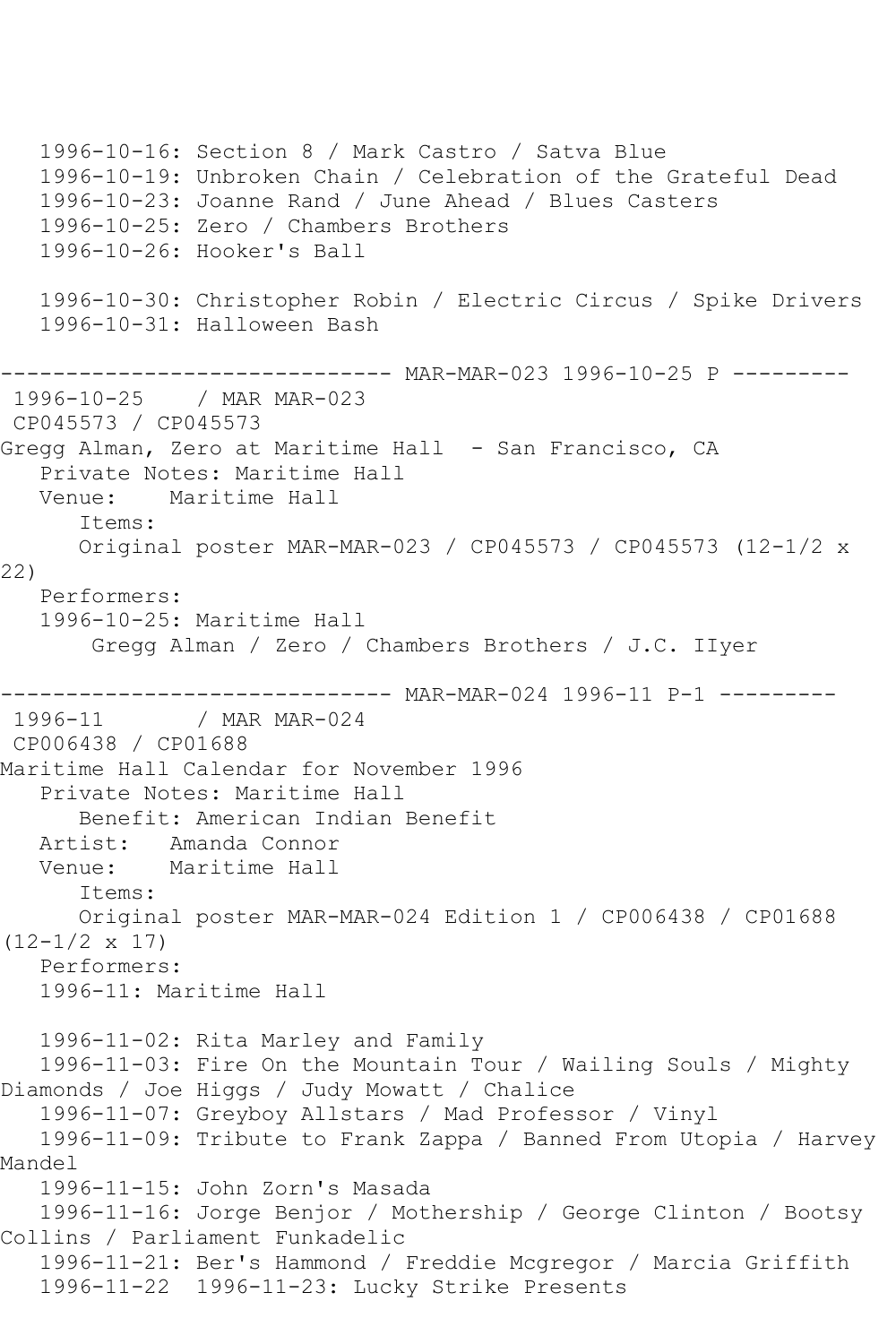1996-11-30: American Indian Benefit / Dennis Banks ------------------------------ MAR-MAR-025 1996-12 P-1 --------- / MAR MAR-025 CP006440 / CP01690 Maritime Hall Calendar for December 1996 Private Notes: Maritime Hall Artist: Artworks Venue: Maritime Hall Items: Original poster MAR-MAR-025 Edition 1 / CP006440 / CP01690 (9- 5/8 x 16) Performers: 1996-12: Maritime Hall SF Rock and Roll Collectable Expo 1996-12-06: Grace Jones 1996-12-07: Second Sight / Mermen 1996-12-13: Morris Day / Time 1996-12-14: Roots 1996-12-20: Deftones / Orange 1996-12-31: Radiators / Zero ------------------------------ MAR 1996-12-20 P --------- 1996-12-20 / MAR CP045578 / CP045578 Deftones, Downset at Maritime Hall - San Francisco, CA Private Notes: Maritime Hall Venue: Maritime Hall Items: Original poster MAR / CP045578 / CP045578 Performers: 1996-12-20: Maritime Hall Deftones / Downset ------- MAR-MAR-026 1997-01 P-1 ---------1997-01 / MAR MAR-026 CP006441 / CP01691 Maritime Hall Calendar for January 1997 Private Notes: Maritime Hall Benefit: World Peace Benefit, Indigenous People's Benefit Venue: Maritime Hall Items: Original poster MAR-MAR-026 Edition 1 / CP006441 / CP01691 (11-3/8 x 18) MAR-MAR-026 / CP017853 / MH19970100 MAR-MAR-026 / NONE / MH1997010 Performers: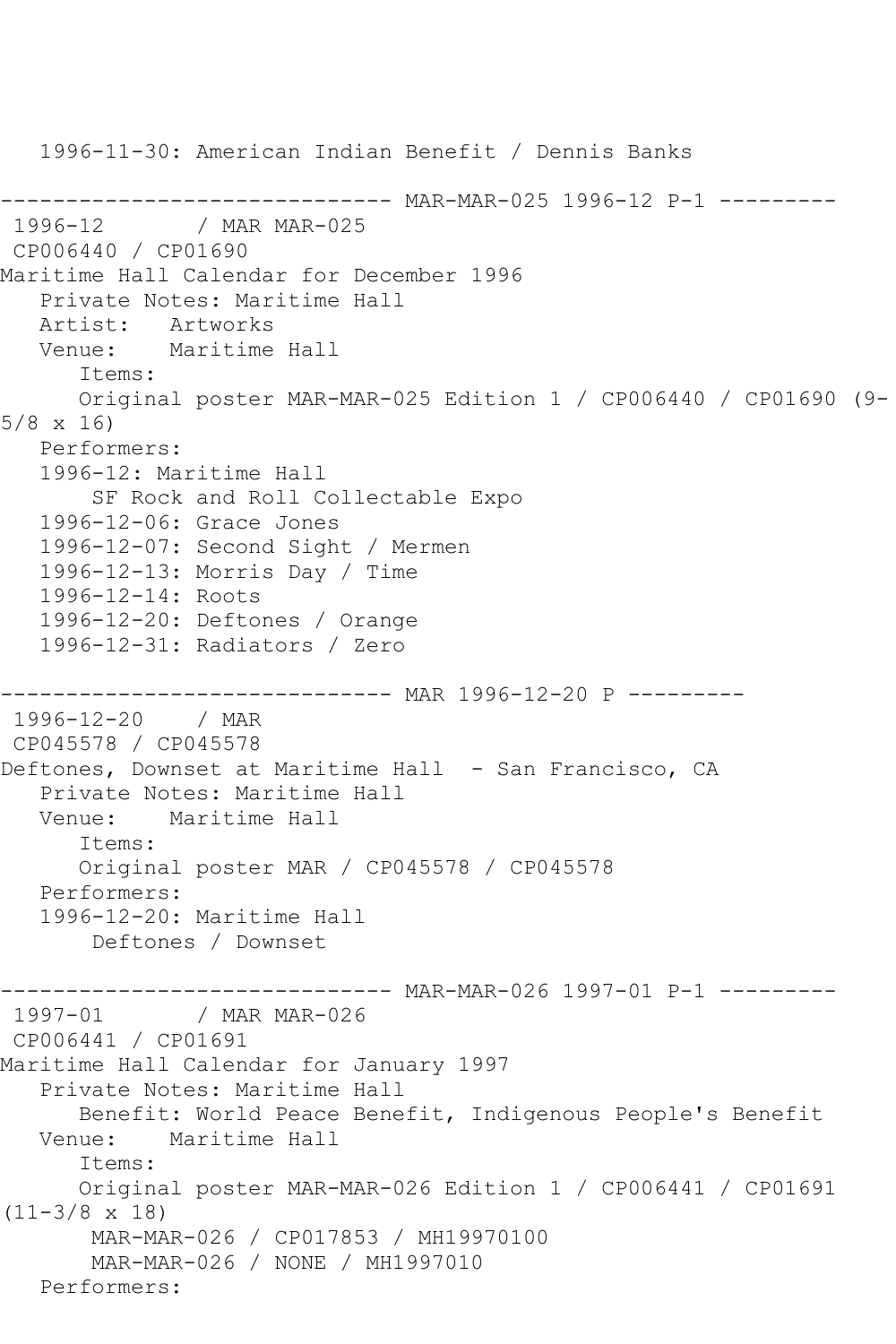```
 1997-01: Maritime Hall
   1997-01-17: Los Van Van / Conjunto Cespedes
   1997-01-18: Los Van Van / Los Compas
   1997-01-21: David Crosby
   1997-01-24: World Pace Benefit / Global Peace Walk
   1997-01-25: Steve Kimock / JGB Jug Band
   1997-01-26: Indigenous People's Benefit
------------------------------ MAR-MAR-027 1997-02-01 P-1 ---------
1997-02-01 / MAR MAR-027
CP006442 / CP01692
Maritime Hall Calendar for February 1997
   Private Notes: Maritime Hall
      Event: Mard Gras Costume Contest< Valentine's Day Ball
   Artist: Lee Conklin
   Venue: Maritime Hall
       Items:
      Original poster (Pirate) MAR-MAR-027 / CP013800 / LC010 (10-
3/8 x 18)
      Original poster MAR-MAR-027 Edition 1 / CP006442 / CP01692 
(10-3/8 x 18)
       MAR-MAR-027 / CP014532 / MARM339
        MAR-MAR-027 / CP017854 / MH19970200
   Performers:
   1997-02-01: Maritime Hall
       Unbroken Chain / Celebration of the Grateful Dead / Mari Gras 
Contest
   1997-02-07: Third World / Dub Nation
   1997-02-14: Exotic Erotic / Valentine's Day Ball
   1997-02-21: Michael Rose / Wendy Shaw / Sane Band
   1997-02-22: Merle Haggard / Geezers
   1997-02-28: Mermen
                          ----- MAR-MAR-EX 1997-02-14 P-1 ---------
1997-02-14 / MAR MAR-EX
CP006095 / CP01344
Exotic Erotic, Valentimes Ball at Maritime Hall
  Private Notes: Maritime Hall * put with Maritime CHECK<br>Venue: Maritime Hall
           Maritime Hall
       Items:
      Original poster MAR-MAR-EX Edition 1 / CP006095 / CP01344
   Performers:
   1997-02-14: Maritime Hall
        Ohio Players / Tommy Castro Band / Action Plus / L.Z. Love / 
Beyond Race / Sweet Vine / DJ Ghost / J.S. Gilbert / Paul Nathan's 
Circus For Adults
```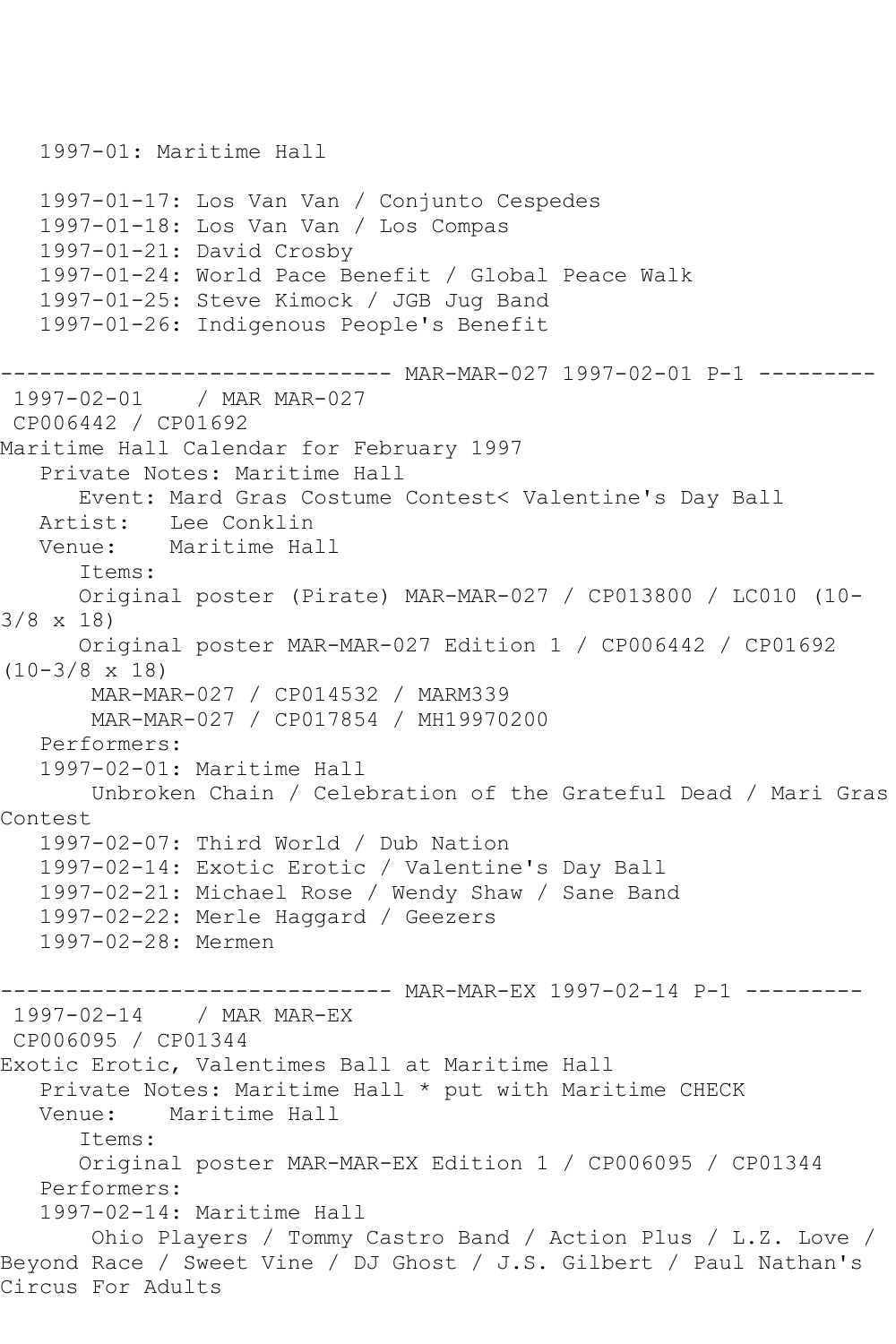------------------------------ MAR-MAR-028 1997-03-02 P-1 --------- 1997-03-02 / MAR MAR-028 CP006444 / CP01694 Maritime Hall Calendar for March 1997 Private Notes: Maritime Hall Benefit: Benefit for Doug Killmer Event: Rock and Roll Collectable Expo Artist: Artworks Venue: Maritime Hall Items: Original poster MAR-MAR-028 Edition 1 / CP006444 / CP01694  $(11-3/4 \times 18)$  MAR-MAR-028 / CP014529 / MARM336 MAR-MAR-028 / CP017855 / MH19970300 Performers: 1997-03-02: Maritime Hall 1997-03-06: Hieroglyphics / Camp Lo / Rasskass / Bums / Mike T / Fantastic Four 1997-03-07: Willy Nelson / Jimmie Dale Gillmore 1997-03-14: Doug Killmore 1997-03-15: KRS-1 / Earthlings 1997-03-16: Waylon Jennings / Jesse Colter / J.C. Flyer 1997-03-28: Pablo Moses / Meditations / JGB Jug Band / Puddle Junction ----------------------------- MAR-MAR-029 1997-04 P-1 ---------<br>1997-04 / MAR MAR-029 / MAR MAR-029 CP006445 / CP01695 Maritime Hall Calendar for April 1997 Private Notes: Maritime Hall Benefit: Cannabis Action Network Artist: Artworks Venue: Maritime Hall Items: Original poster MAR-MAR-029 Edition 1 / CP006445 / CP01695 (10-7/8 x 18) MAR-MAR-029 / CP017857 / MH19970400 MAR-MAR-029 / NONE / MH1997040 Performers: 1997-04: Maritime Hall 1997-04-02: Black Uhuru / Reggae Angels / DJ Shadow / De La Soul / Jeru the Damaja 1997-04-04 1997-04-05: Lee Scratch Perry / Mad Professor / Robotics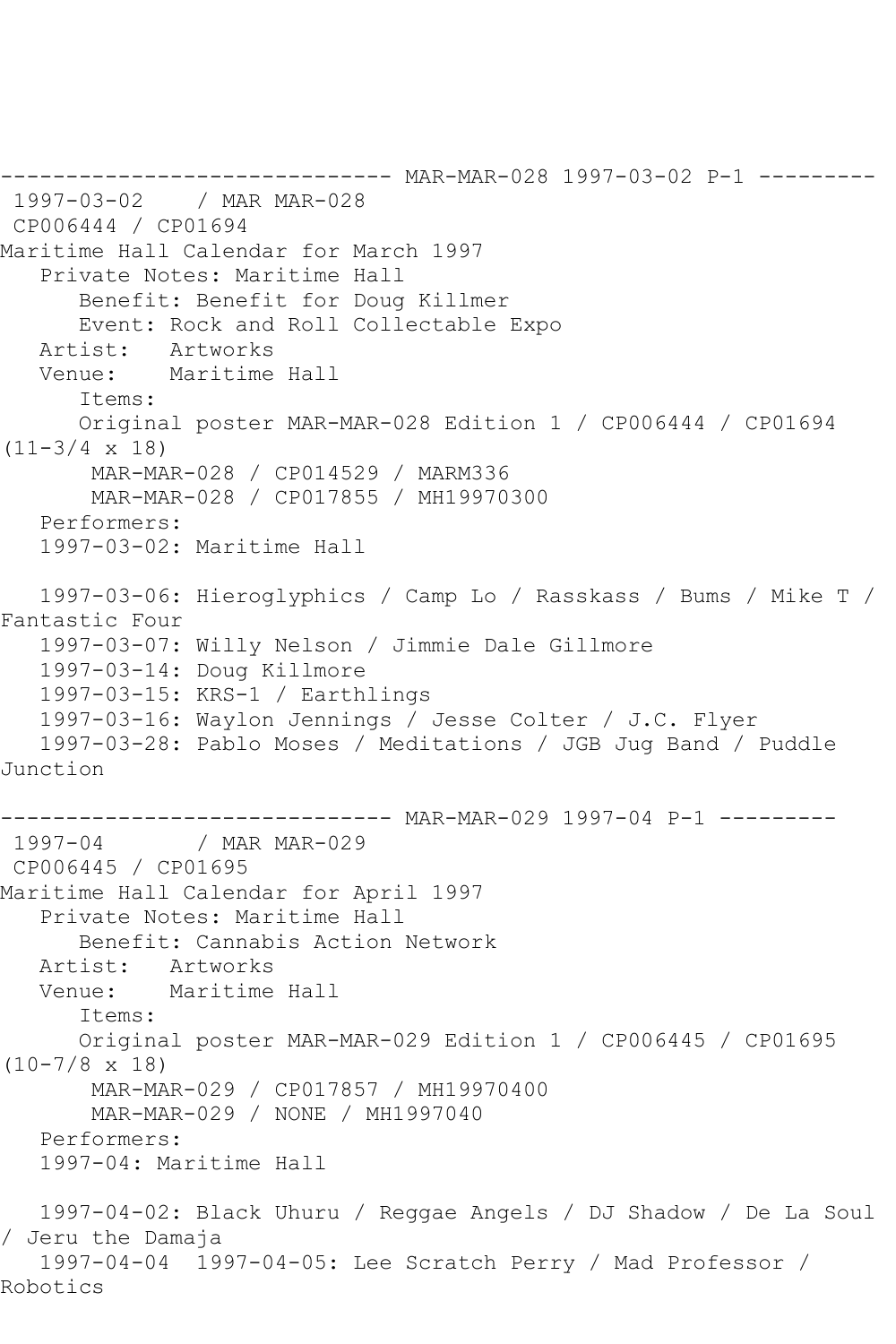```
 1997-04-11: T.J. Kirk / Michael Ray / Cosmic Krewe / Vinyl
   1997-04-12: Machine Head
   1997-04-13: Free / Beyond Race / Recording Live
   1997-04-18: Zero / Mermen
   1997-04-19: Herbie Hancock / Eddie Gale Quintet
   1997-04-20: 4-20 Hemp Festival / Long Beach Dub All-Stars / Voo 
Doo Glow Skulls / Zuba Natural Fonzie
   1997-04-25: Unbroken Chain / Celebration of the Grateful Dead
------------------------------ MAR-MAR-EX 1997-04-04 PR-1 ---------
1997-04-04 / MAR MAR-EX
CP010593 / CS06630
Lee Perry, Mad Professor at Maritime Hall - San Francisco, CA
   Private Notes: * 30 Maritime
   Artist: Sound and Light
   Venue: Maritime Hall
   Promoter: Firehouse
       Items:
       Original poster MAR-MAR-EX Edition 1 / CP005617 / CP00866
         Price: 30.00
       MAR-MAR-EX Edition 1 / CP010593 / CS06630
   Performers:
   1997-04-04 1997-04-05: Maritime Hall
       Lee Perry / Mad Professor / Robotics
------------------------------ MAR-MAR-030 1997-05-02 P-1 ---------
1997-05-02 / MAR MAR-030
CP006443 / CP01693
Maritime Hall Calendar for May 1997
   Notes: Printer: Type by Dolly Phillips
   Private Notes: Maritime Hall
   Artist: Jim Phillips
   Venue: Maritime Hall
       Items:
       Original poster MAR-MAR-030 Edition 1 / CP006443 / CP01693 
(11-7/8 x 18)
       MAR-MAR-030 / CP013746 / JP019
       MAR-MAR-030 / CP017858 / MH199705
   Performers:
   1997-05-02: Maritime Hall
       Ozzy Osbourne / Kiss / Guns N' Roses / Alice Cooper
   1997-05-03: Exodus
   1997-05-04: Run DMC
   1997-05-08 1997-05-09: Steel Pulse / Dub Nation
   1997-05-16: Merle Haggard
   1997-05-17: Zero / Puddle Junction
   1997-05-24: Eek-A-Mouse / Jordhuga
```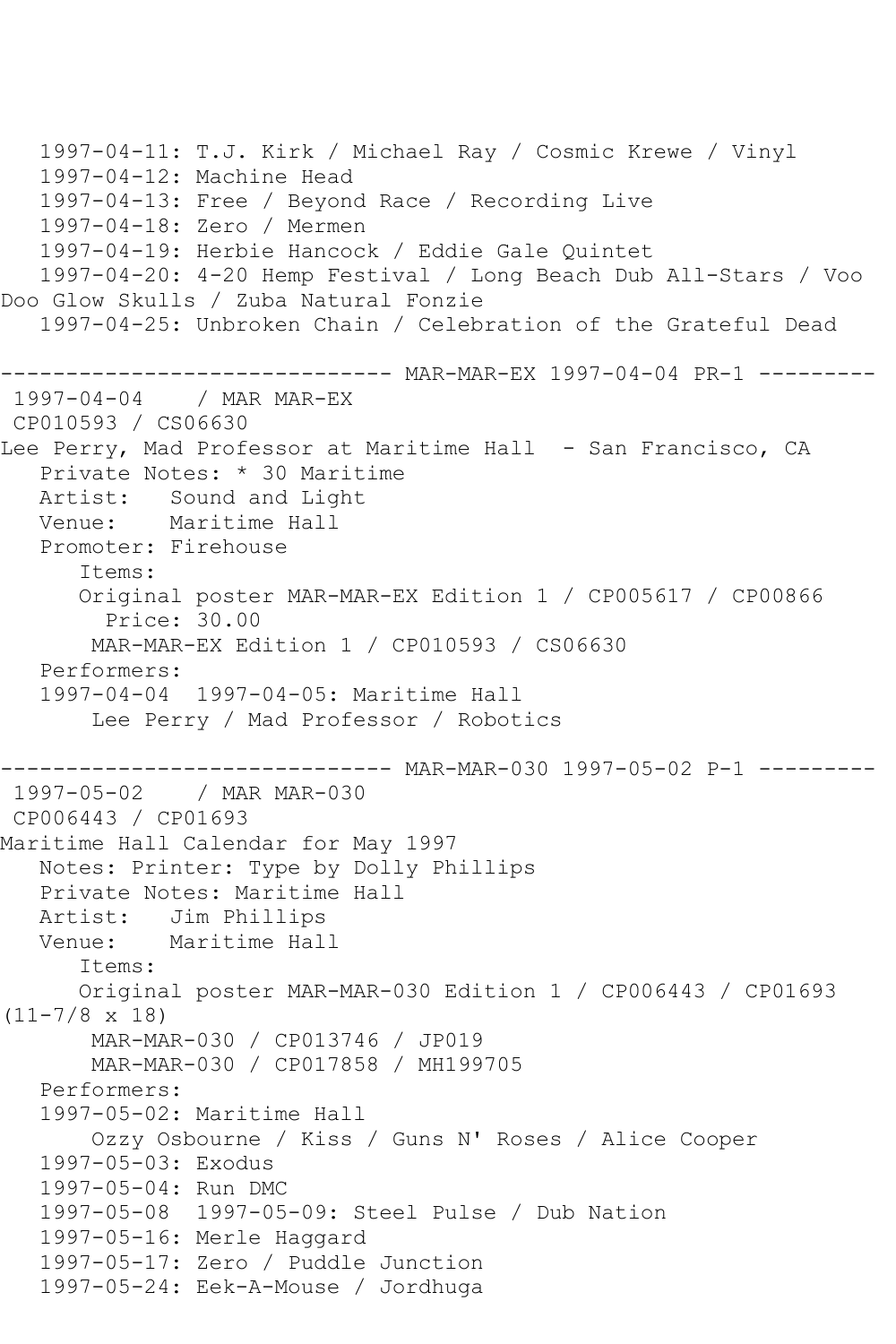1997-05-30: Buddy Miles 1997-05-31: Unbroken Chain ----------------------------- MAR-MAR-031 1997-06 P-1 ---------<br>1997-06 / MAR MAR-031 / MAR MAR-031 CP006446 / CP01696 Maritime Hall Calendar for June 1997 Private Notes: Maritime Hall Venue: Maritime Hall Items: Original poster MAR-MAR-031 Edition 1 / CP006446 / CP01696 (11-7/8 x 18) MAR-MAR-031 / CP017859 / MH199706 Performers: 1997-06: Maritime Hall 1997-06-05: Digital Underground / Redman 1997-06-06: Trulio Disgracias / Thelonious Monster / John Frusciante / Weapon of Choice / Skeletones / Blue Fly 1997-06-07: Me'shell Ndegeocello 1997-06-11: Merl Saunders / Rainforest Band / David Nelson / Remnants / MR. Ectcomy / Freudian Slips 1997-06-19: Boot Camp Click / Cocoa Brovas / Buckshot / Heltah Skeltah / O.G.C.S. 1997-06-20: Israel Vibrations / Wendy Shaw 1997-06-21: Marisa Monte 1997-06-27: Grassy Knoll / Critters Buggin / Giant Robot / Buckethead / DJ Disc 1997-06-28: Ali Akbar Khan ------------------------------ MAR 1997-06-06 P --------- 1997-06-06 / MAR CP045547 / CP045547 Trulio Disgracias, Blowfly at Maritime Hall - San Francisco, CA Private Notes: Maritime Hall Benefit: Nuttstalk '97 Venue: Maritime Hall Items: Original poster MAR / CP045547 / CP045547 Performers: 1997-06-06: Maritime Hall Trulio Disgracias / Blowfly / Thelonious Monster / John Frusciante ------------------------------ MAR-MAR-032 1997-07-03 P-1 --------- 1997-07-03 / MAR MAR-032 CP006447 / CP01697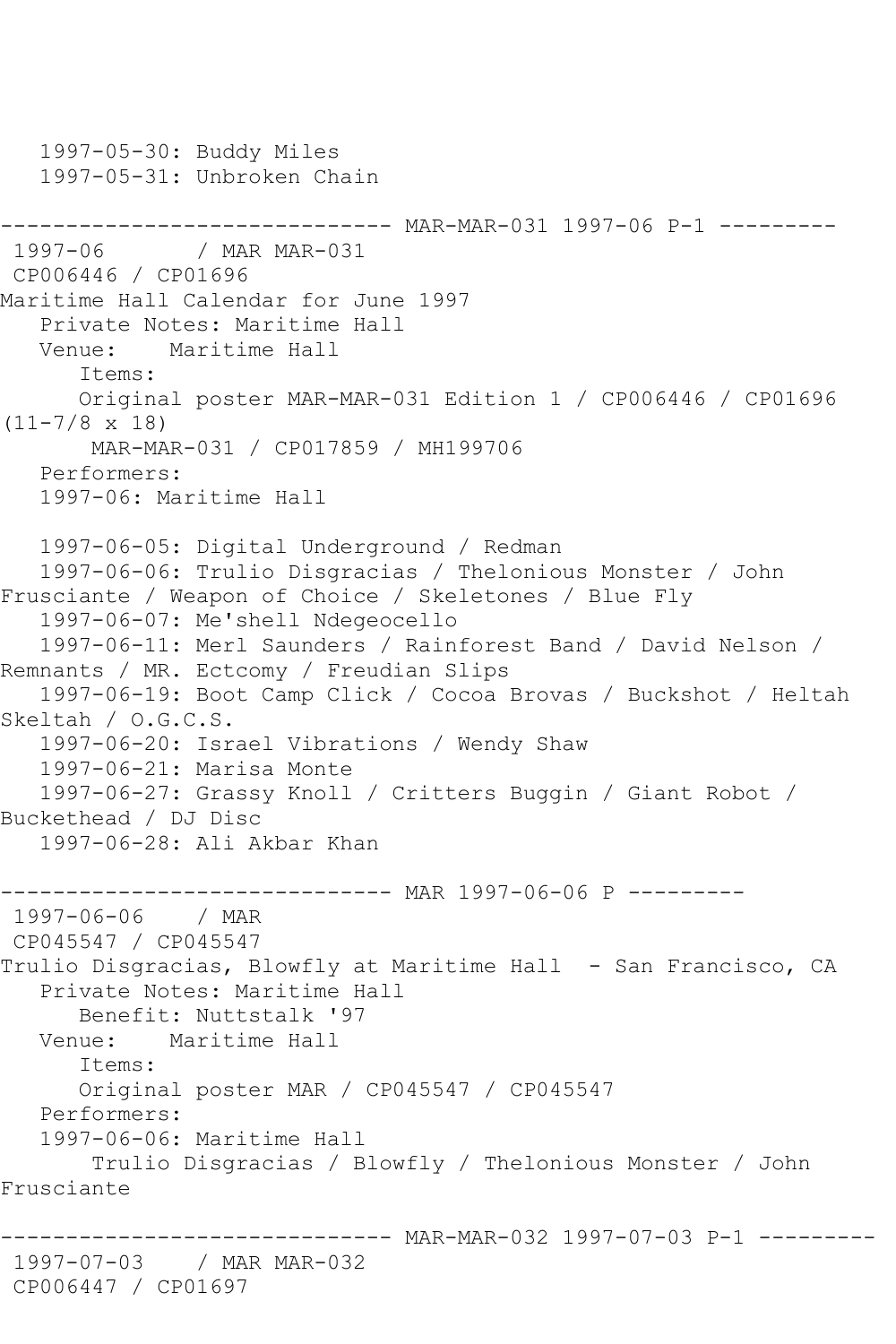```
Maritime Hall Calendar for July 1997
  Private Notes: Maritime Hall<br>Artist: LAM
  Artist:
   Venue: Maritime Hall
       Items:
       Original poster MAR-MAR-032 Edition 1 / CP006447 / CP01697 
(11-7/8 x 18)
       MAR-MAR-032 / CP014501 / MARM307
        MAR-MAR-032 / CP017860 / MH199707
   Performers:
   1997-07-03: Maritime Hall
        D.R.I. / Skinlab
   1997-07-08: Motorhead / W.A.S.P. / Impotent Sea Snakes
   1997-07-11: Sugar Minott / Dic Youth / Joe Higgs
   1997-07-12: Stanley Clarke
   1997-07-18: E.L.O. Part II
   1997-07-19: David Grisman
   1997-07-20: Lady Saw / Yellowman / Sagittarius
   1997-07-25: Merl Saunders / Rainforest Band
   1997-07-26: String Cheese Incident / Mermen / D.R.I.
   1997-07-11: Phoenix Theater, Petaluma
        Gregory Isaacs / Strickly Roots
------------------------------ MAR-MAR-033 1997-07-19 P-1 ---------
1997-07-19 / MAR MAR-033
CP006448 / CP01698
David Grisman, Mike Marshall at Maritime Hall - San Francisco, CA
   Notes: This item appears in the book 'The Art of Modern Rock' as 
AMR # 291.3
   Private Notes: Maritime Hall
   Artist: Jim Phillips
   Venue: Maritime Hall
       Items:
      Original poster MAR-MAR-033 Edition 1 / CP006448 / CP01698 
(11-7/8 x 18)
       MAR-MAR-033 / CP004380 / CD05551
        MAR-MAR-033 / CP013738 / JP011
   Performers:
   1997-07-19: Maritime Hall
        David Grisman / Mike Marshall / Andy Narell
________
        ------------------------------ MAR-MAR-034 (Marked 35) 1997-08 P-1 -
--------
1997-08 / MAR MAR-034 (Marked 35)
CP006449 / CP01699
Maritime Calendar for August 1997
   Private Notes: Maritime Hall
```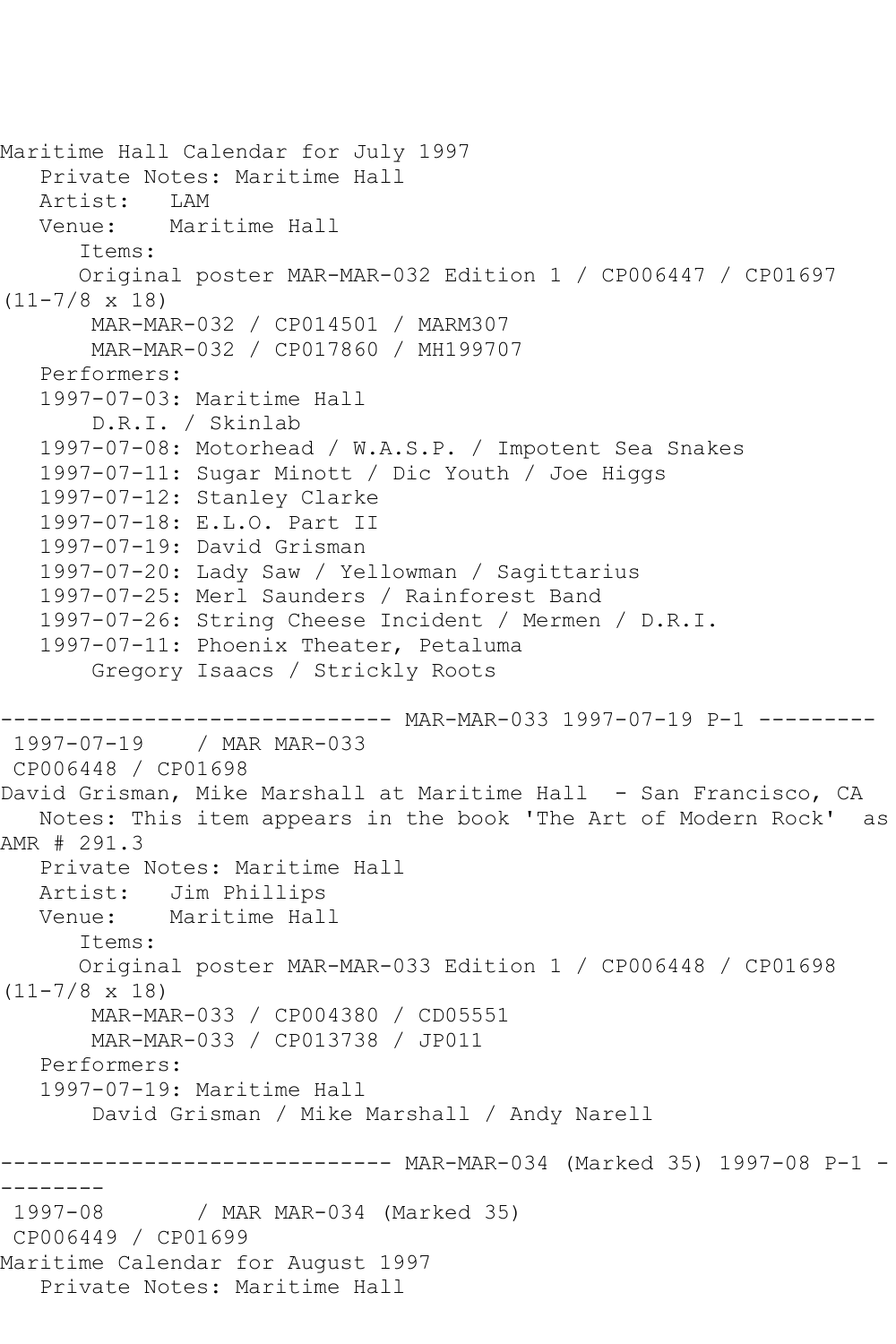Artist: LAM Venue: Maritime Hall Items: Original poster MAR-MAR-034 (Marked 35) Edition 1 / CP006449 / CP01699 (11-7/8 x 18) Performers: 1997-08: Maritime Hall 1997-08-07: Jean-Luc Ponty / Go Van Gogh 1997-08-08: Willie Nelson / J.C. Flyer 1997-08-09: Toots and the Maytals / Benaiah / Strictly Roots 1997-08-13: Black Uhuru / Son Carlos 1997-08-15 1997-08-16: Zero / Max Creek 1997-08-19: Corrosion of Conformity / Machine Head / Fu Manchu 1997-08-22: Giant Robot II / Buckethead / DJ Disk / Idiot Flesh / Itchkano! 1997-08-23: Jai Uttal / DJ Cheb I Sabbah 1997-08-25: Tribute to the Elements 1997-08-29: Peace Pow Wow 1997-08-30: Back To the Ban / Pre Skateboard Contest 1997-08-31: Urban Street Style / What Bumps In Da Night ------------------------------ MAR-MAR-035 1997-08-08 P-1 --------- 1997-08-08 / MAR MAR-035 CP006450 / CP01700 Willie Nelson, JC Flyer at Maritime Hall Notes: The Willie Nelson show was cancelled. -- Jim Phillips Private Notes: Maritime Hall Artist: Jim Phillips Venue: Maritime Hall Items: Original poster MAR-MAR-035 Edition 1 / CP006450 / CP01700  $(11-7/8 \times 18)$  MAR-MAR-035 / CP004381 / CD05552 MAR-MAR-035 / CP015121 / ME0268 Performers: 1997-08-08: Maritime Hall Willie Nelson / J.C. Flyer ------------------------------- MAR-MAR-EX 1997-08-16 P-1 ----------<br>1997-08-16 / MAR MAR-EX / MAR MAR-EX CP021328 / XM19970816 Reggae Legends at Maritime Hall Venue: Maritime Hall Items: Original poster MAR-MAR-EX Edition 1 / CP021328 / XM19970816 MAR-MAR-EX / NONE / XM1997081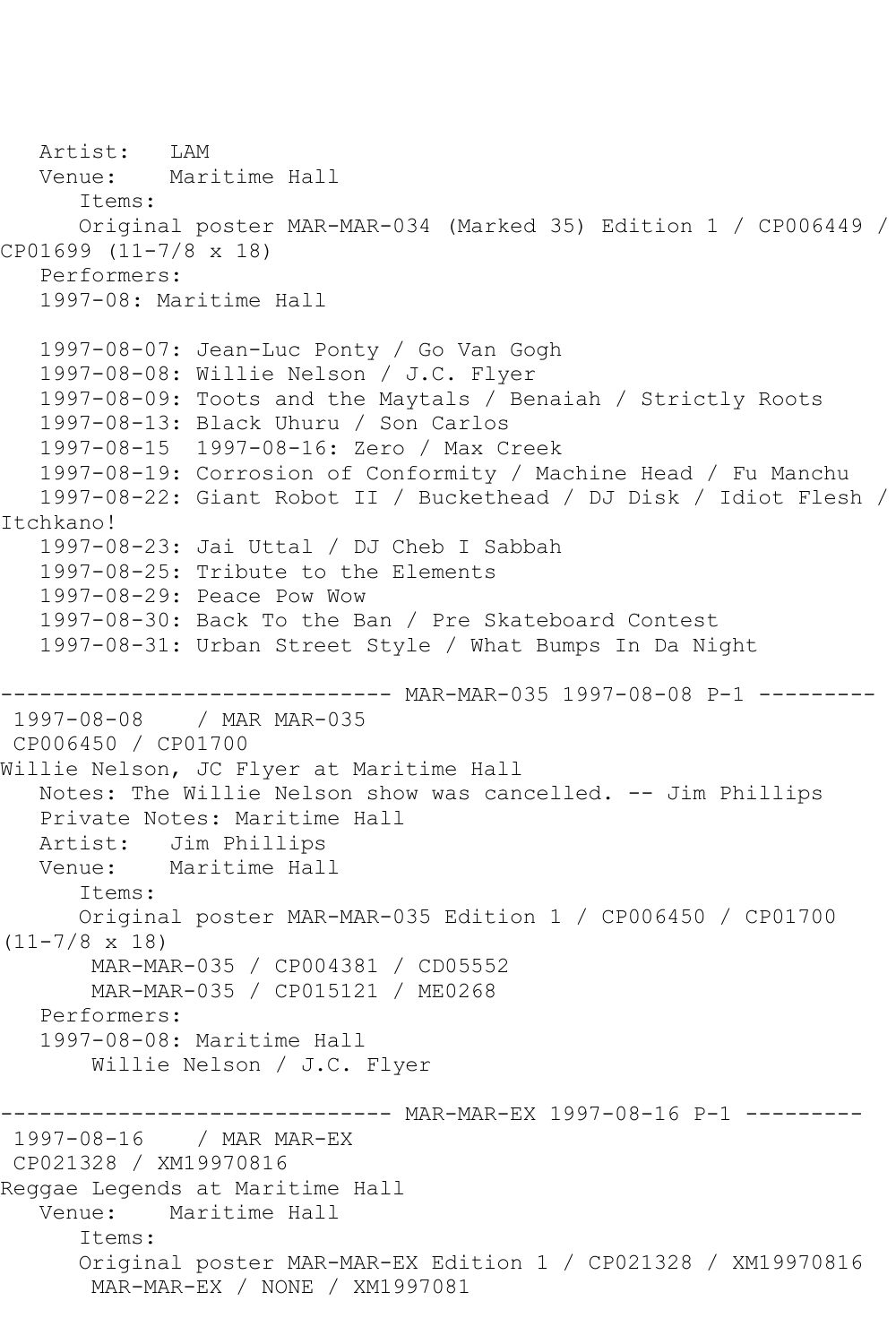```
 Performers:
    1997-08-16: Maritime Hall
        Reggae Legens
------------------------------ 1997-08-zz P ---------
1997-08-zz / 
CP060729 / CP060729
at the contract of the contract of the contract of the contract of the contract of the contract of the contract of the contract of the contract of the contract of the contract of the contract of the contract of the contrac
Maritime Hall - San Francisco, CA
   Venue: Maritime Hall
       Items:
       Original poster / CP060729 / CP060729
    Performers:
    1997-08-zz: Maritime Hall
------------------------------ MAR-MAR-037 1997-09 P-1 ---------
               / MAR MAR-037
CP006451 / CP01701
Maritime Hall Calendar for September 1997
    Private Notes: Maritime Hall
   Artist: Artworks
   Venue: Maritime Hall
       Items:
       Original poster MAR-MAR-037 Edition 1 / CP006451 / CP01701 (12 
x 18)
   Performers:
   1997-09: Maritime Hall
    1997-09-04: Burning Spear / Wailers
   1997-09-05: Burning Spear / Dub Nation / Mongoose
    1997-09-12: Junior Reed / Shinehead / Jubbie
    1997-09-13: Grover Washington Jr. / Boots and Friends
    1997-09-19: Exodus / Skinlab / Lost Goat
    1997-09-20: Abyssinians / Congos / Dubalites
    1997-09-26: Boot Camp Click / Bobo Junction / Dream Nefra
    1997-09-27 1997-09-28: Steel Pulse / Many Thanks
    1997-09-28: Steel Pulse / Floater
------------------------------ MAR-MAR-039 1997-10 P-1 ---------
1997-10 / MAR MAR-039
CP006453 / CP01703
Maritime Hall Calendar for October 1997
    Private Notes: Maritime Hall
       Event: 2B1
       Series: 22nd SF International
   Artist: Artworks
```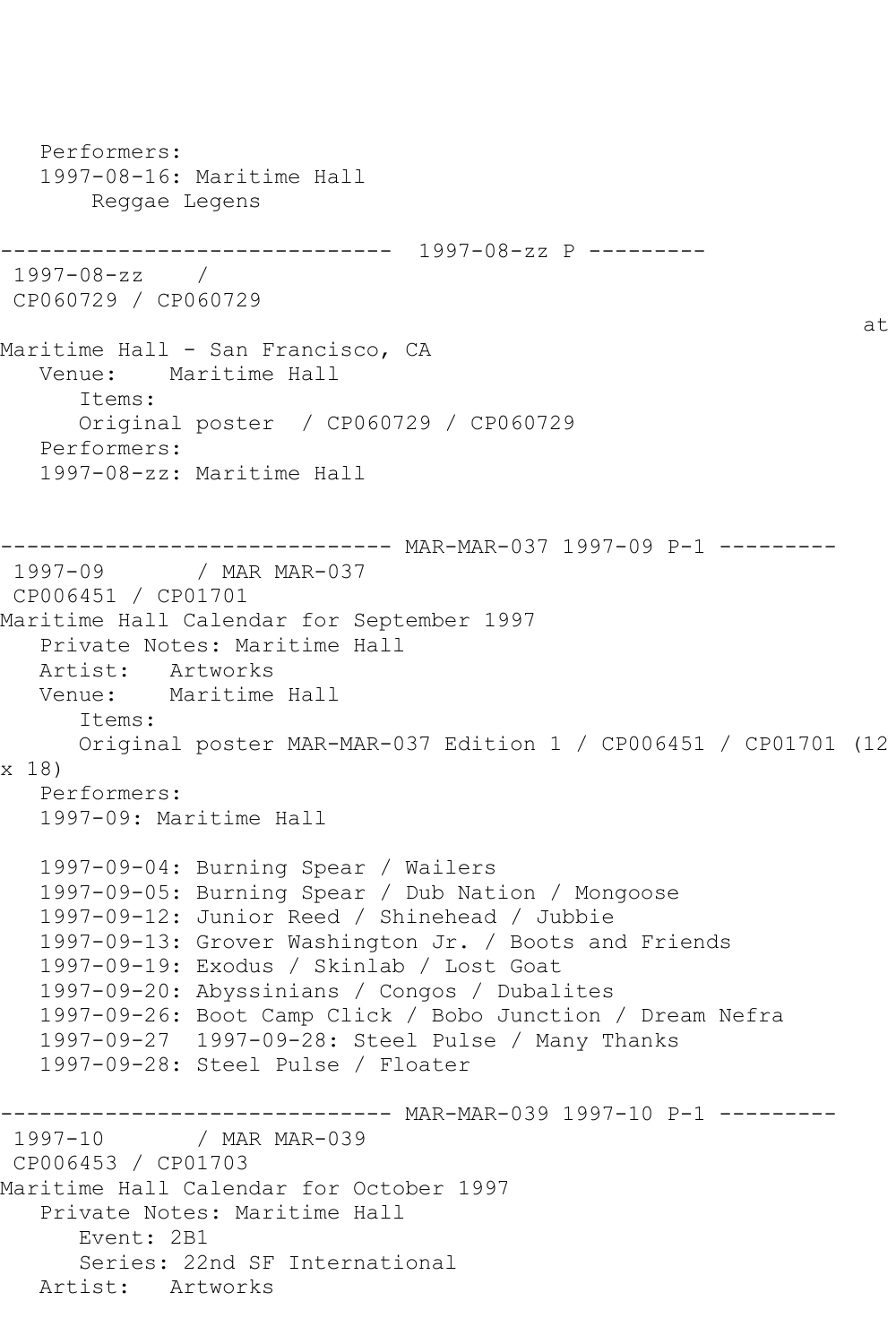```
 Venue: Maritime Hall
       Items:
       Original poster MAR-MAR-039 Edition 1 / CP006453 / CP01703 
(11-7/8 x 18)
       MAR-MAR-039 / CP017863 / MH199710
   Performers:
   1997-10: Maritime Hall
   1997-10-03: Digital Underground / Big Brutha Soul
   1997-10-07: Ratt / Moon Dog Mane / Frank From Tesla
   1997-10-10: Summer of Dub / Word Sounds I Powa / Crooklyn Dub 
Consortium / Qadallah Steppens
   1997-10-11: Unbroken Chain / David Gans
   1997-10-12: SF International Stand Up Comedy Finals
   1997-10-16: 5th Anniversary of 4080 Magazine
   1997-10-17: Mermen / Giant Robot II / Buckethead / DJ Disk
   1997-10-18: Boot Camp Click / Hobo Junction / Dream Nefra
   1997-10-23: Justin Hinds / Big Youth
   1997-10-24: Testament / Stuck Mojo / Sadus
   1997-10-25: 2nd Year Anniversary Maritime Hall / Max Creek / 
Gasoline Cowboys
   1997-10-31: Hooker's Ball
------------------------------ MAR-MAR-040 1997-11 P-1 ---------
1997-11 / MAR MAR-040
CP006454 / CP01704
Maritime Hall Calendar for November 1997
   Private Notes: Maritime Hall
   Artist: Artworks
   Venue: Maritime Hall
       Items:
       Original poster MAR-MAR-040 Edition 1 / CP006454 / CP01704 (12 
x 18)
       MAR-MAR-040 / CP017864 / MH199711
   Performers:
   1997-11: Maritime Hall
        JGB Jug Band / David Nelson / Juggling Suns
   1997-11-06: Broken Angels / Phil Lesh
   1997-11-08: Eek-A-Mouse / Room of Voices
   1997-11-14: Lee Scratch Perry / Mad Professor / Robotiks
   1997-11-15: Columbo / Zuba
   1997-11-21: Zero / Boneshakes
   1997-11-22: Lee Scratch Perry / Mad Professor / Robotiks
   1997-11-28: Gregory Isaacs / Tami Bolo
   1997-11-29: Space Children
                   ------------------------------ MAR-MAR-041 1997-11-06 P-1 ---------
```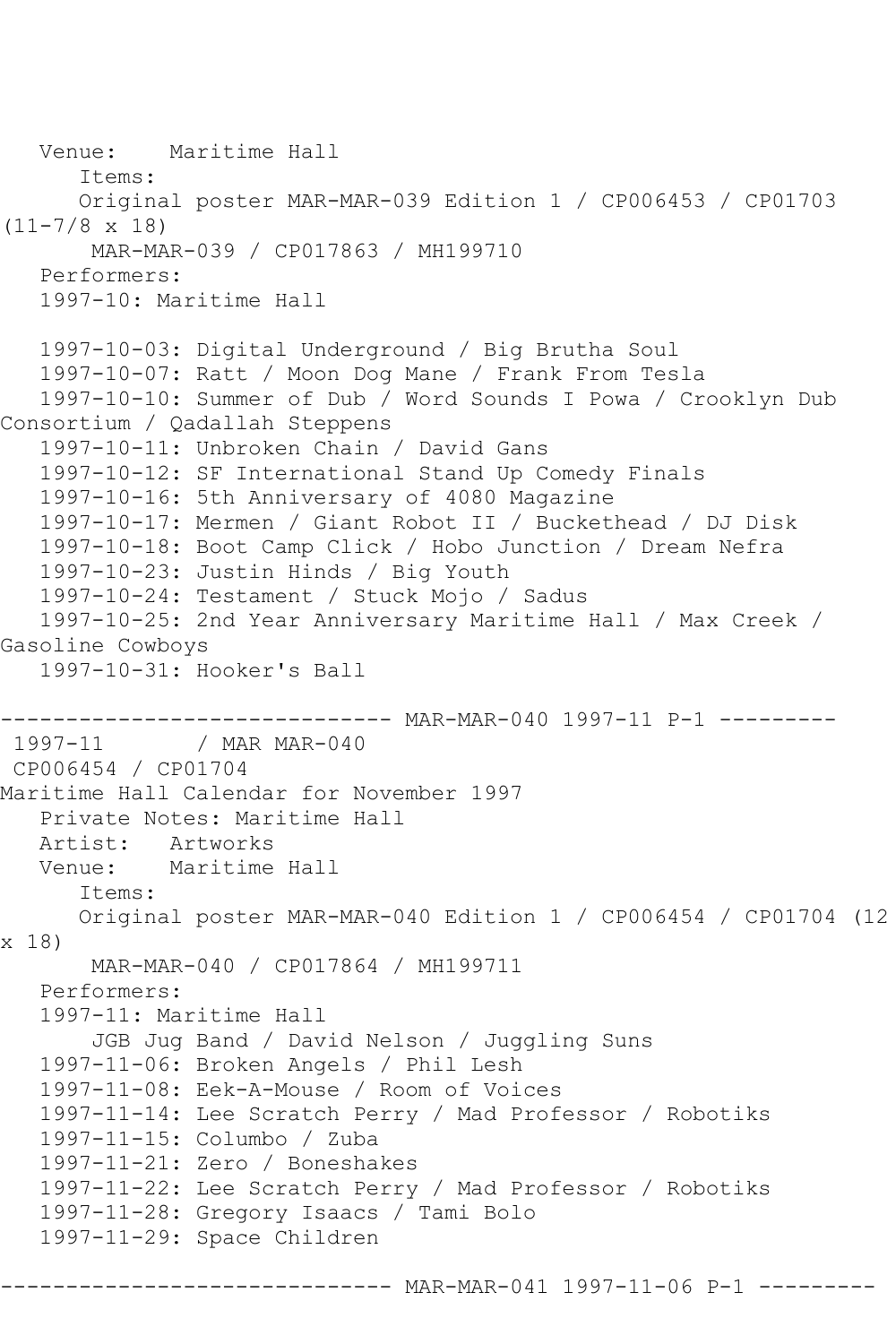```
1997-11-06 / MAR MAR-041
CP006455 / CP01705
Maritime Hall Calendar for December 1997
   Private Notes: Maritime Hall
   Artist: Artworks
   Venue: Maritime Hall
       Items:
       Original poster MAR-MAR-041 Edition 1 / CP006455 / CP01705 
(11-7/8 x 18)
        MAR-MAR-041 / CP017865 / MH199712
    Performers:
    1997-12-04: Maritime Hall
        Sugar Hill Gang / Grandmaser Melle Mel
    1997-11-06: Merl Saunders / Rainforest Band / Big Ass Truck / 
Puddle Junction
    1997-11-11: Buju Banton / Raggae Angels / Many Thanks
    1997-11-12: Adrian Sherwood / Audio Active / George Clinton / P-
Funk Allstars
   1997-11-20: Sons of Champlin
    1997-11-27: David Gans / Broken Angels / Phil Lesh
   1997-11-31: Toots and the Maytals / Merl Saunders / Rainforest 
Band / Phoenix Theater, Petaluma
        Zero
----------------------------- MAR-MAR-042 1998-01 P-1 ---------<br>1998-01 / MAR MAR-042
              / MAR MAR-042
CP006456 / CP01706
Maritime Hall Calendar for January 1998
   Private Notes: Maritime Hall
   Artist: Artworks
   Venue: Maritime Hall
       Items:
       Original poster MAR-MAR-042 Edition 1 / CP006456 / CP01706 (12 
x \ 17 - 7/8 MAR-MAR-042 / CP017866 / MH199801
   Performers:
   1998-01: Maritime Hall
   1998-01-16: Sevendust / Snot / (hed)pe
   1998-01-17: Space Children
    1998-01-21: Wyclef
   1998-01-23: Waling Souls / Max Creek
   1998-01-24: Ground Zero 3 / Resurrection / Terry Mullan / DJ Dan 
/ Goast / Frank Nitty
   1998-01-30: Kook Keith / Aka DR. Octo / Common X-Ecutioners / 
Rahzel
    1998-01-31: Zero / Derek Trucks Band
```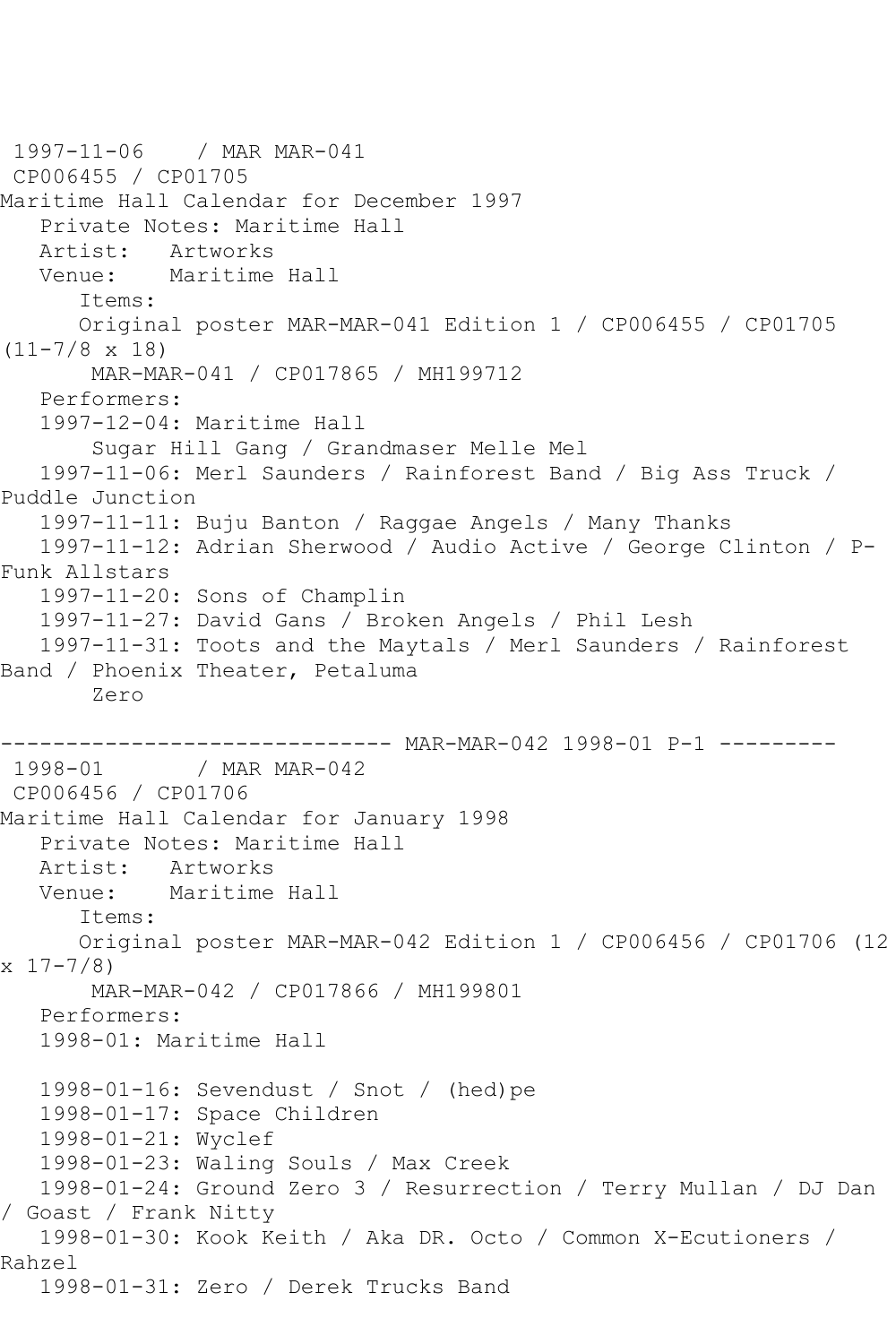```
------------------------------ MAR-MAR-043 1998-02 P-1 ---------
1998-02 / MAR MAR-043
CP006457 / CP01707
Maritime Hall Calendar for February 1998
   Private Notes: Maritime Hall
   Artist: Artworks
   Venue: Maritime Hall
       Items:
      Original poster MAR-MAR-043 Edition 1 / CP006457 / CP01707 
(11-7/8 x 18)
   Performers:
   1998-02: Maritime Hall
   1998-02-03: Busta Rhymes / Mystic Journeymen / Exile Society
   1998-02-05 1998-02-06: Sisters of Mercy
   1998-02-14: Everton Blender / Sister Carol
   1998-02-20: Insane Clown Posse / Psyche Realm
   1998-02-21: Mardi Gras Costume Ball / Zen Tricksters / Puddle 
Junction / David Gans
   1998-02-28: Damned / Tura Satana / Man Will Surrender
------------------------------ MAR-MAR-044 1998-03-06 P-1 ---------
1998-03-06 / MAR MAR-044
CP005608 / CP00857
Maritime Hall Calendar for March 1998
   Private Notes: Maritime Hall
   Venue: Maritime Hall
       Items:
       Original poster MAR-MAR-044 Edition 1 / CP005608 / CP00857 
(11-7/8 x 18)
       MAR-MAR-044 / CP006458 / CP01708
        MAR-MAR-044 / CP017868 / MH199803
   Performers:
   1998-03-06:
   1997-05-31: Maritime Hall
        Salmon / Born Naked / Papa Roach / Baring Som
   1998-03-07: Lady Saw
   1998-03-13: Inner Circle / Jinior Murvin / Michigan and Smilely
   1998-03-15: Rakim / Slackmob
   1998-03-17: Limp Bizkit / Clutch / Sevendust
   1998-03-20: Stringly Roots
   1998-03-21: Bow Wow Wow / Solstice
   1998-03-27: Zero
   1998-03-29: Less Than Jake / Toasters
                      -------- MAR-MAR-045 1998-04-02 P-1 ---------
```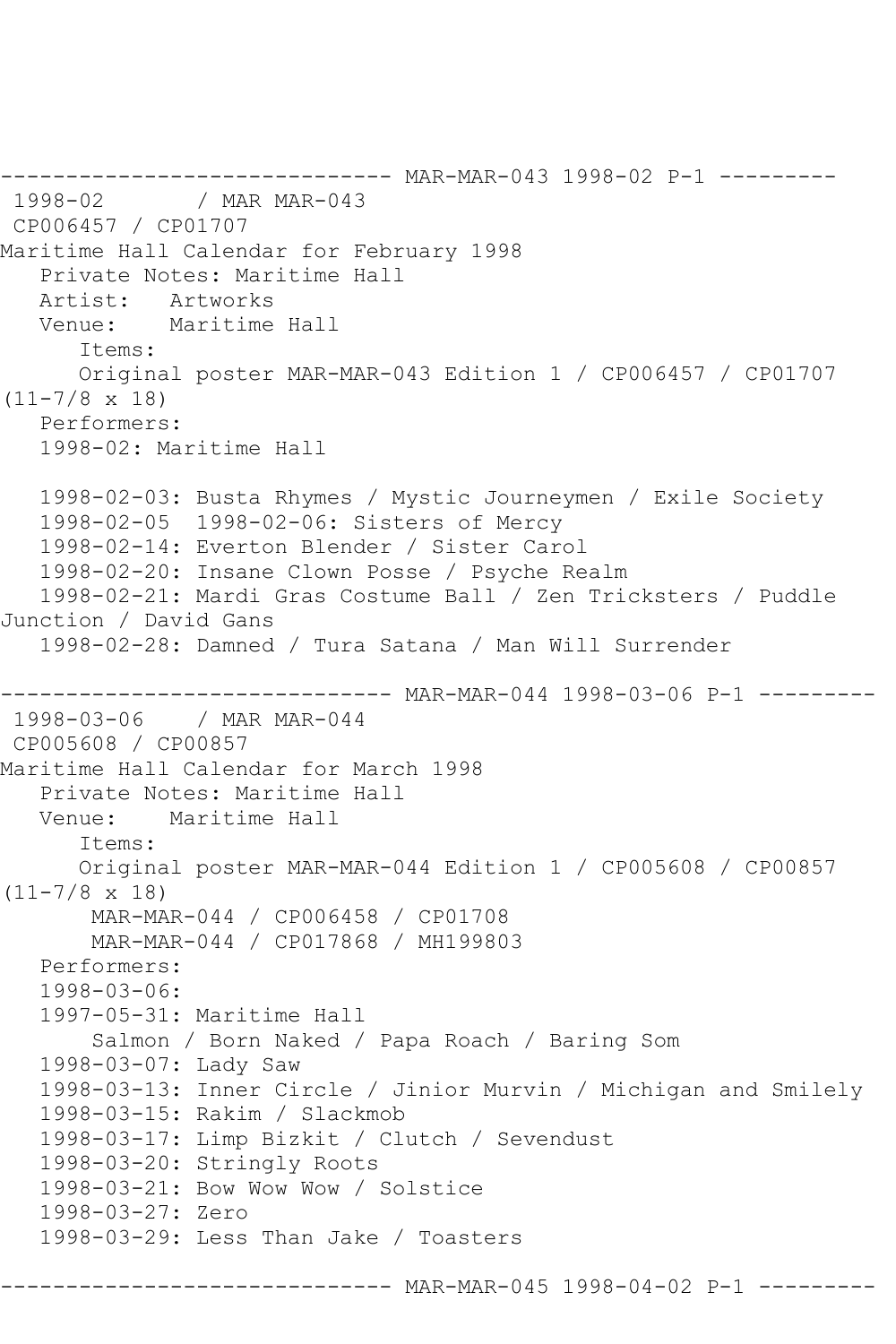```
1998-04-02 / MAR MAR-045
CP006459 / CP01709
Maritime Hall Calendar for April 1998
   Private Notes: Maritime Hall
           Maritime Hall
       Items:
      Original poster MAR-MAR-045 Edition 1 / CP006459 / CP01709 
(11-7/8 x 18)
   Performers:
   1998-05-01: Maritime Hall
   1998-04-02: Robert Hunter
   1998-04-04: Dub Syndicate / World Sound I=powa
   1998-04-07: Gregory Isaacs / Cornerstone / Native Elements
   1998-04-11: Gathering
   1998-04-17: Vinyl / Undercover S.K.A.
   1998-04-18: King Diamond / Pitbull Darecate / Prayer Wheel
   1998-04-19: Can-420 Party / Eek-A-Mouse / Kottonmouth Kings / 
Harvey Mandel
   1998-04-22: Earth Day Celebration / Jazz Is Dead / Billy Cobham / 
Jimmy Herring / Alphonse Johnson / T. Lavitz
   1998-04-24: Reggae Madness / Wailers / Michael Rose / Fully 
Fullwood Band / Fully Santa Davis / Tony Chin
   1998-04-25: Mother Hips
   1998-04-30: Phoenix Theater, Petaluma
        Lee Scratch Perry / Mad Professor / Robotics Band
              ------------------------------ PAR 1998-04-11 P ---------
1998 - 04 - 11CP010509 / CS06546
Liar at Paradise Lounge and Transmission Theater - San Francisco
   Artist: Ron Donovan
   Venue: Paradise Lounge and Transmission Theater
   Promoter: Firehouse
       Items:
       Original poster PAR / CP010509 / CS06546
   Performers:
   1998-04-11: Paradise Lounge and Transmission Theater
       Various venues
        Liar
   1998-04-17: Molly Malones
   1998-04-19: Mint
   1998-04-22: Sweetwater, Mill Valley
   1998-04-24: Blue Lamp
```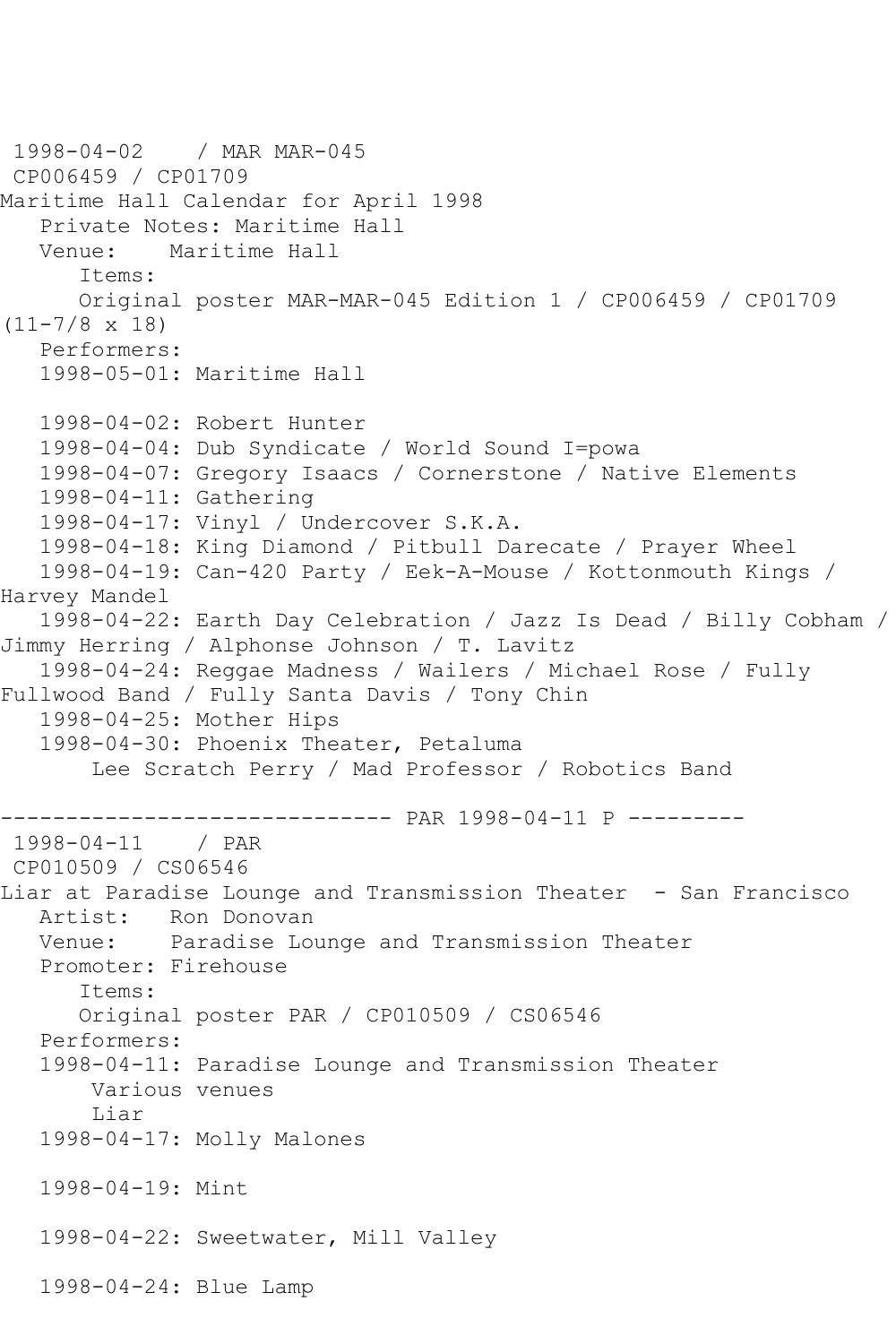------------------------------ MAR-MAR-046 1998-05-01 P-1 --------- 1998-05-01 / MAR MAR-046 CP006460 / CP01710 Maritime Hall Calendar for May 1998 Private Notes: Maritime Hall Artist: Artworks Venue: Maritime Hall Items: Original poster MAR-MAR-046 Edition 1 / CP006460 / CP01710 (11-7/8 x 18) Performers: 1998-05-01: Maritime Hall Lee Scratch Perry / Mad Professor / Robotiks 1998-05-02: Tribestan Pro Invitational / Body Building Championship 1998-05-03: Soulfly / Snot / Hedipel / Papa Roach 1998-05-09: Unbroken Chain / Celebration of the Grateful Dead 1998-05-10: DOA / Zeke / Bimbe / Toolshed / Dork 1998-05-16: Dream Theater 1998-05-17: Roots / Goodie Mob 1998-05-22: Dio 1998-05-23: Earth Crisis / Madball 1998-05-24: Digital Underground / New Sun Born 1998-05-29: Bunny Wailer 1998-05-30: Funkdoobiest / Psycho Realm / B Real / Delinquent Habits ------------------------------ MAR 1998-05-06 P --------- 1998-05-06 / MAR CP030238 / NM10187 Soulfly, Snot at Maritime Hall - San Francisco, CA Venue: Maritime Hall Items: Original poster MAR / CP030238 / NM10187 (11 x 17) Performers: 1998-05-06: Maritime Hall Soulfly / Snot / Papa Roach / (hed)pe ----------------------------- MAR-MAR-047 1998-06 P-1 ---------<br>1998-06 / MAR MAR-047 / MAR MAR-047 CP006461 / CP01711 Maritime Hall Calendar for June 1998 Private Notes: Maritime Hall

1998-04-25: Maritime Hall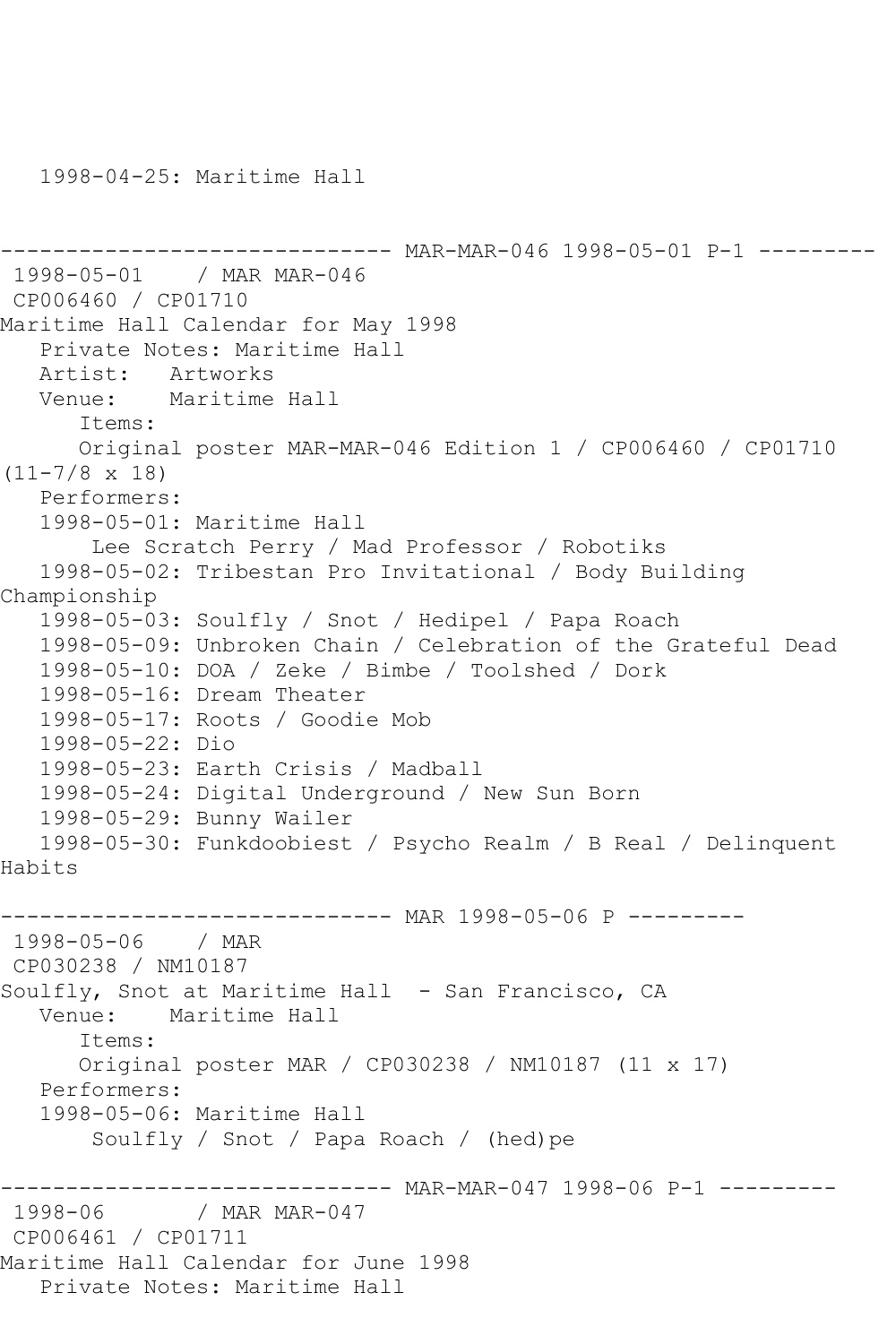```
 Artist: LAM
   Venue: Maritime Hall
       Items:
      Original poster MAR-MAR-047 Edition 1 / CP006461 / CP01711 
(11-7/8 x 18)
       MAR-MAR-047 / CP017871 / MH199806
   Performers:
   1998-06: Maritime Hall
   1998-06-05: Zero / Will Bernard 4-Tet
   1998-03-06: Zero / Noel Redding
   1998-03-19: King Sunny Ade / African Beats
   1998-03-20: Soulbrain / Bad Brains / Re-Union
   1998-03-25 1998-03-26: Creatures / Siouxsie Sioux / Budgie / 
John Cale
   1998-03-27: Merl Saunders / Rainforest Band / Toni Brown
------------------------------ MAR-MAR-048 1998-07 P-1 ---------
1998-07 / MAR MAR-048
CP006462 / CP01712
Maritime Hall Calendar for July 1998
   Private Notes: Maritime Hall
  Artist: Artworks<br>Venue: Maritime
          Maritime Hall
       Items:
      Original poster MAR-MAR-048 Edition 1 / CP006462 / CP01712 (12 
x 18)
       MAR-MAR-048 / CP017872 / MH199807
   Performers:
   1998-07: Maritime Hall
   1998-07-02: Curve / Dandy Warhols / DJ Acucrack
   1998-03-10: JGB / Juggling Suns
   1998-03-14: Gal Costa
   1998-03-17: Venom / Sadus / Enthroned
   1998-03-18: Israel Vibrations / Sister I-Live
   1998-03-19: Iron Maiden / Wasp / Dirty Deeds
   1998-03-22: Sonia Dada / Grand Street Cryers
   1998-03-23: Front 242 / Project Pitchfork
   1998-03-25: Morbid Angel / Vader / Incantation
   1998-03-26: Wu-Tang Clan / Ol' Dirty Bastard / Mystic Journeymen
------------------------------ MAR-MAR-050 1998-08-01 P-1 ---------
1998-08-01 / MAR MAR-050
CP006464 / CP01714
Maritime Hall Calendar for August 1998
   Private Notes: Maritime Hall
```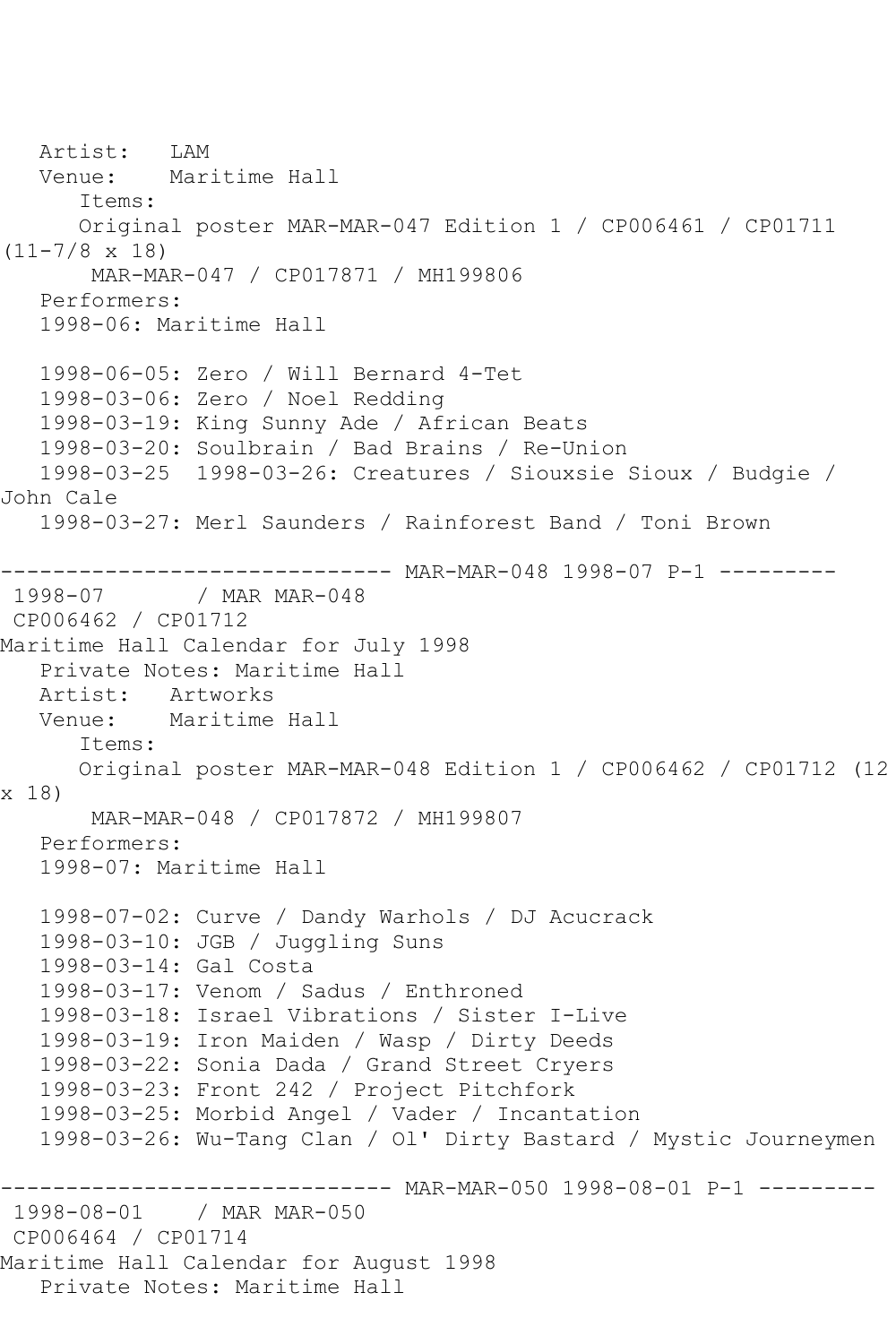```
 Artist: Artworks
   Venue: Maritime Hall
       Items:
      Original poster MAR-MAR-050 Edition 1 / CP006464 / CP01714 
(11-7/8 x 18)
        MAR-MAR-050 / CP017873 / MH199808
   Performers:
   1998-08-15:
   Sundown Festival: Maritime Hall
        Toots and the Maytals / Long Beach Dub All-Stars / One 
Festival / Burning Spear / Young Dubliners / Congos / Techno / DJ 
Tents
   1998-08-01: Tribute to Jerry Garcia Dance Party
   1998-08-02: Pier 30 32
        Blink 182 / Homegrown
   1998-08-02: Phoenix Theater, Petaluma
        Jimmy Vaughan / Junior Brown
   1998-08-03: Mercyful Fate / Old Grandad / Council
   1998-08-08: Baaba Maal
   1998-08-14: Michael Shelley / Shonen Knife
   1998-08-11 1998-08-12:
   Sundown Festival: Chico, Ca
        Leftover Salmon / String Cheese Incident / Jordhuga / Spark-
N-Cinder / Sunfur / Puddle Junction
   1998-08-09: ITF Usa DJ Battle Finals
   1998-08-17: Six Feet Under
   1998-08-21: Alpha Blondy / Boukmen Eksperayans
   1998-08-28: Brian Jonestown Massacre
   1998-08-30: Cannibal Corpse / Angel Corpse
   1998-08-29: Yellowman / Congos
------------------------------ MAR-MAR-049 1998-08-15 P-1 ---------
1998-08-15 / MAR MAR-049
CP006478 / CP01728
The One Festival: Toots and the Maytals, Burning Spear at Maritime 
Hall
   Private Notes: Maritime Hall
   Artist: Artworks
   Venue: Maritime Hall
       Items:
      Original poster MAR-MAR-049 Edition 1 / CP006478 / CP01728 
(11-7/8 \times 18) Performers:
   1998-08-15: Maritime Hall
        Toots and the Maytals / Burning Spear / Long Beach Dub All-
Stars / Young Dubliners / Congos / DJ Apollo / DJ Fuze / Mind Motion
```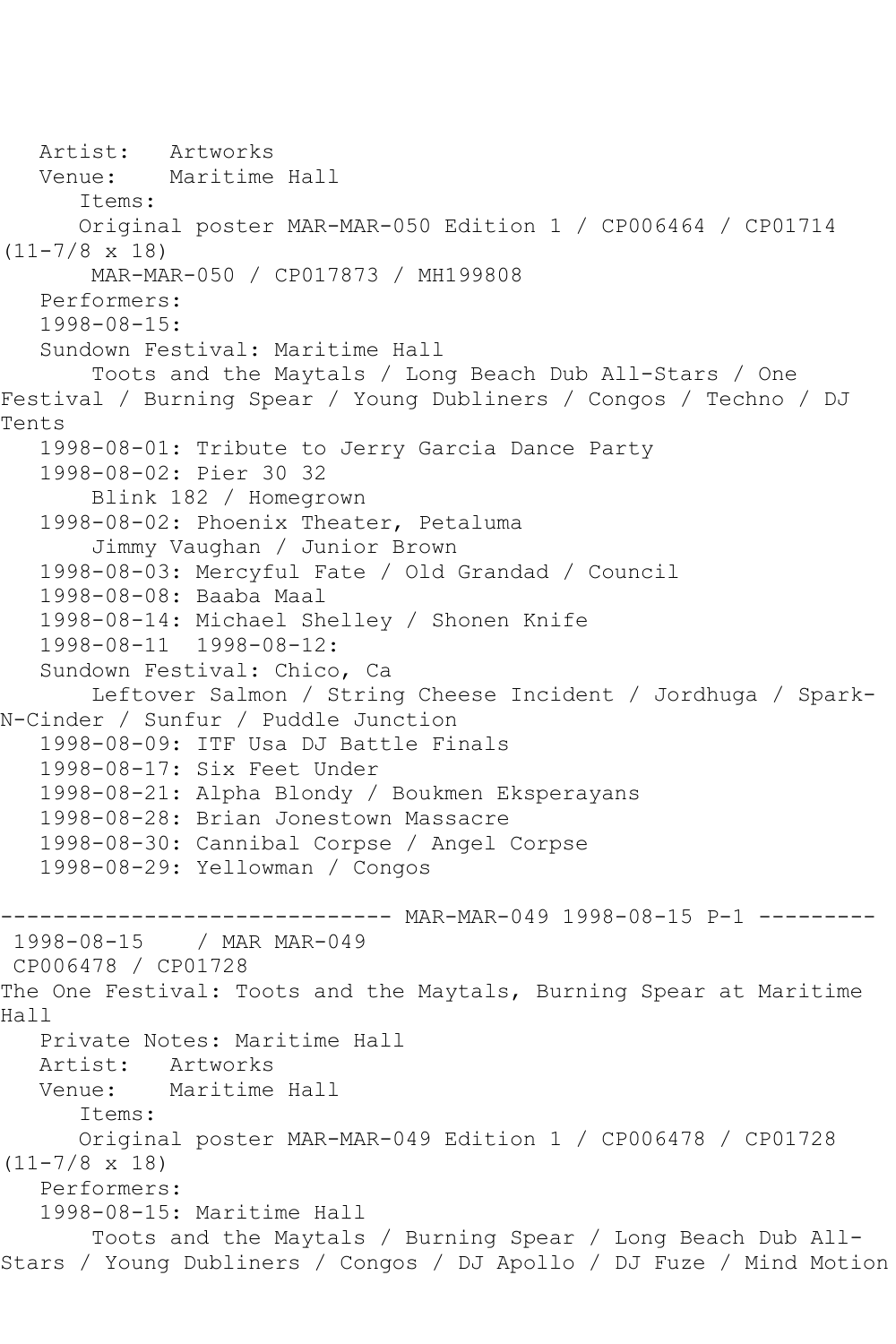/ DJ Toks / Sahid / Darwin Chamber / Kevin King / Kwashi / Ghost / Frank Nitty / Moda Jazz-E / Slim ----------------------------- MAR-MAR-051 1998-09 P-1 ---------<br>1998-09 / MAR MAR-051 / MAR MAR-051 CP006466 / CP01716 Maritime Hall Calendar for September 1998 Private Notes: Maritime Hall<br>Artist: Artworks Artist: Venue: Maritime Hall Items: Original poster MAR-MAR-051 Edition 1 / CP006466 / CP01716 (11-7/8 x 18) MAR-MAR-051 / CP017874 / MH199809 Performers: 1998-09: Maritime Hall 1998-09-04 1998-09-05: Back To School / Hip Hop Celebration 1998-09-09: 2B1 / Out of Many One / Culture / Pato Banton 1998-09-11: Machine Head / Spike 1000 / Under / Spineshank 1998-09-12: Thrill Kill Kult / Cirrus / Beatmistress 1998-09-16: Lyricist Lounge / De La Soul / Black Eyed Peas 1998-09-18 1998-09-19: KVHW / Steve Kimock / Bobby Vega / Allen Hertz / Ray White 1998-09-20: Goodie Mob / Xzibit 1998-09-25: Crystal Method / Lunatic Calm / Taylor ------------------------------ MAR-MAR-052 1998-10-02 P-1 --------- 1998-10-02 / MAR MAR-052 CP006467 / CP01717 Maritime Hall Calendar for October 1998 Private Notes: Maritime Hall<br>Artist: LAM Artist:<br>Venue: Maritime Hall Items: Original poster MAR-MAR-052 Edition 1 / CP006467 / CP01717  $(11-7/8 \times 18)$  MAR-MAR-052 / CP017875 / MH199810 Performers: 1998-10-02: Maritime Hall Sepultura / Visions of Disorder / Earth Crisis 1998-10-03: Decompression 1998 / Burning Man After Party 1998-10-09: Agnostic Front / Dropkick Murphys / US Bombs / Maximum Penalty 1998-10-11: 23rd Annual International Comedy Competition / Will Durst 1998-10-13: Sevendust / Clutch / Stuck Mojo / Ultraspank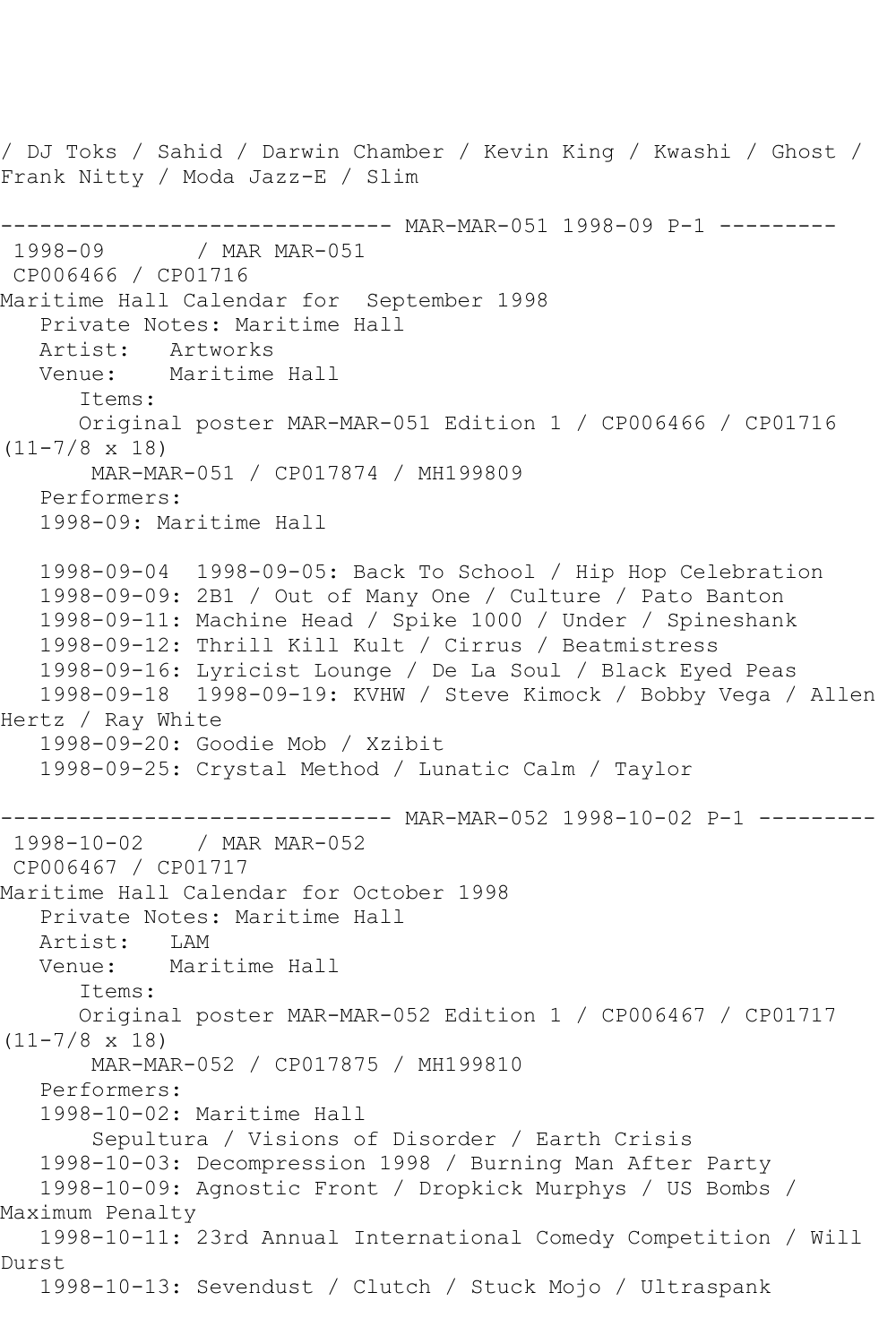```
 1998-10-14: Cradle of Filth / Enthroned / Inpaled
   1998-10-15: Mix Master Mike / Earthlings
   1998-10-16: Banyon / Stephen Perkins / Rob Wasserman / Derek 
Trucks Band
   1998-10-17: Phoenix Theater, Petaluma
        Bunny Wailer / Andrew Tosh / Hieroglyphics / Earthlings
   1998-10-22: Arlo Guthrie
   1998-10-23: Little Feat
   1998-10-28: Gregory Isaacs / Skatalites / Filibuster
   1998-10-29: DJ Spooky / Plastilina Most
   1998-10-31: Frontline Assembly / Swtchblad Symphony / Spawhn 
Ranch / Kevorkian Death Cycle / Galaxxy Chamber
   1998-10-16: Phoenix Theater, Petaluma
        Robert Hunter
   1998-10-17: Phoenix Theater, Petaluma
        Hieroglyphics
------------------------------ MAR-MAR-EX 1998-10-17 P-1 ---------
1998-10-17 / MAR MAR-EX
CP006468 / CP01718
Bunny Wailer, Andrew Tosh at Maritime Hall - San Francisco, CA
   Private Notes: Maritime Hall
  Series: 7th Annual<br>Venue: Maritime Ha
           Maritime Hall
       Items:
      Original poster MAR-MAR-EX Edition 1 / CP006468 / CP01718 (10-
1/2 x 16-1/2)
   Performers:
   1998-10-17: Maritime Hall
        Bunny Wailer / Andrew Tosh / DJ Spliff Skankin / Robert 
Rankin
------------------------------ MAR-MAR-053 1998-11-04 P ---------
1998-11-04 / MAR MAR-053
CP043128
Maritime Hall Calendar for November 1998
   Private Notes: Maritime Hall
   Venue: Maritime Hall
       Items:
       Original poster MAR-MAR-053 / CP043128 (11-7/8 x 18)
       MAR-MAR-053 Edition 1 / CP017876 / MH199811
   Performers:
   1998-11-04: Maritime Hall
        Men at Work / Howard Jones
   1998-11-07: Black Delicious / DJ Shadow / Latyrx
   1998-11-13: Soul Brains / Bad Brains
```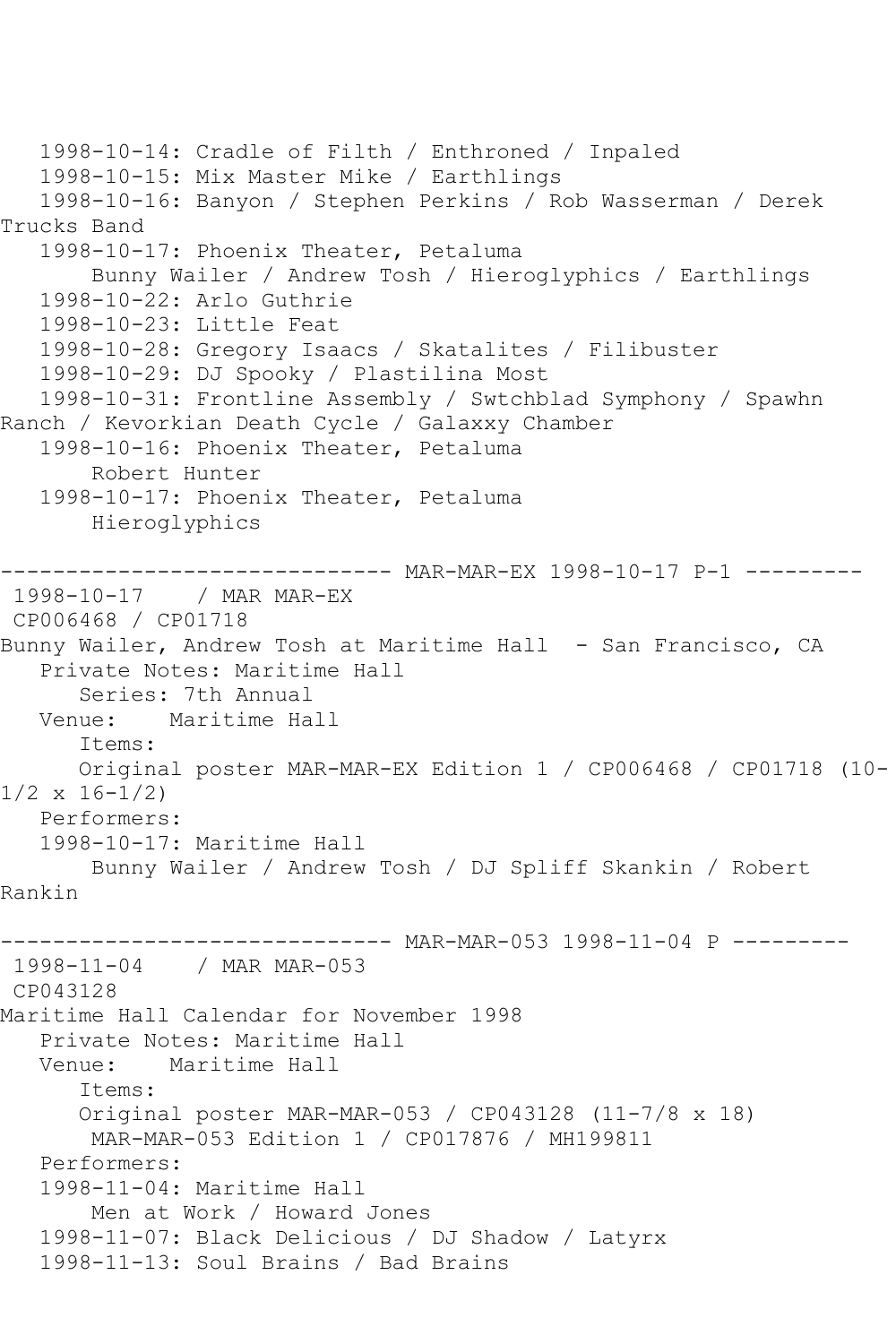1998-11-14: Abyssinians / Morgan Heritage / Ras Shiloh / DJ Sister Jasmin 1998-11-20: Ganja Skateboard Party 1998-11-21: Sunny Day Real Estate / 764-HERO 1998-11-25: Offspring / Limp / Unwritten Law 1998-11-27: Outkast / Black Eyed Peas / Melky Sedek ------------------------------ MAR-MAR-054 1998-12-03 P --------- 1998-12-03 / MAR MAR-054 CP043127 Maritime Hall Calendar for December 1998 Private Notes: Maritime Hall Venue: Maritime Hall Items: Original poster MAR-MAR-054 / CP043127 (11-7/8 x 18) Performers: 1998-12-03: Maritime Hall Goldfinger / Let's Go Bowling 1998-12-04: Black Crowes 1998-12-05: Billy Bragg / Blokes 1998-12-11: Incubus / 2 Skinnee J's 1998-12-12: Jai Uttal / Pagan Love Orchestra / Lost at Last / Terence McKenna 1998-12-16: Deftones / Quicksand / Pitchshifter 1998-12-18 1998-12-19: Zero 1998-12-19: Pigface / Majesty Sow 1998-12-26: Black Star / DJ Kid Capri 1998-12-31: Toots and the Maytals / Merl Saunders / Rainforest Band ------------------------------ MAR-MAR-055 1998-12-31 P-1 --------- 1998-12-31 / MAR MAR-055 CP043126 Toots and the Maytals, Merl Saunders at Maritime Hall - San Francisco, CA Private Notes: Maritime Hall Event: Psychedelic Ball, New Year's Eve at Maritime Hall Maritime Hall Items: Original poster MAR-MAR-055 Edition 1 / CP043126 (11-7/8 x 18) Performers: 1998-12-31: Maritime Hall Toots and the Maytals / Merl Saunders / Jai Uttal / Pagan Love Orchestra / Ali Khan Band / Nick Gravenites / Gathering of the Vibes

------------------------------ MAR-MAR-056 1999-01-08 P ---------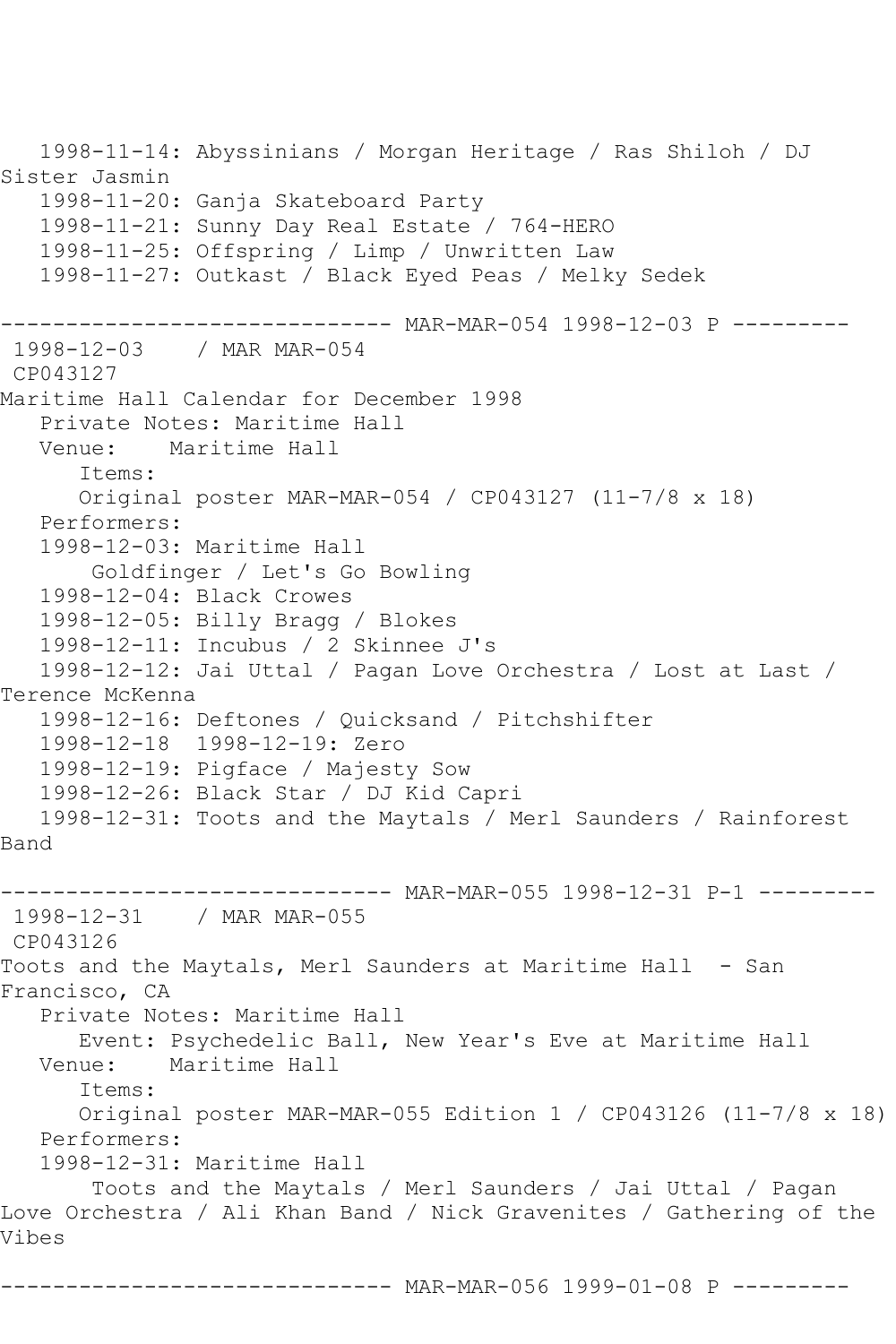```
1999-01-08 / MAR MAR-056
CP043139
Maritime Hall Calendar for January 1999
   Private Notes: Maritime Hall
           Maritime Hall
       Items:
       Original poster MAR-MAR-056 / CP043139 (11-7/8 x 18)
   Performers:
    1999-01-08: Maritime Hall
        Rasco / DJ Shortcut / DJ Vinroc / DJ Apollo
    1999-01-08: Phoenix Theater, Petaluma
        Eek-A-Mouse / Azibo Tribe / DJ Sister Yasmin
    1999-01-09: Fear Factory / Static-X / Spineshank / Skinlab / 
D.R.I. / Cellblock 5
    1999-01-16: Bad Religion
    1999-01-17: Black Star / DJ Kid Capri / D.O.A. / Bimbo Toolshed / 
American Heartbreak / Phoenix Thunderstorm
    1999-01-22: Michael Rose / Andrew Tosh / Frankie Paul
   1999-01-28: Guru from Gang Star
    1999-01-29: Maceo Parker
                   ------------------------------ MAR 1999-01-09 P ---------
1999-01-09 / MAR 
CP030220 / NM10169
Fear Factory, Static X at Maritime Hall
   Venue: Maritime Hall
       Items:
       Original poster MAR / CP030220 / NM10169 (8-1/2 x 11)
   Performers:
    1999-01-09: Maritime Hall
        Fear Factory / Static-X / Spinshank / Skinlab
------------------------------ MAR 1999-01-16 P ---------<br>1999-01-16   / MAR
1999 - 01 - 16CP010652 / CS06689
Bad Religion, No Use For A Name at Maritime Hall - San Francisco,
CA
   Artist: Chuck Sperry
   Venue: Maritime Hall
       Items:
       Original poster MAR / CP010652 / CS06689
   Performers:
    1999-01-16: Maritime Hall
        Bad Religion / No Use For A Name / Hate Fuck Trio
                ------------------------------ MAR-MAR-058 1999-02-05 P ---------
1999-02-05 / MAR MAR-058
```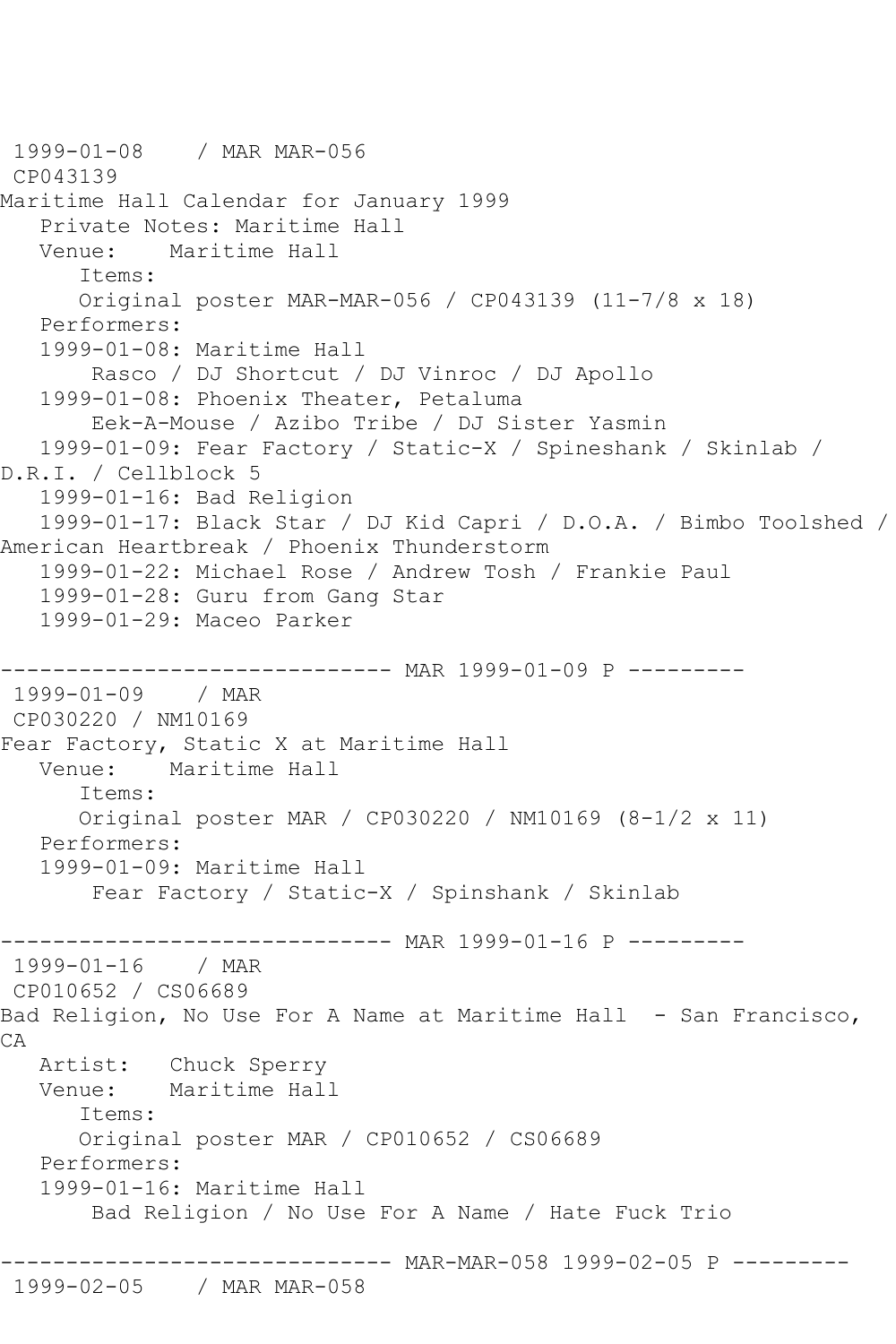```
CP043123
Maritime Hall Calendar for February 1999
   Private Notes: Maritime Hall
   Venue: Maritime Hall
       Items:
       Original poster MAR-MAR-058 / CP043123 (11-7/8 x 18)
   Performers:
   1999-02-05: Maritime Hall
        Sky Cries Mary
   1999-02-13: Long Beach / Dub Allstars
   1999-02-14: Indigo Swing / B-Side Players
   1999-02-16: Sepultura / Anthrax / Biohazard
   1999-02-19 1999-02-21: Alpha Blondy / Gregory Isaacs / Israel 
Vibrations / Pato Banton / Don Carlos / Sister Carol / Mikey Dread / 
Ras Shiloh
   1999-02-22: Fugazi
   1999-02-24: GBH / 98 Mute / Against All Authority / Billyclub
   1999-02-26: Vernon Reid's Living Colour / Trey Gunn / Percy 
Howard / Charles Hayward
------------------------------ MAR-MAR-060 1999-03-05 P ---------
1999-03-05 / MAR MAR-060
CP043110
Maritime Hall Calendar for March 1999
   Private Notes: Maritime Hall
   Venue: Maritime Hall
       Items:
      Original poster MAR-MAR-060 / CP043110 (11-7/8 x 18)
   Performers:
   1999-03-05: Maritime Hall
        Roots Common
   1999-03-06: Luciano / Mikey General / Dean Frazer / Fire House 
Crew
   1999-03-06: Phoenix Theater, Petaluma
        Roots Common / Mix-Master Mike
   1999-03-10: Robin Trower / Puddle Junction / Stonesthrow
   1999-03-11: Supersuckers / Zeke / Murder City Devils / High 
Karate
   1999-03-12: Lost at Last / Ali Khan Band
   1999-03-13: Abyssinians / Congos / George and the Wonders / DJ 
Sister Yasmin
   1999-03-14: Love and Rockets / Orgy
   1999-03-20: Morbid Angel / Nile - Vile / Maladiction
   1999-03-21: Roni Size / KRS ONE / Krust / DJ Die / Dynamite MC
   1999-03-24: Phoenix Theater, Petaluma
        KRS ONE / Mix-Master Mike
   1999-03-25: Mix-Master Mike / Coup / Mystik Journeymen
```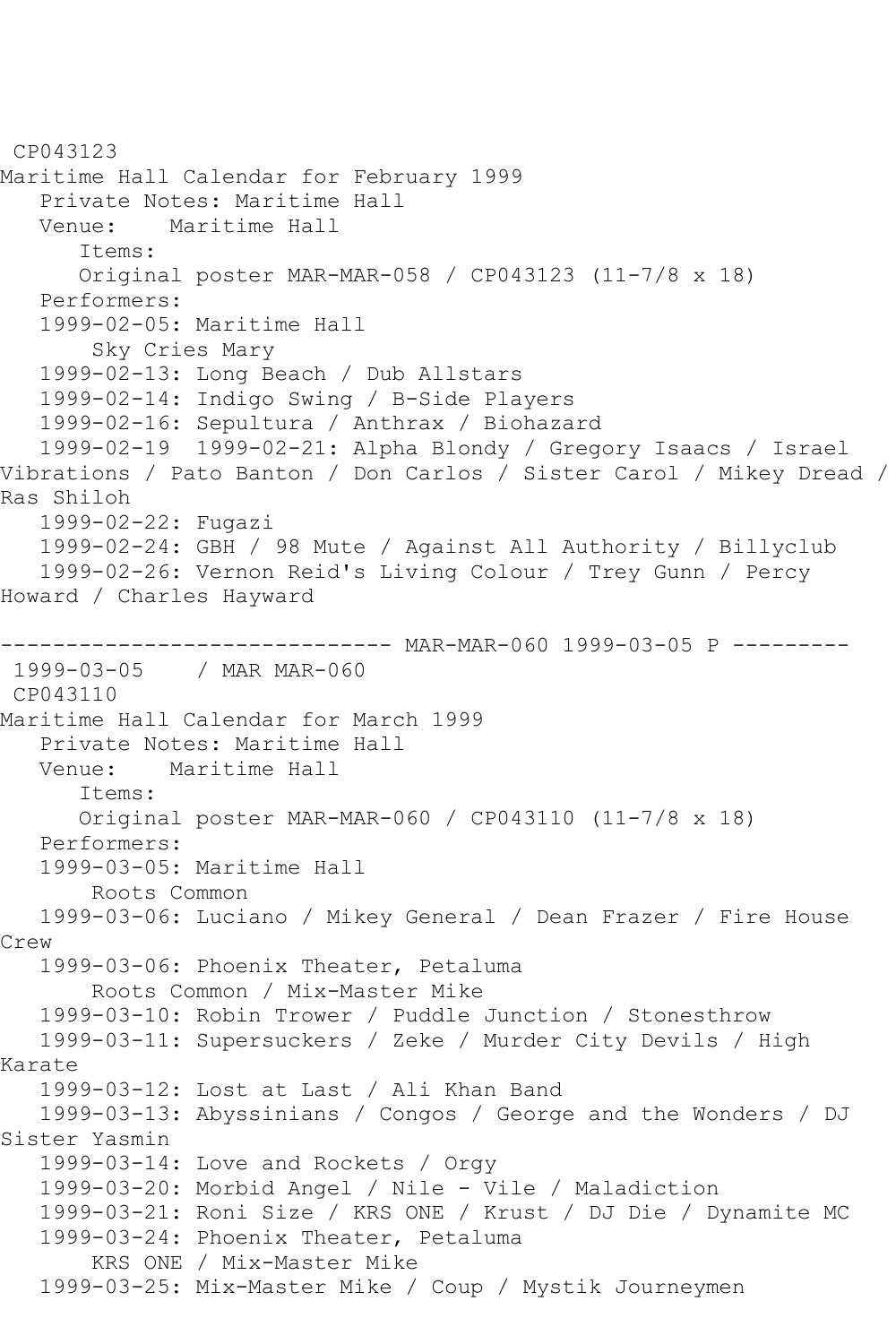-------- MAR-MAR-EX 1999-03-27 P-1 ---------1999-03-27 / MAR MAR-EX CP003278 / AF19990327 The Ventures at Maritime Hall Artist: Alan Forbes Venue: Maritime Hall Items: Original poster MAR-MAR-EX Edition 1 / CP003278 / AF19990327 MAR-MAR-EX / NONE / AF1999032 Performers: 1999-03-27: Maritime Hall Ventures / Mermen ------------------------------ MAR-MAR-062 1999-04-02 P --------- 1999-04-02 / MAR MAR-062 CP043119 Maritime Hall Calendar for April 1999 Private Notes: Maritime Hall Venue: Maritime Hall Items: Original poster MAR-MAR-062 / CP043119 (12 x 18) Performers: 1999-04-07: Maritime Hall Napalm Death / Neurosis / Melvins / Skinlab 1999-04-02: Phoenix Theater, Petaluma Unwritten Law 1999-04-09: Zero / Sky Cries Mary 1999-04-11: Salt 'n Pepper 1999-04-15: Stabbing Westward / Placebo / Flick 1999-04-16: Motorhead 1999-04-17: Pro-Pain / Pissing Razors 1999-04-20: 4-20 Hemp Festival 1999-04-21: 1999-04-23 1999-04-24: KVNW / Jazz Is Dead 1999-04-27: Frontline Assembly / Switchblade Symphony / Plan 9 1999-04-30: Phoenix Theater, Petaluma KVNW / Jazz Is Dead 1999-04-20 1999-04-21: Zellerbach Auditorium at University of California at Berkeley Crest Theater, Sacramento Residents ------------------------------ MAR-MAR-EX 1999-04-20 P-1 --------- 1999-04-20 / MAR MAR-EX CP018692 / THJME0194

1999-03-27: Ventures / Mermen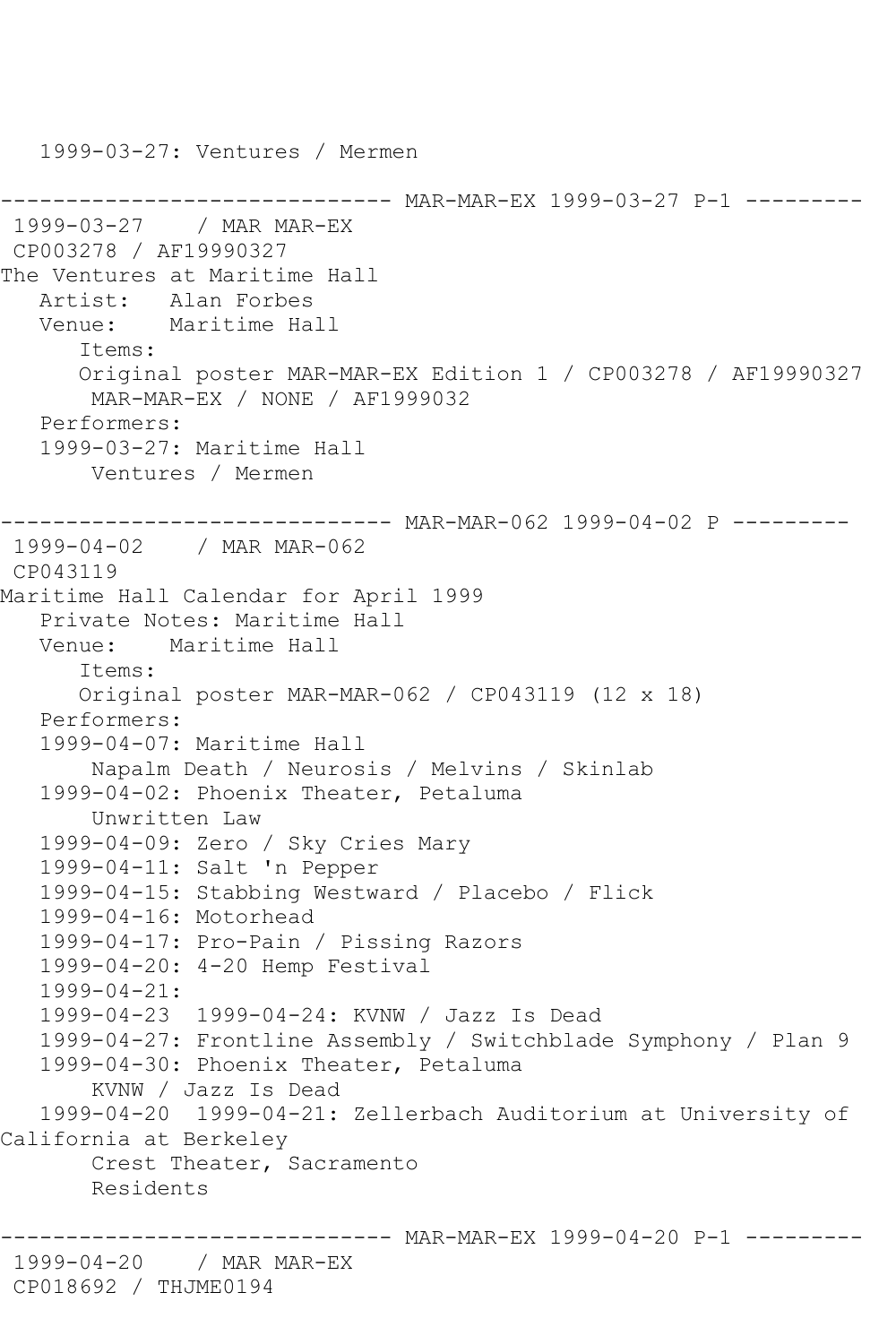Missing Man Formation, Vince Welnick at Maritime Hall - San Francisco, CA Event: Hemp Festival at Maritime Hall, Venue: Maritime Hall Items: Original poster MAR-MAR-EX Edition 1 / CP018692 / THJME0194 MAR-MAR-EX / CP014358 / MARM162 Performers: 1999-04-20: Maritime Hall Missing Man Formation / Vince Welnick / B-Side Players / Alan Watts / Mostchill Slack Mob ------------------------------ MAR 1999-05-01 P --------- 1999-05-01 / MAR CP010550 / CS06587 NOFX, Youth Brigade at Maritime Hall - San Francisco, CA Artist: Ron Donovan<br>Venue: Maritime Ha Maritime Hall Promoter: Firehouse Items: Original poster MAR / CP010550 / CS06587 Performers: 1999-05-01: Maritime Hall NOFX / Youth Brigade ------------------------------ MAR-MAR-065 1999-05-01 P --------- 1999-05-01 / MAR MAR-065 CP043116 / CP043116 Maritime Hall Calendar For 1999 Private Notes: Maritime Hall Artist: Greg Coiner Venue: Maritime Hall Promoter: 2b1 / Goldenvoice Items: Original poster MAR-MAR-065 / CP043116 / CP043116 (11-7/8 x 18) Performers: 1999-05-01: Maritime Hall NOFX / Youth Brigade / Enemy You 1999-05-08: Palace of Fine Arts Kitaro 1999-05-08: Creatures 1999-05-09: Motorhead / Dropkick Murphys / Hatebreed 1999-05-14: Meditations / Sugar Minott 1999-05-21: Wilson Pickett 1999-05-22: Slick Rick 1999-05-07: Underdawgs of Hip Hop / Phife / Xzibit / Defari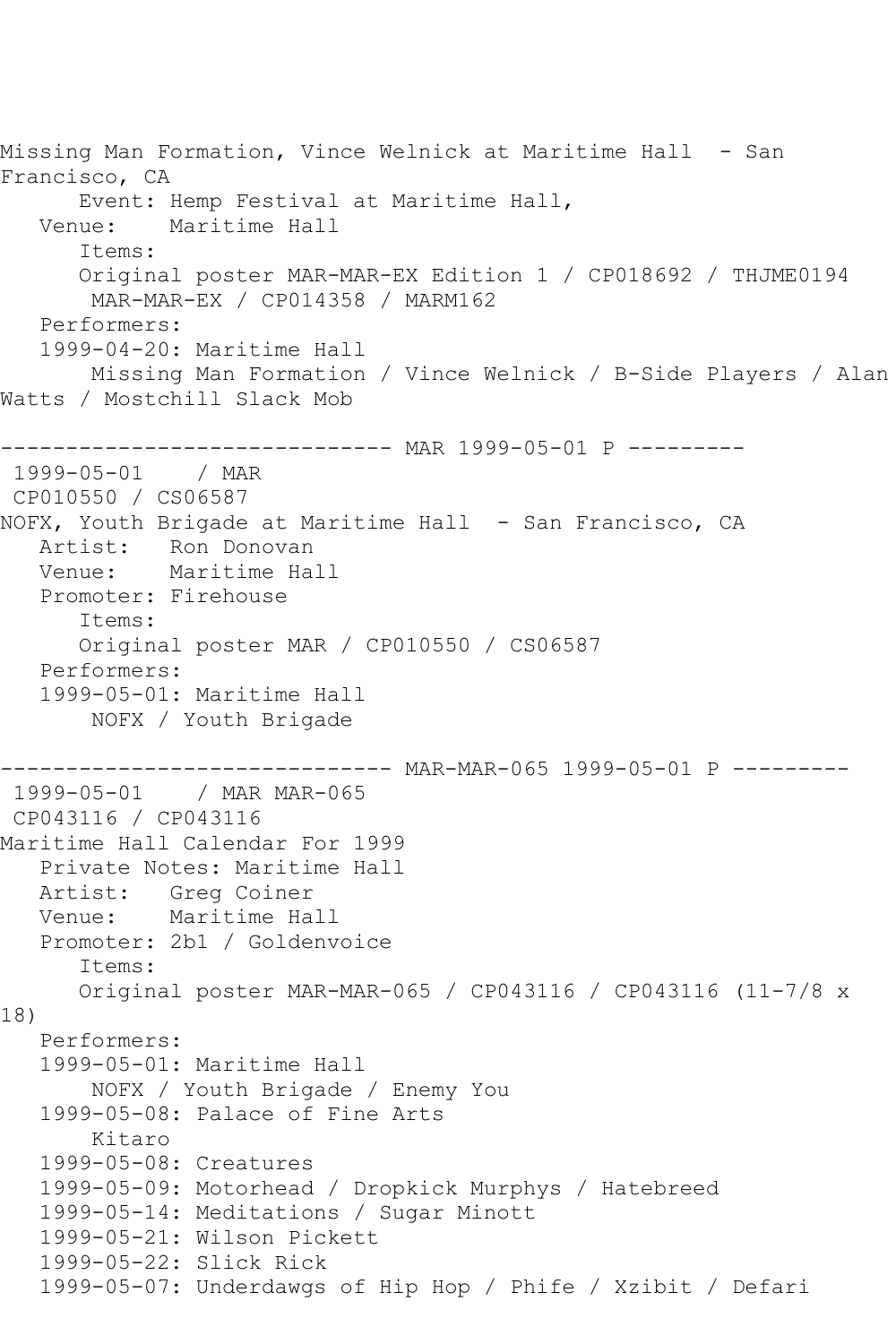------------------------------ MAR-MAR-067 1999-06-10 P --------- 1999-06-10 / MAR MAR-067 CP043114 / CP043114 Maritime Hall Calendar For 1999 Private Notes: Maritime Hall Benefit: Lighting by Liquid Lights Artist: Greg Coiner Venue: Maritime Hall Promoter: Liquid Audio / Tixtogo.com Items: Original poster MAR-MAR-067 / CP043114 / CP043114 (11-7/8 x 18) Performers: 1999-06-10: Maritime Hall Buddy Guy / Angela Strehli / Legion of Mary 1999-06-11: Meat Beat Manifesto / DJ Hive 1999-06-20: Rammstein / Soulfly / Mindless Self Indulgence 1999-06-24: Genitortures 1999-06-25: Echo and the Bunnymen / Grand Mal 1999-06-09: Phoenix Theater Buddy Guy / Angela Strehli / Legion of Mary 1999-06-01: Ben Harper and the Innocent Criminals / Galactic 1999-06-04: Ben Harper and the Innocent Criminals / Galactic 1999-06-11: Phoenix Theater Buck O Nine / Let's Go Bowling ------------------------------ MAR 1999-06-20 P --------- 1999-06-20 / MAR CP010584 / CS06621 Rammstein, Soul Fly at Maritime Hall - San Francisco, CA Artist: Ron Donovan<br>Venue: Maritime Ha Maritime Hall Promoter: Firehouse Items: Original poster MAR / CP010584 / CS06621 Performers: 1999-06-20: Maritime Hall Rammstein / Soul Fly / Mindless Sel Indulgence ------------ MAR-MAR-EX 1999-06-27 P-1 --------1999-06-27 / MAR MAR-EX CP006465 / CP01715 Relix Magazine's 25th Anniversary Party at Maritime Hall Private Notes: Maritime Hall Venue: Maritime Hall Items: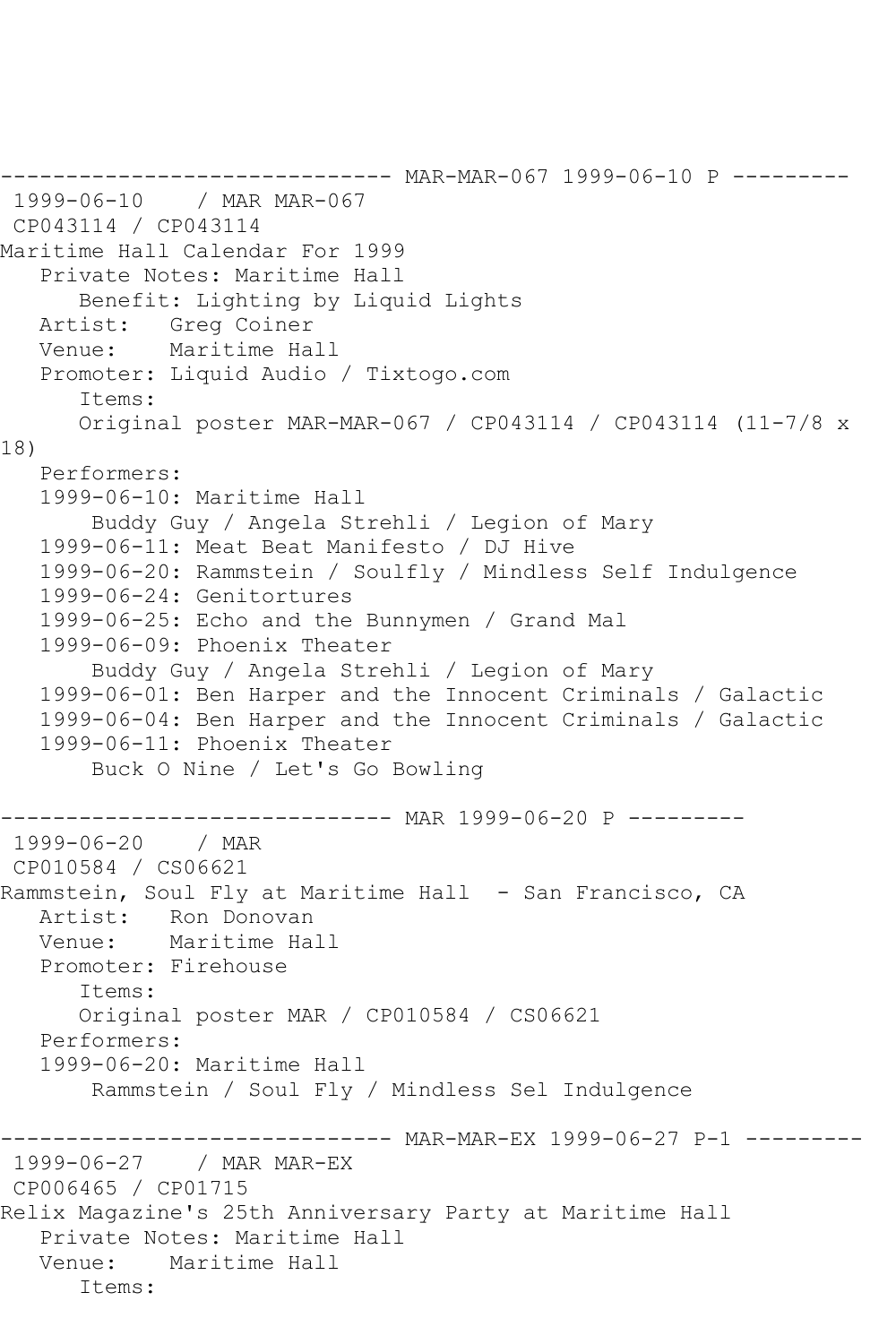Original poster MAR-MAR-EX Edition 1 / CP006465 / CP01715 (13 x 19) Performers: 1999-06-27: Maritime Hall Merl Saunders / Rainforest Band / Toni Brown / Relix All Stars / Donna Jean Band ------------------------------ MAR-MAR-069 1999-07-00 P-1 --------- 1999-07-00 / MAR MAR-069 CP017885 Maritime Hall Calendar For 1999 Private Notes: Maritime Hall Venue: Maritime Hall Items: Original poster MAR-MAR-069 Edition 1 / CP017885 (11-7/8 x 18) Performers: 1999-07-00: Maritime Hall ------------------------------ MAR-MAR-072 (no poster) 1999-08 ---- ----- 1999-08 / MAR MAR-072 (no poster) Maritime Hall (no event or posters) Venue: Maritime Hall Items: MAR-MAR-072 (no poster) / Performers: 1999-08: Maritime Hall ------------------------------ MAR-MAR-073 1999-08-01 P --------- 1999-08-01 / MAR MAR-073 CP043109 / CP043109 Maritime Hall Calendar for August 1999 Private Notes: Maritime Hall Benefit: Lighting by Liquid Light Artist: Ron Donovan Venue: Maritime Hall Promoter: 2b1 / Liquid Audio / Tixtogo.com Items: Original poster MAR-MAR-073 / CP043109 / CP043109 (11-7/8 x 18) Performers: 1999-08-01: Maritime Hall Kings X / Protein / Swarm / Ultraglide 1999-08-07: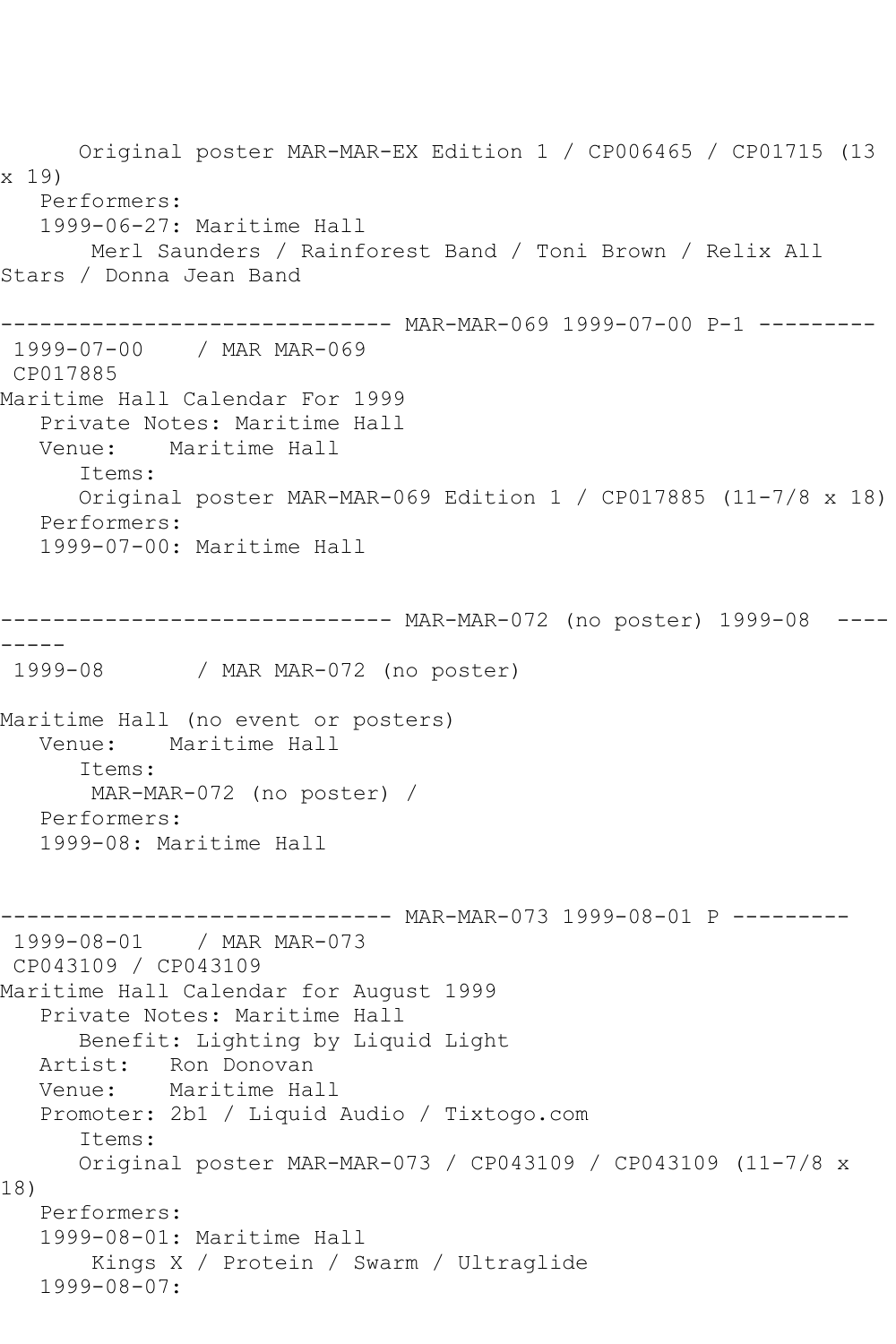```
 1999-08-10: Moby / Boom Boom Satellites
   1999-08-11: Kool Keith / DJ Spooky
    1999-08-12: Hot House Flowers
   1999-08-13: Sevendust / Powerman 5000 / Skunk Anansie / Stained
    1999-08-14: Clarence Gatemouth Brown
    1999-08-27: GZA / Dr. Isreal
    1999-08-28: Pier 30 32
        Jimmy Cliff / Burning Spear / Maceo Parker / KVHW / B Side 
Players
------------------------------ MAR-MAR-075 1999-09-02 P ---------
1999-09-02 / MAR MAR-075
CP043107 / CP043107
Calendar for September 1999 at Maritime Hall
    Private Notes: Maritime Hall
       Benefit: Lighting by Liquid Lights
  Artist: Greg Coiner<br>Venue: Maritime Ha
            Maritime Hall
   Promoter: Liquid Audio / Tixtogo.com
       Items:
       Original poster MAR-MAR-075 / CP043107 / CP043107 (11-7/8 x 
18)
   Performers:
    1999-09-02: Maritime Hall
        Fear Factory / Static X / Dope
   1999-09-09: Crash Worship / Master Musicians of Jajouka
    1999-09-17: Israel Vibration / Morgan Heritage
    1999-09-17: Samuel / Dimmu Borgir / Montrosity / Epoch of Unlight
    1999-09-18: Merl Saunders and his Funky Friends
    1999-09-22: Kool Keith / DJ Spooky
   1999-09-24: Parliament Funkadelic
    1999-09-25: Mercyful Fate / Nevermore / Amorphis
    1999-09-26:
    1999-09-29: Gang Starr
------------------------------ MAR-MAR-077 1999-10-01 P ---------
1999-10-01 / MAR MAR-077
CP043105 / CP043105
Maritime Hall October 1999
    Private Notes: Maritime Hall
       Benefit: Lighting by Liquid Lights
  Artist: Ron Donovan<br>Venue: Maritime Hal
            Maritime Hall
    Promoter: Liquid Audio / Tixtogo.com
       Items:
       Original poster MAR-MAR-077 / CP043105 / CP043105 (11-7/8 x 
18)
```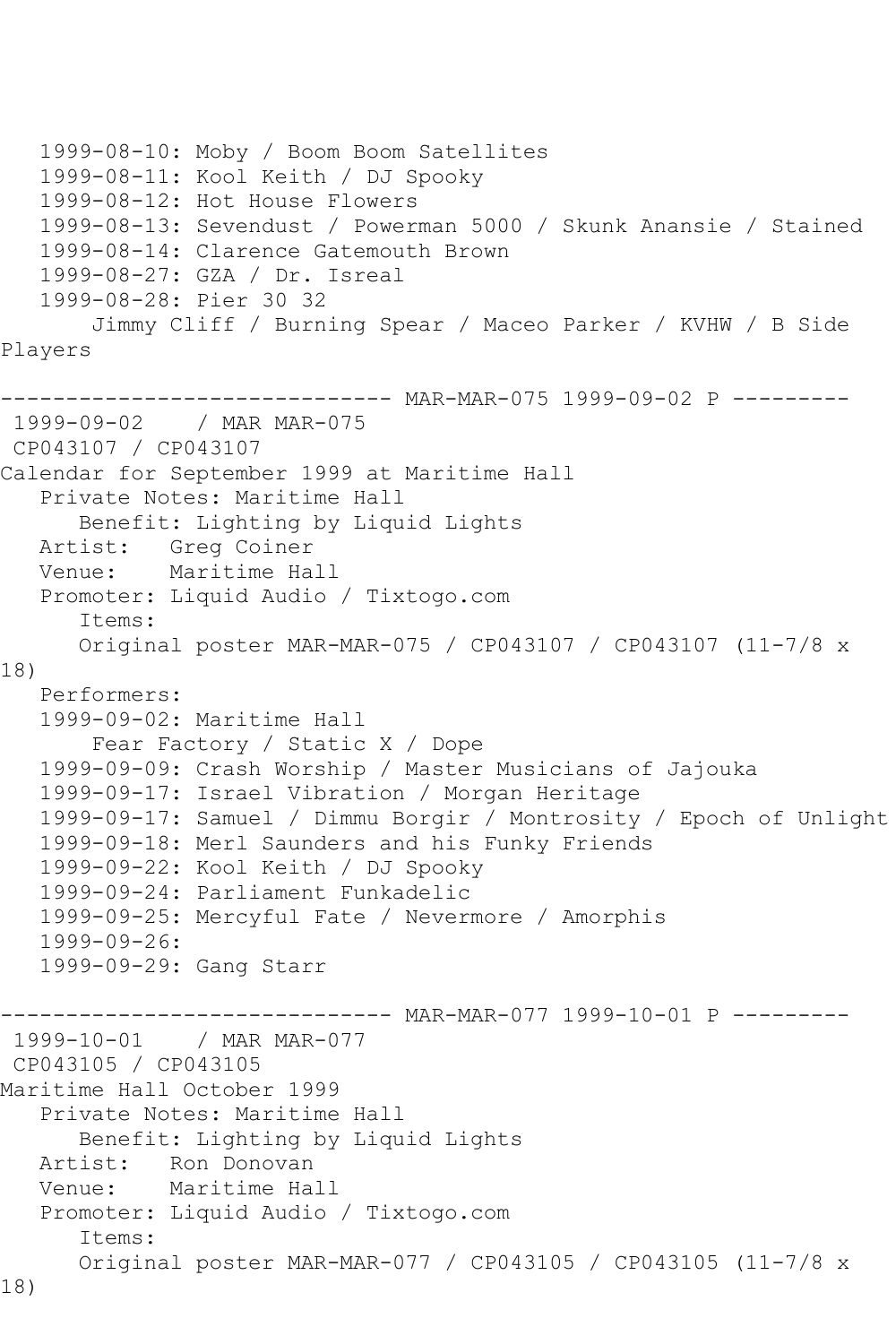Performers: 1999-10-01: Maritime Hall Robert Palmer 1999-10-03: Christian Death / Mortiis / Godhead / Diet of Worms 1999-10-06: 1999-10-07: Sixpence None the Richer / Better Than Ezra / Jeremy Toback 1999-10-08: Pavement / Calexico 1999-10-10: Bunny Wailer / Andrew Tosh / Junior Reid / Dani Spencer / Lasana Bandele 1999-10-11: 1999-10-12: Long Beach Dub Allstars / Half Pint / Tippa Irie / Barrington Levy 1999-10-13: Stuck Mojo / Speak No Evil / Haste / Unjust 1999-10-14: Type O Negative / Frontline Assembly / Clan of Zymox 1999-10-16: Incognito 1999-10-15: Pennywise / Strung Out 1999-10-18: Misfits / GWAR 1999-10-19: Supersuckers 1999-10-21: Public Enemy 1999-10-21: Linton Kwesi Johnson / Dennis Bovel Dub Band 1999-10-22: Echo and the Bunnymen 1999-10-23: Black Crowes 1999-10-29: Luscious Jackson / Ben Lee 1999-10-31: Creatures / Karen Black / Switchblade Symphony ------------------------------ MAR-MAR-079 1999-11-04 P ---------<br>1999-11-04 / MAR MAR-079 / MAR MAR-079 CP043103 / CP043103 Maritime Hall Calendar For 1999 Private Notes: Maritime Hall Benefit: Lighting by Liquid Lights / Lyricist Lounge Artist: Kathie Hughston<br>Venue: Maritime Hall Maritime Hall Promoter: 2b1 / Liquid Audio / Tixtogo.com Items: Original poster MAR-MAR-079 / CP043103 / CP043103 (11-7/8 x 18) Performers: 1999-11-04: Maritime Hall EPMD 1999-11-05: Suicidal Tendencies / Suicide Machines / Custom Made Scare 1999-11-07: Michael Franti / Jello Biafra / Exene Cervenka / Andy Dick / Krist Novoselic 1999-11-11: Guided By Voices / John Doe / Those Bastard Souls 1999-11-12: SOD / Crowbar / Skinlab / 40 Grit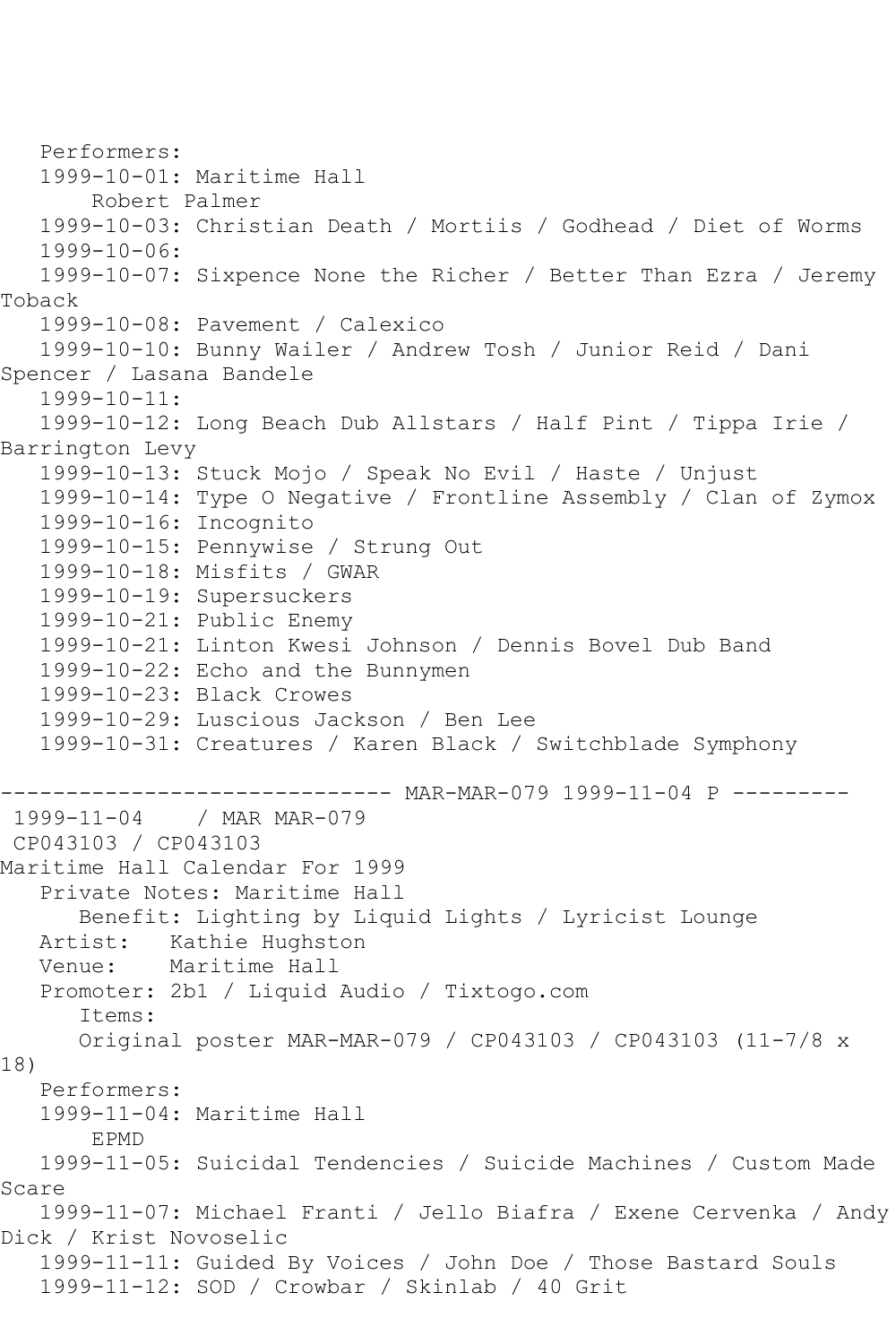```
 1999-11-13: Coal Chamber / Slipknot / Dope / Amen
    1999-11-14: Buju Banton / Beres Hammond
    1999-11-19: Roots
    1999-11-18: James Brown
    1999-11-05: Phoenix Theater
        KRS 1
   1999-12-02: Danzig
    1999-11-27: Bio Hazard
    1999-11-12: Phoenix Theater
        Coal Chamber / Slipknot / Dope / Amen
                   ------------------------------ MAR-MAR-081 1999-12-02 P ---------
1999-12-02 / MAR MAR-081
CP043101 / CP043101
Maritime Hall Calendar for December 1999
    Private Notes: Maritime Hall
       Benefit: Lighting by Liquid Lights
  Artist: Artworks<br>Venue: Maritime
           Maritime Hall
   Promoter: 2b1 / Liquid Audio / Tixtogo.com
       Items:
       Original poster MAR-MAR-081 / CP043101 / CP043101 (11-7/8 x 
18)
   Performers:
    1999-12-02: Maritime Hall
        Danzig / Samhain / AFI
    1999-12-03: Mystik Journeymen / Living Legends
    1999-12-04: Gregory Isaacs / Meditations / Mystic Roots
    1999-12-10: Lost at Last / DJ Chebi Sabbah
    1999-12-10 1999-12-11: Morrissey
   1999-12-17: Zero / KVHW
   1999-12-18: Zero / KVHW
    1999-12-19: Buckcherry
    1999-12-31: John Lee Hooker and the Coast to Coast Blues Band / 
Derek Trucks Band / Taos Hum / KVHW
                ------------------------------ 1999-12-10 P ---------
1999-12-10 / 
CP700266 / CP700266
Morrissey, Meat Is Murder at Maritime Hall [San Francisco, CA]
   Notes: 
This item appears in the book 'The Art of Modern Rock' as AMR # 
040.1<br>: Artist:
            Jermaine Rogers
   Venue: Maritime Hall
       Items:
       Original poster / CP700266 / CP700266 (11 x 27-1/5)
```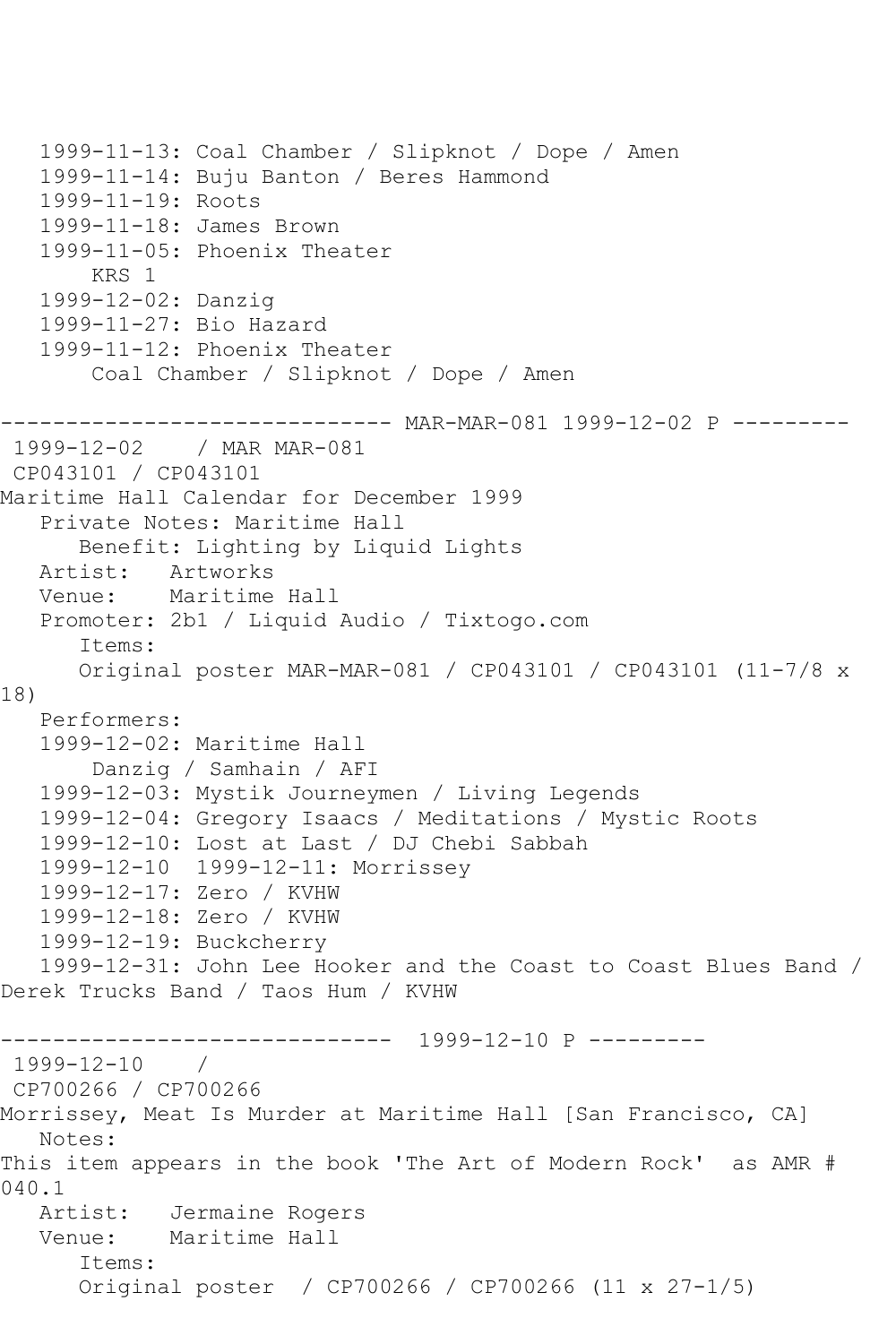Performers: 1999-12-10 1999-12-11: Maritime Hall Morrissey / Meat Is Murder ------------------------------ MAR 1999-12-31 P --------- 1999-12-31 / MAR CP010609 / CS06646 John Lee Hooker at Maritime Hall - San Francisco, CA Artist: Ron Donovan Venue: Maritime Hall Items: Original poster MAR / CP010609 / CS06646 Performers: 1999-12-31: Maritime Hall John Lee Hooker ------------------------------ 1999-12-31 P --------- 1999-12-31 / CP700820 / CP700820 John Lee Hooker, Coast to Coast Band at Maritime Hall [San Francisco, CA] Notes: Signed Limited Edition This item appears in the book 'The Art of Modern Rock' as AMR # 194.4 Artist: Print Mafia<br>Venue: Maritime Ha Maritime Hall Promoter: 2b1 Items: Original poster / CP700820 / CP700820 (11 x 22-1/2) Performers: 1999-12-31: Maritime Hall John Lee Hooker / Coast to Coast Band / KVHM / Zero / Robben Ford / Derek Trucks Band / Taos Hum ------------------------------ MAR-MAR-EX 19zz-03-24 H-1 --------- 19zz-03-24 / MAR MAR-EX CP007429 / CP02673 Country Joe Mcdonald, Michael Pritchard at Maritime Hall - San Francisco, CA Private Notes: Maritime Hall \* Benefit: Swords to Plowshares Event: In Memory of Jack McCloskey Venue: Maritime Hall Promoter: Family Dog Presents Items: Handbill MAR-MAR-EX Edition 1 / CP007429 / CP02673 (8-1/2 x 11)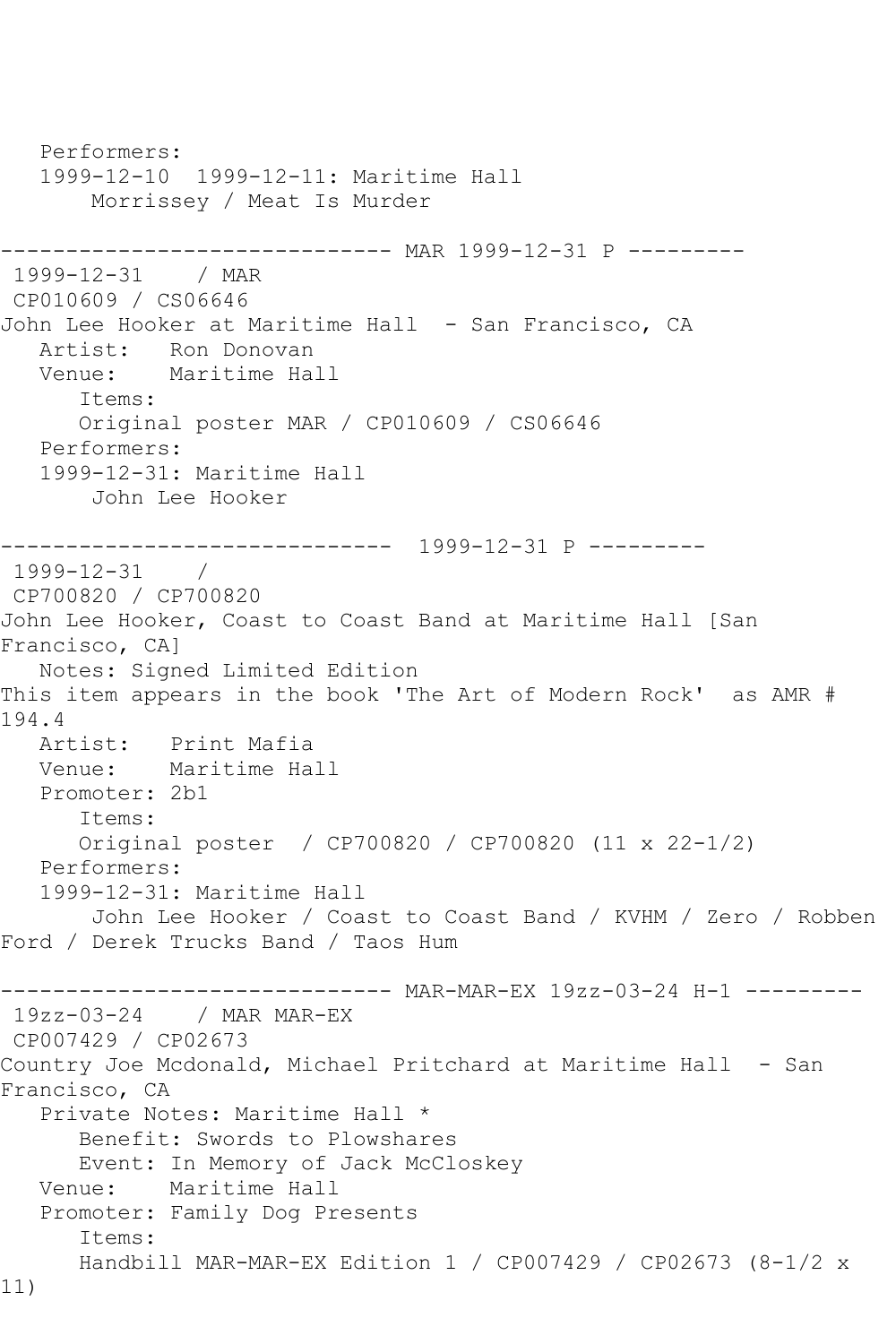Performers: 19zz-03-24: Maritime Hall Country Joe Mcdonald / Michael Pritchard / Paul Krassner / David Harris / Wavy Gravy / Rom Rigney / Joe Paquin ------------------------------ MAR-MAR-083 2000-01-05 P --------- 2000-01-05 / MAR MAR-083 CP043083 / CP043083 Maritime Hall Calendar for January 2000 Private Notes: Maritime Hall Benefit: Lighting by Liquid Lights<br>Artist: Ron Donovan Artist: Ron Donovan<br>Venue: Maritime Ha Maritime Hall Promoter: 2b1 / Liquid Audio / Tixtogo.com Items: Original poster MAR-MAR-083 / CP043083 / CP043083 (11-7/8 x 18) Performers: 2000-01-05: Maritime Hall Jay Z 2001-01-07: Everton Blender / Sugar Minott / George and the Wonders 2001-01-16: Ol Dirty Bastards 2001-01-23: Ratt 2001-01-28: Legendary Wailers / Marcia Griffith 2001-01-29: Jungle Brothers / Triple Threat DJ's / Short Cut / Aapollo / Vinroc ------------------------------ MAR-MAR-085 2000-02-04 P --------- 2000-02-04 / MAR MAR-085 CP043097 / CP043097 Maritime Hall Calendar for February 2000 Private Notes: Maritime Hall Benefit: Lighting by Liquid Lights Artist: Greg Coiner Venue: Maritime Hall Promoter: Acteva.com / Liquid Audio Items: Original poster MAR-MAR-085 / CP043097 / CP043097 (11-7/8 x 18) Performers: 2000-02-04: Maritime Hall Lee Scratch Perry / Mix Master Mike / Bargain Music 2000-02-06: Dream Theater / Dixie Dregs / Star People 2000-02-10: Raekwon 2000-02-11: Haujobb / Clairevoyant / Wench 2002-02-17: Black Eyed Peas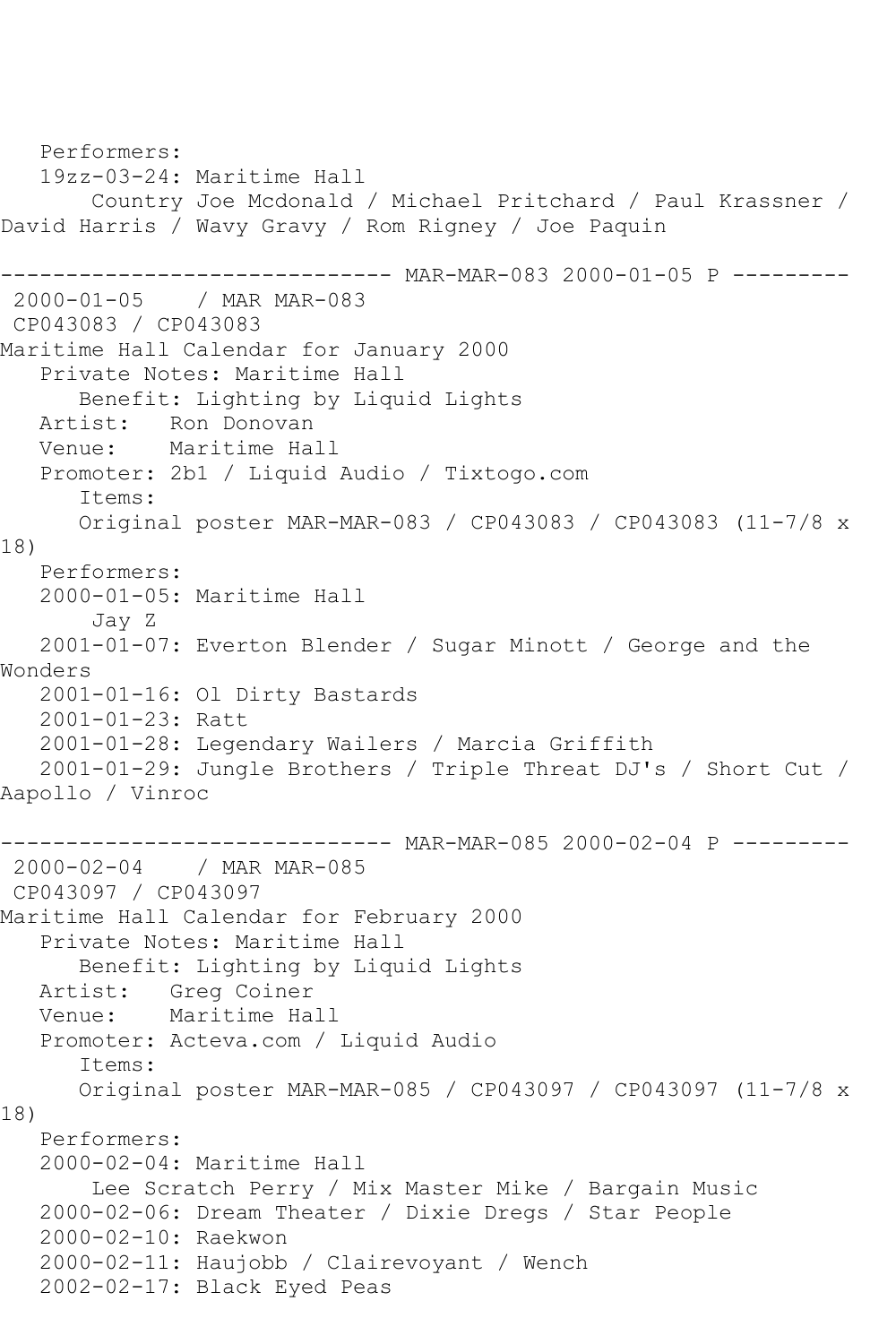```
 2002-02-18: Cro Mags / All Out War / Shutdown
    2002-02-18: Papa Roach
    2002-02-27: Steel Pulse / Michael Rose / Robotiks
    2002-02-25: Barrington Levy / Admiral Bailey / Johnny Osbourne
    2002-02-26: Luciano / Anthony B. with Norris Man / Wailing Souls
             -------------------- MAR 2000-02-18 P ----------<br>/ MAR
2000 - 02 - 18CP051949 / CP051949
Papa Roach at Maritime Hall - San Francisco, CA
  Artist: Gregg Gordon / GIGART<br>Venue: Maritime Hall
           Maritime Hall
    Promoter: Live 105
       Items:
       Original poster MAR / CP051949 / CP051949
    Performers:
    2000-02-18: Maritime Hall
        Papa Roach
------------------------------ MAR-MAR-087 2000-03-03 P ---------
2000-03-03 / MAR MAR-087
CP043095 / CP043095
Maritime Hall Calendar for March 2000
    Private Notes: Maritime Hall
       Benefit: Lights by Liquid Lights / Bad Brain's Reunion
   Artist: Greg Coiner
   Venue: Maritime Hall
    Promoter: 2b1 / Acteva.com / Liquid Audio
       Items:
       Original poster MAR-MAR-087 / CP043095 / CP043095 (11-7/8 x 
18)
   Performers:
    2000-03-03: Maritime Hall
        Soul Brains / Fitz of Depression / Slightly Stoopid / 
Insolence
    2000-03-04: Zen Tricksters / David Gans / Taos Hum
    2000-03-05: Black Sheep / Das EFX
   2000-03-12: Freddie Mcgregor / Glen Washington
    2000-03-12: Lords of Acid / Praga Khan / Genaside II
    2000-03-24: Apple Gabriel from Israel Vibration / Congos / Mystic 
Revelers / DJ Sister Yasmin
    2000-03-27: Dio
    2000-03-28: Flaming Lips
    2000-03-30: Subset / Presidents of the United States of America / 
Sir Mix a Lot
   2000-03-31: Sebastian Bach / American Heartbreak
```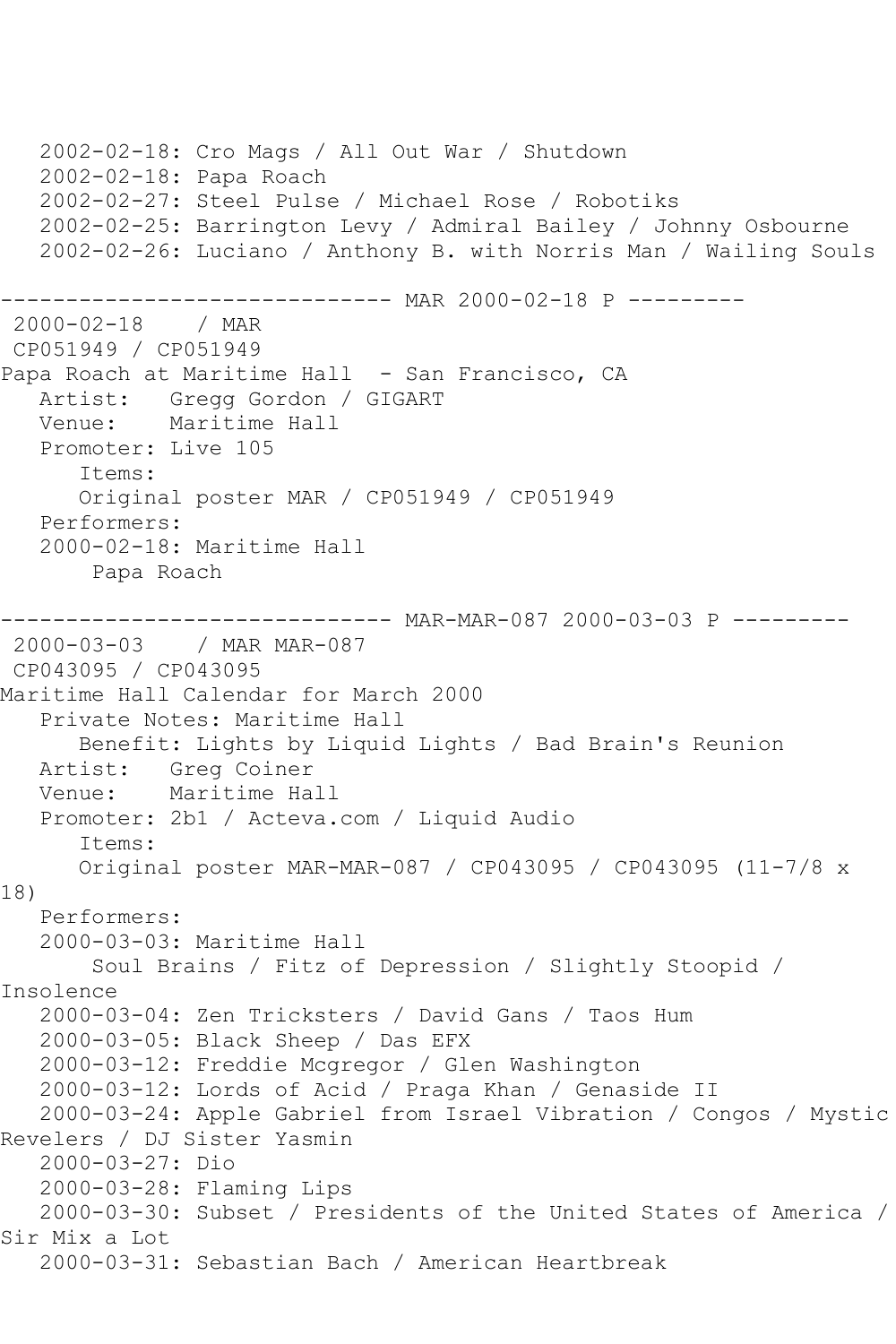```
------------------------------ MAR 2000-03-12 P ---------<br>2000-03-12   / MAR
2000 - 03 - 12CP010606 / CS06643
Lords of Acid, Praga Khan at Maritime Hall - San Francisco, CA
    Artist: Ron Donovan
   Venue: Maritime Hall
    Promoter: Firehouse
       Items:
       Original poster MAR / CP010606 / CS06643
       Original poster MAR / CP010607 / CS06644
    Performers:
    2000-03-12: Maritime Hall
        Lords of Acid / Praga Khan / Genaside II
      ------------------------------ MAR-MAR-089 2000-04-01 P ---------
2000-04-01 / MAR MAR-089
CP043093 / CP043093
Maritime Hall Calendar for April 2000
    Private Notes: Maritime Hall
       Benefit: Lights by Liquid Lights
   Artist: Ron Donovan
   Venue: Maritime Hall
   Promoter: 2b1 / Acteva.com / Liquid Audio
       Items:
       Original poster MAR-MAR-089 / CP043093 / CP043093 (11-7/8 x 
18)
   Performers:
    2000-04-01: Maritime Hall
        Ozomatli / Los Moscosos / Zzyzk
    2000-04-02: Ginotortuers / Rorschach Test / Triggerpump / Galaxy 
Chamber / DJ Fernando
    2000-04-05: LIT / Save Ferris / 22 Jacks
    2000-04-07: King Sunny Ade / Pato Banton / Ali Khan Band
    2000-04-08: Dance Hall Crashers / Muffs / Tilt / Buck
    2000-04-09: Redman / Method Man / Bigg Chaly
    2000-04-13: Satirycon / Angel Corpse / Krisiun / Infestation
    2000-04-14: Lucky Dube / Zulu Spear
    2000-04-15: Reverend Horton Heat / Royal Crown Revue / Los 
Straitjackets
    2000-04-16: Beenie Man / Kirk Davis / Silvercat
    2000-04-18: Agnostic Front / Anti Heros / One Man Army / Shutdown
    2000-04-20: Fishbone / Zigaboo Modeliste
    2000-04-22: BR5 49 / Road Kings / Wilson Gil and the Willful 
Sinners
   2000-04-27: Frankie Goes to Hollywood
                        ------- MAR-MAR-EX 2000-04-20 P-1 ---------
```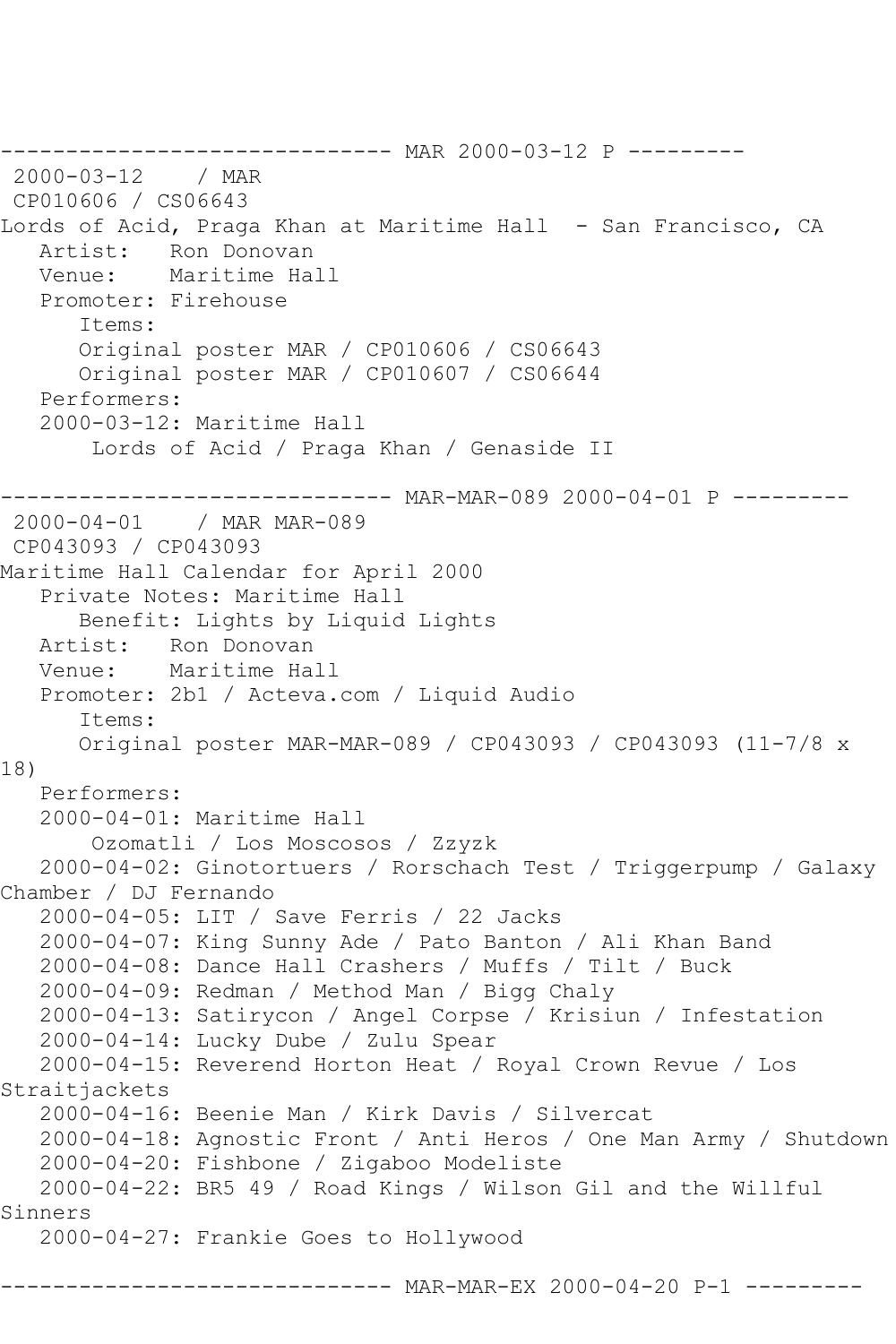```
2000-04-20 / MAR MAR-EX
CP014382 / MARM186
Fishbone at Maritime Hall - San Francisco, CA
       Event: Cannabis Action Network Presents Hemp Festival at 
Maritime Hall
   Venue: Maritime Hall
       Items:
       Original poster MAR-MAR-EX Edition 1 / CP014382 / MARM186
   Performers:
    2000-04-20: Maritime Hall
        Fishbone
------------------------------ MAR-MAR-091 2000-05-06 P ---------
2000-05-06 / MAR MAR-091
CP043092 / CP043092
Maritime Hall Calendar for May 2000
   Private Notes: Maritime Hall
  Benefit: Lighting by Liquid Lights<br>Artist: Greg Coiner
            Greg Coiner
   Venue: Maritime Hall
    Promoter: 2b1 / Acteva.com / Liquid Audio
       Items:
       Original poster MAR-MAR-091 / CP043092 / CP043092 (11-7/8 x 
18)
   Performers:
    2000-05-06: Maritime Hall
        Rollins Band / Apartment 26
    2000-05-12: Del the Funky Homosapien / Blackalicious
    2000-05-13: Bernie Worrell and the Woo Warriors / Taos Hum
    2003-05-19: Original P
    2003-05-25: Motorhead / Nashville Pussy / Fu Manchu
----------------------------- MAR-MAR-093 2000-06-02 P ---------<br>2000-06-02   / MAR MAR-093
               / MAR MAR-093
CP043091 / CP043091
Maritime Hall Calendar for June 2000
    Private Notes: Maritime Hall
       Benefit: Caffeine Records SF Tour 2000 / Lighting by Liquid 
Lights<br>Artist:
            Dave Normal
   Venue: Maritime Hall
   Promoter: 2b1 / Acteva.com / Liquid Audio
       Items:
       Original poster MAR-MAR-093 / CP043091 / CP043091 (11-7/8 x 
18)
   Performers:
    2000-06-02: Maritime Hall
```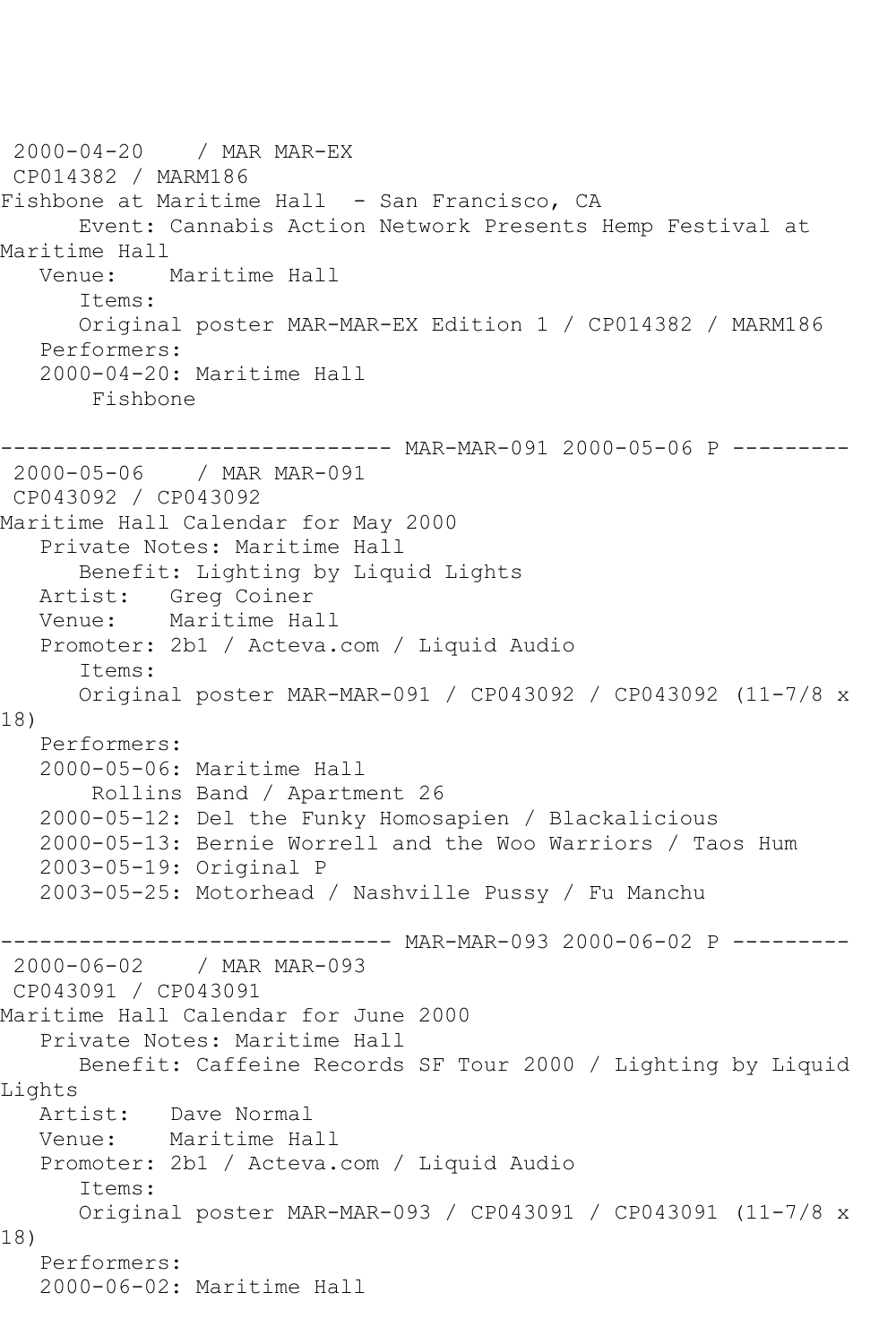Jungle Brothers / Micro / Onionz / Dave Trance / John Debo 2000-06-03: Dropkick Murphys / Bouncing Souls / Dwarves / Distillers 2000-06-09: Michelle Shocked and her Mood Swingers 2000-06-11: Todd Rundgren / Keno 2000-06-17: Ventures / Casino Royale / Tiki Tones / Electric Peach 2000-06-30: De La Soul / Pharoahe Monch / Common / Talib Kweli / Biz Markie ------------------------------ MAR-MAR-095 2000-07-10 P --------- 2000-07-10 / MAR MAR-095 CP043089 / CP043089 Maritime Hall Calendar for July 2000 Private Notes: Maritime Hall Benefit: Lighting by Liquid Lights Artist: Greg Coiner Venue: Maritime Hall Promoter: 2b1 / Acteva.com / Liquid Audio Items: Original poster MAR-MAR-095 / CP043089 / CP043089 (11-7/8 x 18) Performers: 2000-07-10: Maritime Hall My Life with the Thrill Kill Kult 2000-07-16: Abyssinians / Reggae Angels / Bargain Music 2000-07-21: Mystik Journeyman / Living Legends 2000-07-22: King Diamond / Shadows Fall / Babylon Whores / Deep / Psypheria 2000-07-23: Mayhem / Hate Eternal / Exhumed / Infestation --------- MAR-MAR-097 2000-08-04 P ---------2000-08-04 / MAR MAR-097 CP043087 / CP043087 Maritime Hall Calendar for August 2000 Private Notes: Maritime Hall Benefit: Lighting by Liquid Lights Artist: Cory Shaw Venue: Maritime Hall Promoter: 2b1 / Acteva.com / Liquid Audio Items: Original poster MAR-MAR-097 / CP043087 / CP043087 (11-7/8 x 18) Performers: 2000-08-04: Maritime Hall Destruction / Enslaved / Dying Fetus / Kataklysm / Darkest Hour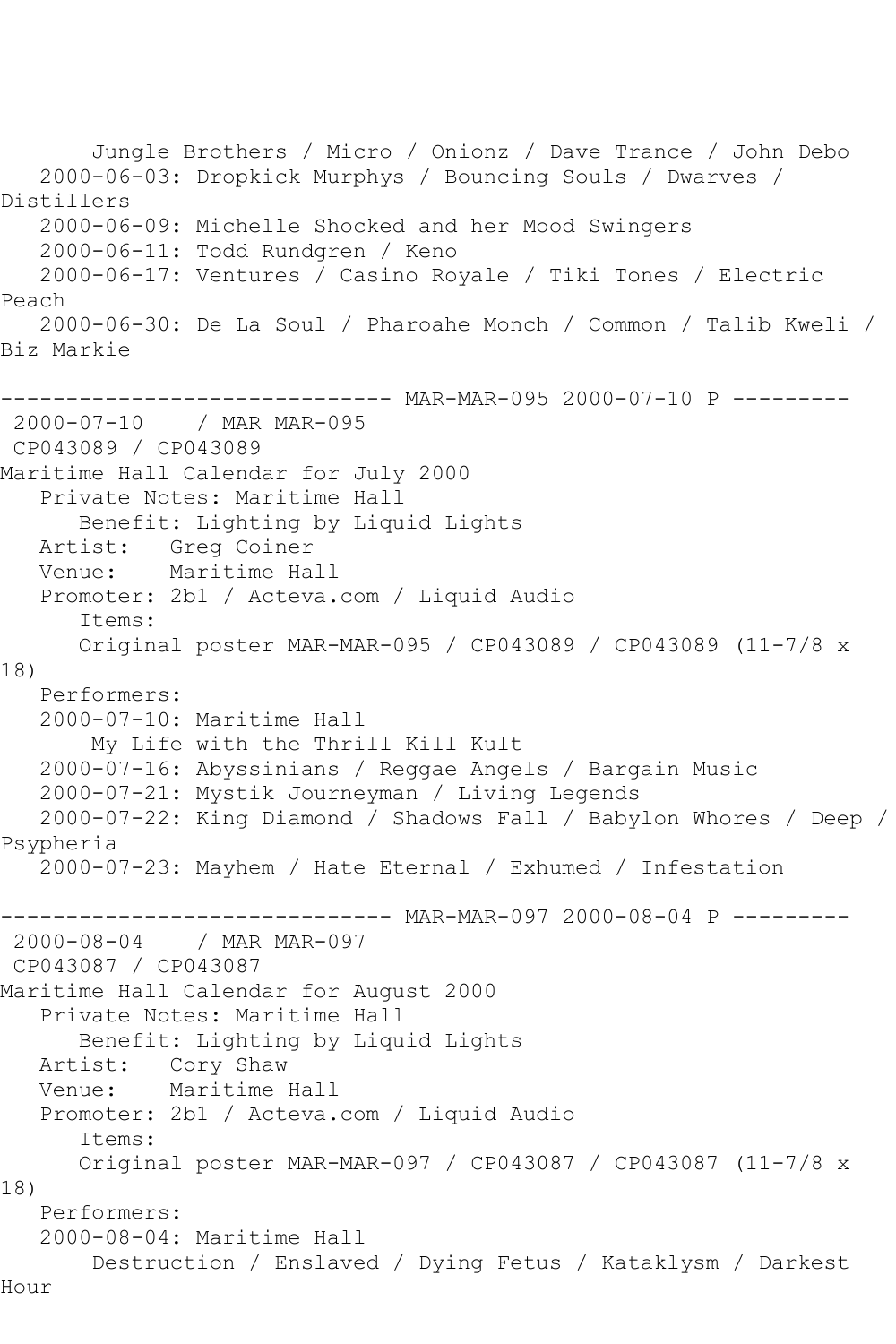```
 2000-08-12: Wu Tang Clan / Renaissance / DJ D Sharp
   2000-08-13: Wu Tang Clan / Street Reportas / DJ D Sharp
    2000-08-16: Dream Theater / Spock's Band
    2000-08-18: Culture / Vinyl / Legion of Mary
    2000-08-19: Israel Vibration / Reggae Cowboys
    2000-08-23: KRS ONE / Earthlings
----------------------------- MAR-MAR-EX 2000-09 P ---------<br>2000-09    / MAR MAR-EX
               / MAR MAR-EX
CP045457 / CP045457
Maritime Hall Calendar
    Private Notes: Maritime Hall
       Benefit: Maritime Hall 2000-09
   Venue: Maritime Hall
       Items:
       Original poster MAR-MAR-EX / CP045457 / CP045457
   Performers:
    2000-09: Maritime Hall
------------------------------ MAR-MAR-101 2000-09-01 P ---------
2000-09-01 / MAR MAR-101
CP043099 / CP043099
Maritime Hall Calendar for September 2000
  Private Notes: Maritime Hall<br>Artist: L. Moon
             Artist: L. Moon
   Venue: Maritime Hall
   Promoter: 2b1 / Acteva.com
       Items:
       Original poster MAR-MAR-101 / CP043099 / CP043099 (11-7/8 x 
18)
   Performers:
    2000-09-01: Maritime Hall
        Suicidal Tendencies / Sick / Simon Stinger / Blue
   2000-09-06: Nebula / High On Fire / Acid King / Heads
   2000-09-08: Buju Banton / Wailing Souls / West African High Life 
Band
    2000-09-09: Black Uhuru / Sly and Robbie / Res Michael / Sons of 
Negus
    2000-09-10: Black Uhuru / Sly and Robbie / Mystic Revealers / 
Daweh Congo / Wadi Gad's Jah Bandis / Nyahbinghi Drummers
    2000-09-15: Slum Village / Bahamadia / Master Fuol / Major Figgas
    2000-09-16: Lucky Dube
   2000-09-30: Little Feat / Merl Saunders and his Funky Friends / 
JC Flyer
    2000-09-25: Soulfly
```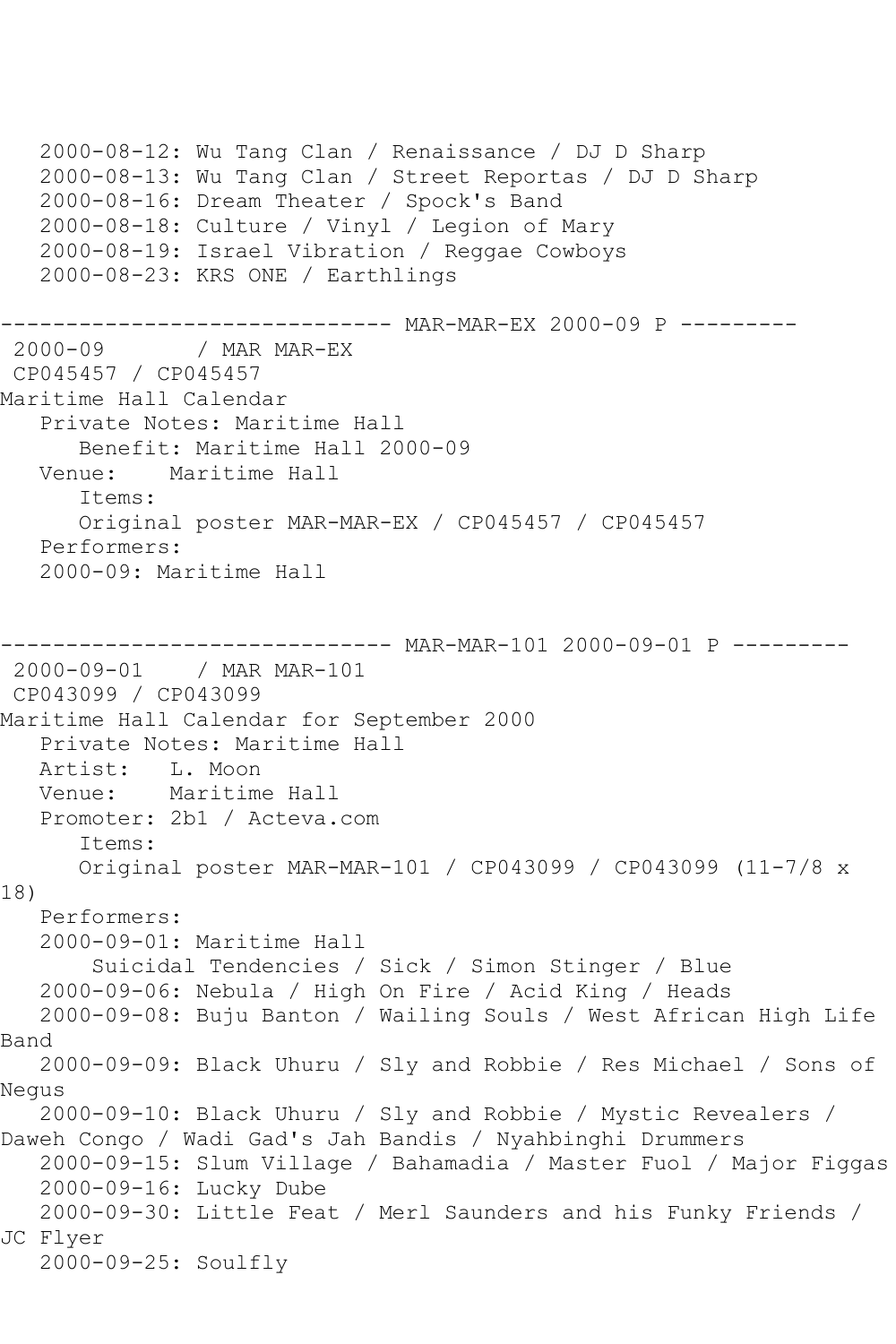2000-09-24: Agnostic Front / Voodoo Glow Skulls / All / Straight Faced 2000-09-23: Jai Uttal / Pagan Love Orchestra / Master Musicians of Jajouka 2000-09-22: Fear / D.I. 2000-09-22: Lee Scratch Perry / John Brown's Body ------------------------------ MAR 2000-09-06 P --------- 2000-09-06 / MAR CP030219 / NM10168 Nebula at Maritime Hall - San Francisco, CA Venue: Maritime Hall Items: Original poster MAR / CP030219 / NM10168 (22 x 36) Performers: 2000-09-06: Maritime Hall Nebula --------- MAR-MAR-100 2000-10-01 P ---------2000-10-01 / MAR MAR-100 CP043084 / CP043084 Maritime Hall Calendar for October 2000 Private Notes: Maritime Hall Benefit: 5th Anniversary Artist: Mark Henson<br>Venue: Maritime Ha Maritime Hall Promoter: 2b1 Items: Original poster MAR-MAR-100 / CP043084 / CP043084 (11-7/8 x 18) Performers: 2000-10-01: Maritime Hall Front 242 / Cassandra Complex 2000-10-05: Ozomatli / Slaptones 2000-10-06: Souls of Mischief / X Ecutioners / Pep Love 2000-10-14: Bunny Wailer / Andrew Tosh / Nyahbinghi Drummers / Ras Mo 2000-10-18: Deep Banana Blackout / Taos Hum 2000-10-20: Slash's Snakepit / Estradasphere 2000-10-26: Kottonmouth Kings / Fishbone 2000-10-27: Testament / Agent Steel / 40 Grit / Psypheria / LD50 / Techno Ology 2000-10-28: Lost at Last / Scott Huckabay ------------------------------ 2000-10-01 P --------- 2000-10-01 / CP701045 / CP701045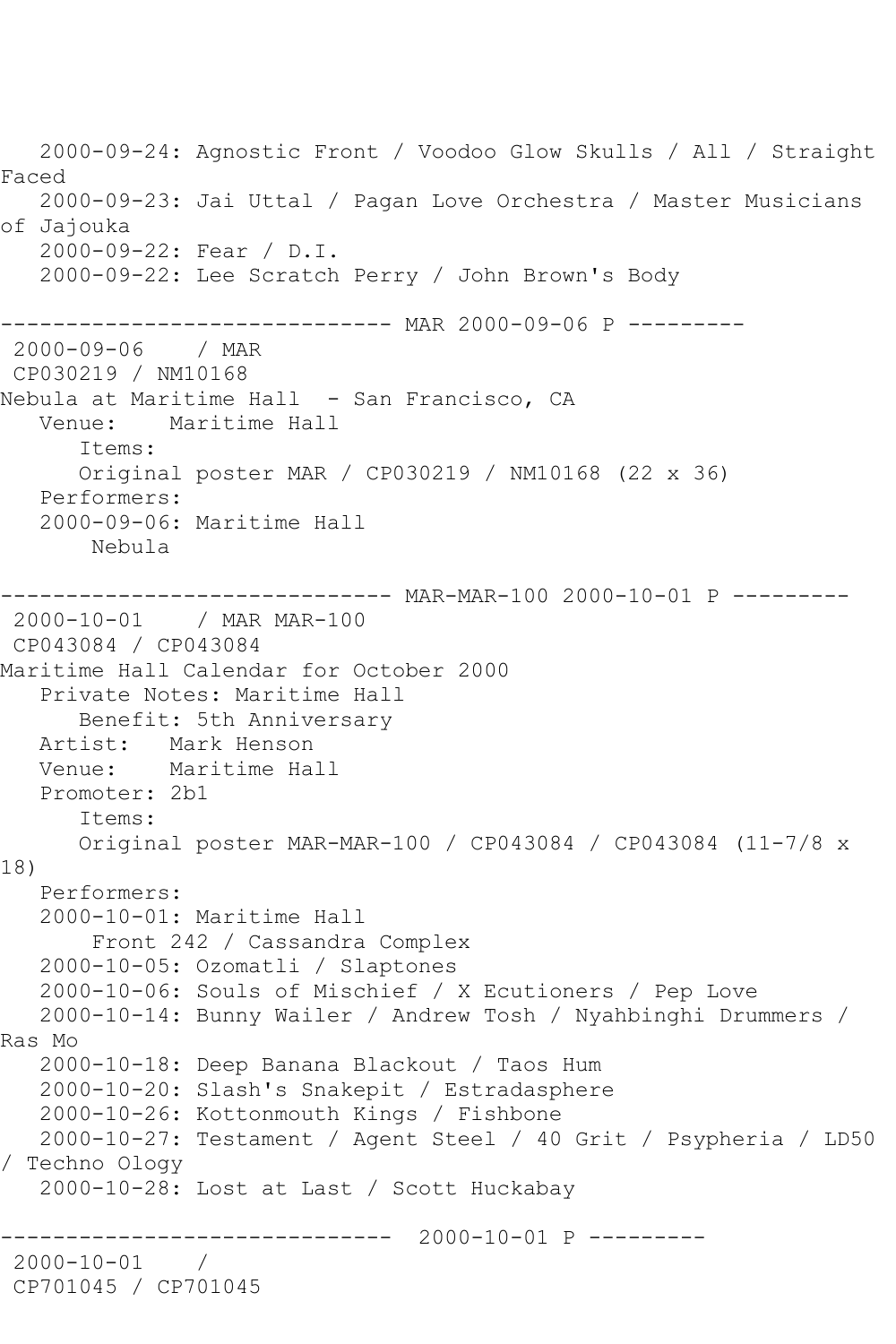```
Front 242, Cassandra Complex at Maritime Hall [San Francisco, CA]
   Notes: 
This item appears in the book 'The Art of Modern Rock' as AMR # 
299.3
   Artist: Mark Henson
   Venue: Maritime Hall
   Promoter: 2b1
       Items:
      Original poster / CP701045 / CP701045 (12 x 18)
   Performers:
   2000-10-01: Maritime Hall
        Front 242 / Cassandra Complex
   2000-10-05: Ozomatli
   2000-10-06: Souls of Mischief / X Ecutioners / Pep Love
   2000-10-14: Bunny Wailer / Andrew Tosh / Nyahbinghi Drummers
   2000-10-18: Deep Banana Blackout / Taos Hum
   2000-10-20: Slash's Snakepit / Estradasphere
   2000-10-26: Kottonmouth Kings / Fishbone
   2000-10-27: Testament / Agent Steer / 40 Grif / Psypheria / LD 50 
/ Techno Ology
   2000-10-29: Lost at Last / Scott Huckabay
------------------------------ MAR-MAR-104 2000-11-03 P ---------
2000-11-03 / MAR MAR-104
CP043080 / CP043080
Maritime Hall Calendar for November 2000
   Private Notes: Maritime Hall
   Artist: Cory Shaw
   Venue: Maritime Hall
   Promoter: 2b1
       Items:
       Original poster MAR-MAR-104 / CP043080 / CP043080 (11-7/8 x 
18)
   Performers:
   2000-11-03 2000-11-04: Maritime Hall
        Roots / Guru / Slum Village / Bahamadia / Talib Kweli / Dead 
Prez / Jaguar / Jazzyfatnastees
   2001-11-05: Beenie Man / Michael Rose
   2001-11-10 2001-11-11: Zero
   2001-11-11: Vader / Dying Fetus / Cephalic Carnage / Deeds of 
Flesh
   2001-11-16: Misfits / Murphy's Law / Impotent Sea Snakes / 
Primitive Reason
   2001-11-18: Sound Tribe Sector 9 / Netwerk Electric
   2001-11-22: Blackalicious / Deltron 3030 / Del / Kid Koala and 
the Automator / Ugly Duckling
   2001-11-25: Machinehead / Nonpoint
```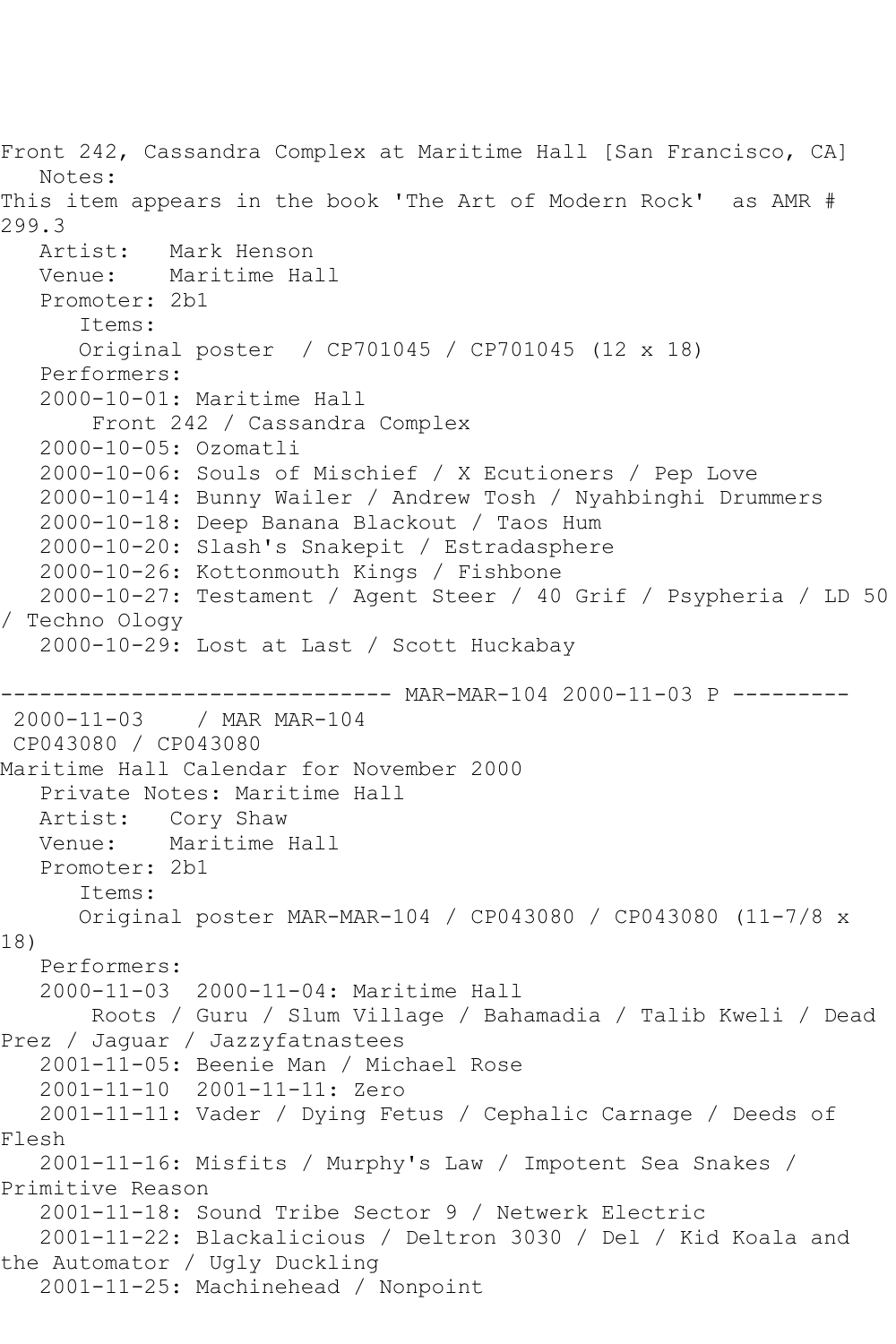```
------------------------------ MAR-MAR-106 2000-12-31 P ---------
2000-12-31 / MAR MAR-106
CP043078 / CP043078
Maritime Hall New Year's Eve 2000/2001
   Notes: This item appears in the book 'The Art of Modern Rock' as 
AMR # 298.3
   Private Notes: Maritime Hall
      Benefit: New Year's Eve / Special Guests
   Artist: Jennifer Broussard
   Venue: Maritime Hall
   Promoter: 2b1
      Items:
      Original poster MAR-MAR-106 / CP043078 / CP043078 (11-7/8 x 
18)
        AORPlate: 298.3 
   Performers:
   2000-12-31: Maritime Hall
       Reverend Horton Heat / Morty Show
------------------------------ MAR-MAR-108 2001-01-20 P ---------
2001-01-20 / MAR MAR-108
CP043076 / CP043076
Maritime Hall Calendar for January 2001
   Private Notes: Maritime Hall
   Artist: Greg Coiner
   Venue: Maritime Hall
   Promoter: 2b1
      Items:
      Original poster MAR-MAR-108 / CP043076 / CP043076 (11-7/8 x 
18)
   Performers:
   2001-01-20: Maritime Hall
       Gregory Isaacs / Hurricane / Majestic
   2001-01-21: Fear Factory / Kittie / Union Underground / Slaves on 
Dope / Boy Hits Car
   2001-01-26: Mystic Journeymen / Living Legends
------------------------------ MAR-MAR-110 2001-02-02 P-1 ---------
2001-02-02 / MAR MAR-110
CP005576 / CP00825
Maritime Hall Calendar for February 1996
   Private Notes: FD Maritime Hall
   Artist: Artworks
   Venue: Maritime Hall
   Promoter: Family Dog Presents
      Items:
```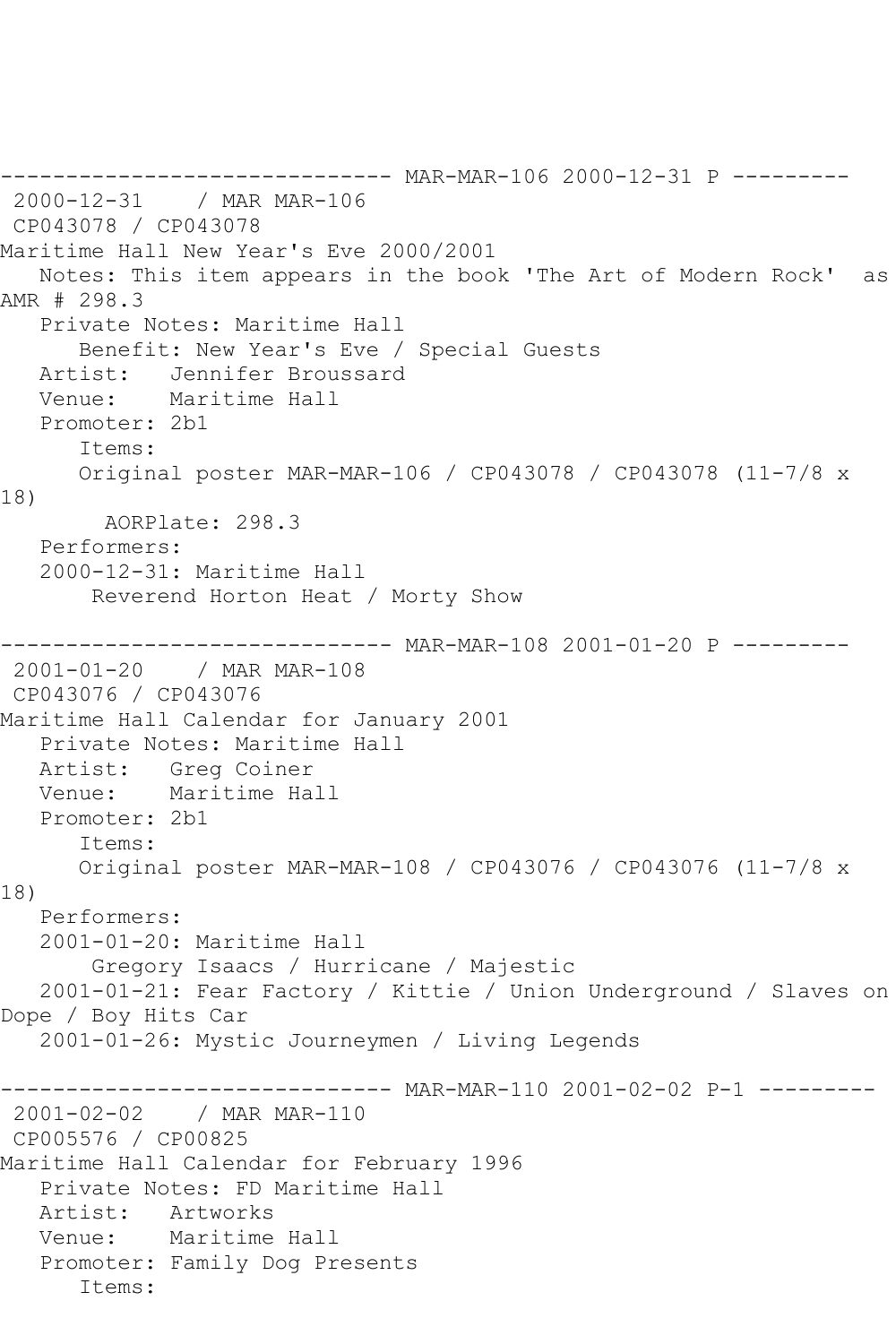Original poster MAR-MAR-110 Edition 1 / CP005576 / CP00825 (11-7/8 x 18) Postcard MAR-MAR-110 Edition 1 / CP007984 / CP03228 Performers: 2001-02-02: Maritime Hall Soul Brains / Sick / Swarm / Luxt 2001-02-15 2001-02-18: Phil Lesh / Rob Barraco / Warren Haynes / Jimmy Herring / John Molo 2001-02-21: Insane Clown Posse / Insolence / Marz 2001-02-23: Ragga Muffins / 2B1 / Capleton / MR. Vegas 2001-02-24: Moss Jacobs / Toots and the Maytals / Son Carlos / Jah Bands / Prince Rastan 2001-02-25: Ky-Mani Marley 2001-03-01: Face To Face / H2O / Snapcase / Explosion 2001-03-03: Roni Size / Repazents 2001-03-06: Less Than Jake / New Found Glory / Anit-Flag / Teen Idols ------------------------------ 2001-02-02 P --------- 2001-02-02 / CP005576 / CP005576 Bad Brains Reunion, Soul Brains at Maritime Hall - San Francisco, CA Private Notes: Maritime Hall Artist: Greg Coiner<br>Venue: Maritime Ha Maritime Hall Promoter: 2b1 Items: Original poster / CP005576 / CP005576 Performers: 2001-02-02: Maritime Hall Bad Brains Reunion / Soul Brains / Sick / Swarm / Luxt 2001-02-15 2001-02-18: Phil Lesh and Friends / Rob Barraco / Warren Haynes / Jimmy Herring / John Molo 2001-02-21: Insane Clown Posse / Insolence / Marz 2001-02-23: Capleton / MR. Vegas 2001-02-24: Toots and the Maytals / Don Carlos / Jan Bandis / Prince Rastan 2001-02-25: Ky Mani Marley 2001-03-01: Face To Face / H2O / Snapcase / Explosion 2001-03-03: Ron Size / Repazents 2001-03-06: Less Than Jake / New Found Glory / Anti Flag / Teen Idols ------------------------------ MAR-MAR-114 2001-02-15 P-1 --------- 2001-02-15 / MAR MAR-114 CP004392 / CD05563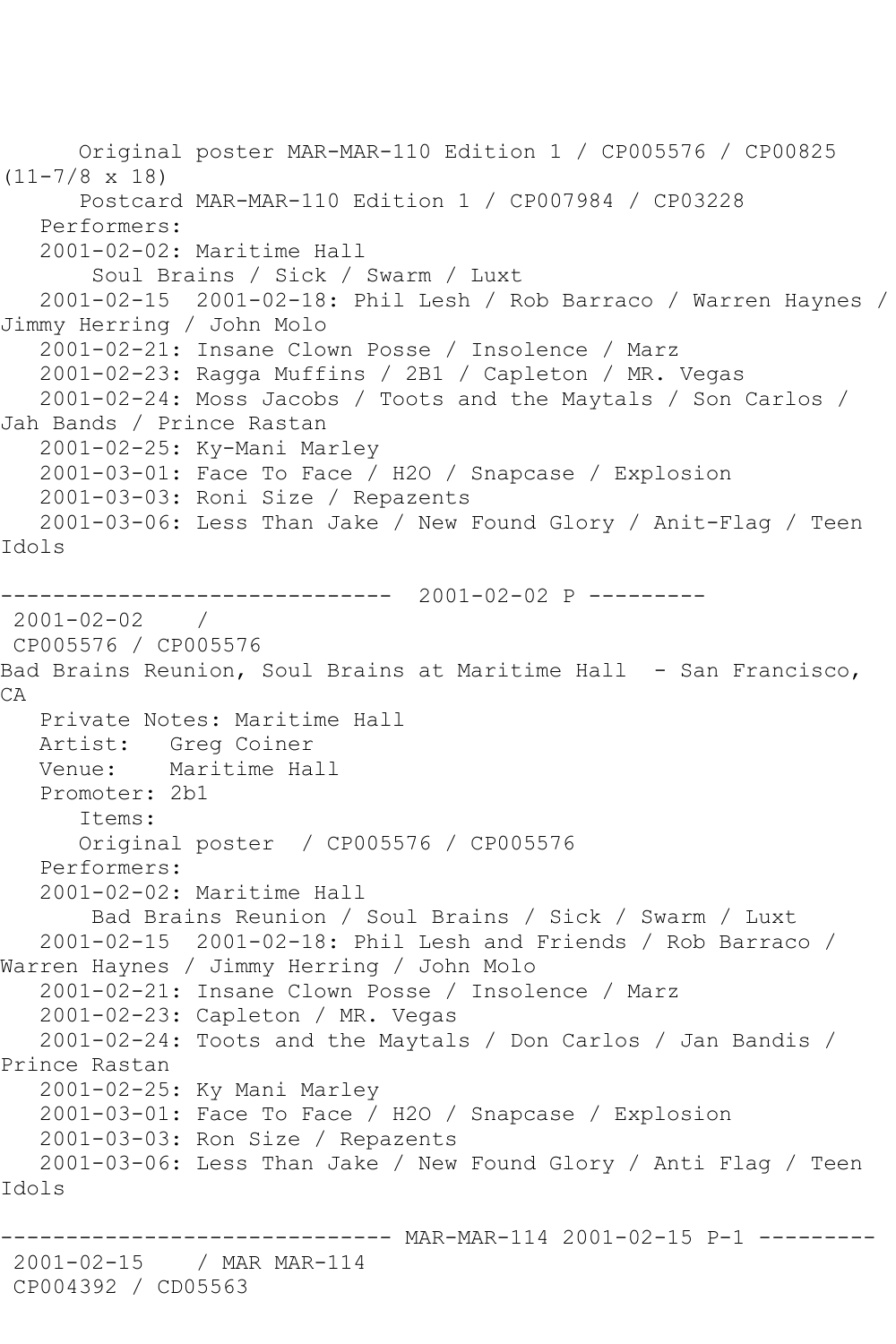Phil Lesh, Warren Haynes at Maritime Hall - San Francisco, CA Notes: This poster was one of a series of 4 Phil Lesh posters printed for the show, ganged on a press sheet for printing. Artists featured were Alton Kelley, Stanley Mouse, Lee Conklin, Jim Phillips. -- Jim Phillips This item appears in the book 'The Art of Modern Rock' as AMR # 290.3 Artist: Jim Phillips<br>Venue: Maritime Hal Maritime Hall Items: Original poster MAR-MAR-114 / CP043073 (11-7/8 x 18) AORPlate: AMR 290.3 Original poster MAR-MAR-114 Edition 1 / CP004392 / CD05563 (11-7/8 x 18) AORPlate: AMR 290.3 Performers: 2001-02-15 2001-02-18: Maritime Hall Phil Lesh / Warren Haynes / Jimmy Herring / John Molo / Rob Barraco ------------------------------ MAR-MAR-115 2001-02-15 P-1 --------- 2001-02-15 / MAR MAR-115 CP043075 Phil Lesh, Rob Barraco at Maritime Hall - San Francisco, CA Private Notes: Maritime Hall Artist: Lee Conklin Venue: Maritime Hall Items: Original poster MAR-MAR-115 Edition 1 / CP043075 (11-7/8 x 18) Performers: 2001-02-15 2001-02-18: Maritime Hall Phil Lesh / Rob Barraco / Warren Haynes / Jimmy Herring / John Molo ------------------------------ MAR-MAR-113 2001-02-15 P --------- 2001-02-15 / MAR MAR-113 CP043071 / CP043071 Phil Lesh at Maritime Hall - San Francisco, CA Private Notes: Maritime Hall Artist: Stanley Mouse Venue: Maritime Hall Promoter: 2b1 Items: Original poster MAR-MAR-113 / CP043071 / CP043071 (11-7/8 x 18)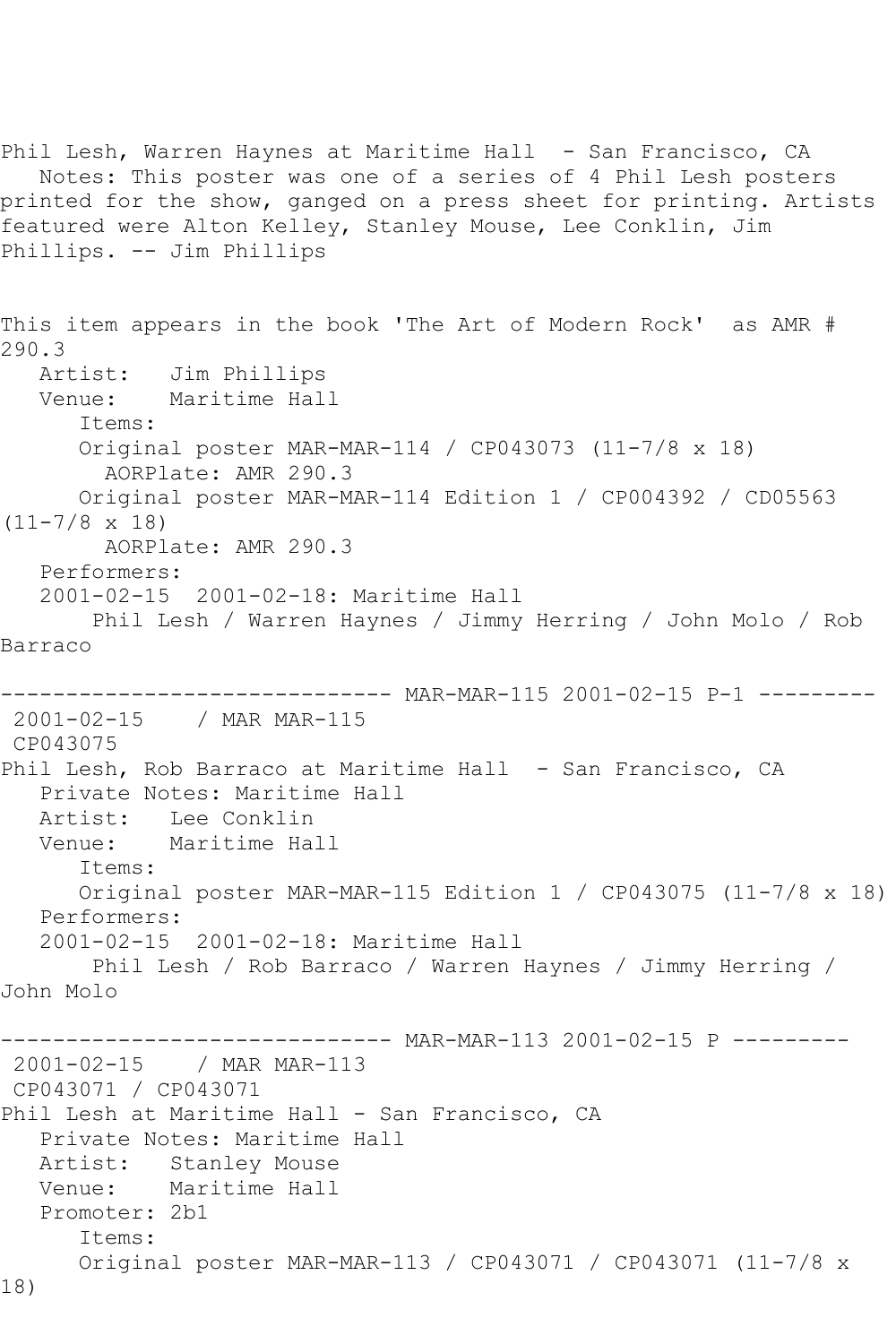Performers: 2001-02-15 2001-02-18: Maritime Hall Phil Lesh / Warren Hayes / Jimmy Herring / John Molo / Robbarraco ------------------------------ MAR-MAR-112 2001-02-15 P --------- 2001-02-15 / MAR MAR-112 CP043072 / CP043072 Phil Lesh at Maritime Hall Private Notes: Maritime Hall Benefit: Full Circle / Phil Lesh and Friends Artist: Stanley Mouse Venue: Maritime Hall Promoter: 2b1 Items: Original poster MAR-MAR-112 / CP043072 / CP043072 (11-7/8 x 18) Performers: 2001-02-15 2001-02-18: Maritime Hall Phil Lesh / Warren Hayes / Jimmy Herring / John Molo / Robbarraco ------------------------------ MAR-MAR-116 2001-03-01 P --------- 2001-03-01 / MAR MAR-116 CP043069 / CP043069 Maritime Hall Calendar for March 2001 Private Notes: Maritime Hall Artist: Lee Conklin Venue: Maritime Hall Promoter: 2b1 Items: Original poster MAR-MAR-116 / CP043069 / CP043069 (11-7/8 x 18) Performers: 2001-03-01: Maritime Hall Face To Face / H2O / Snapcase / Explosion 2001-03-03: Roni Size / Reprazent 2001-03-06: Less Than Jake / New Found Glory / Anti Flag / Teen Idols 2001-03-31: Xaibit / Rythmn Green / Mic T / Crimescene 2001-03-28: Propagandhi / Avail / J Church / Fabulous Disaster 2001-04-08: Dropkick Murphys / Swingin Utters / Lance Fredrickson and the Bastards / Reach the Sky ------------------------------ MAR-MAR-118 2001-04-07 P --------- 2001-04-07 / MAR MAR-118 CP043067 / CP043067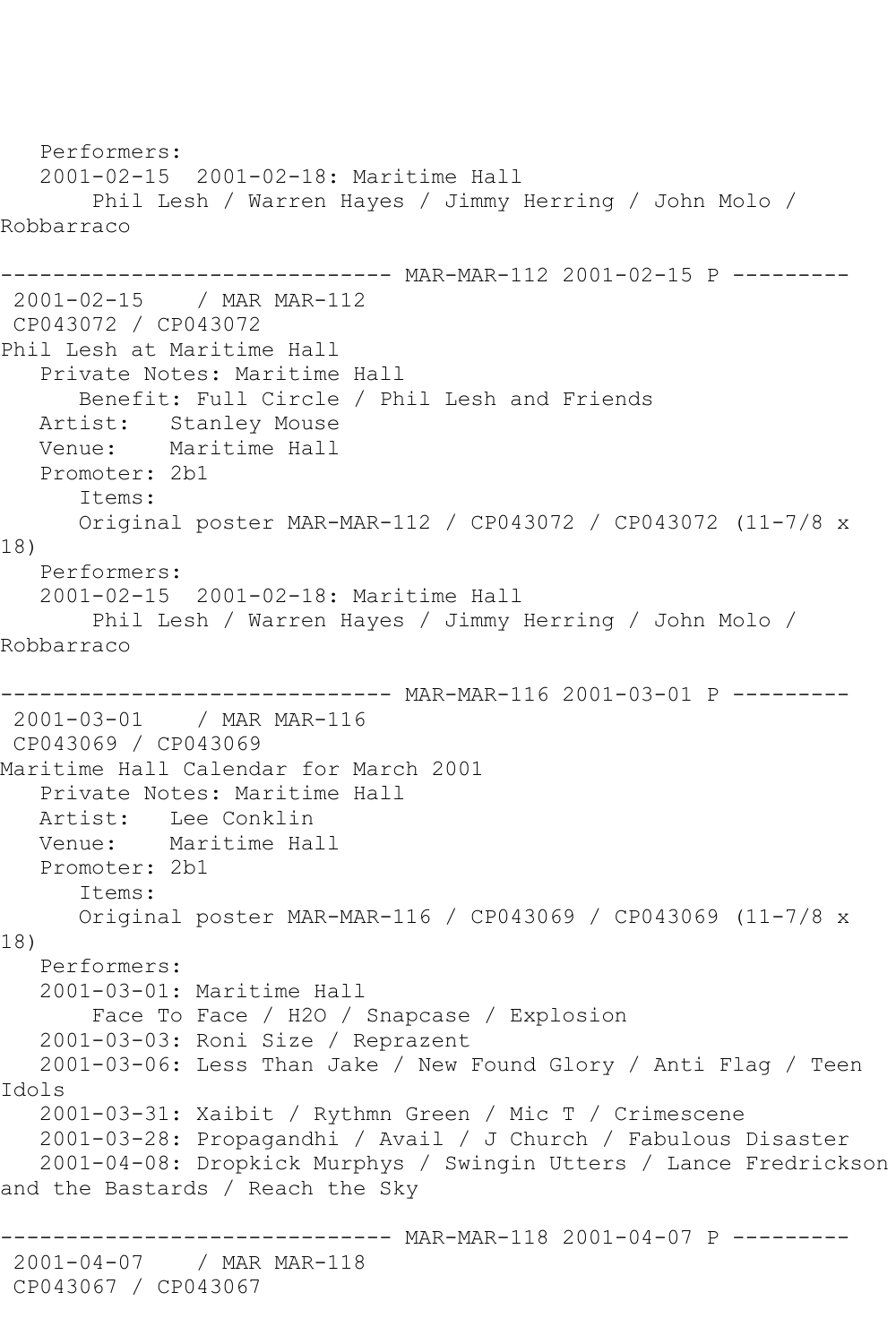```
Maritime Hall Calendar for April 2001
    Private Notes: Maritime Hall
       Benefit: Shows 9 pm Featuring Full Sail
  Artist: Stanley Mouse<br>Venue: Maritime Hall
            Maritime Hall
       Items:
       Original poster MAR-MAR-118 / CP043067 / CP043067 (11-7/8 x 
18)
   Performers:
    2001-04-07: Maritime Hall
        Eek a Mouse / Congos / Caribbean Rhythms
    2001-04-08: Dropkick Murphys / Swingin Utters / Lars Fredrickson 
and the Bastards / Reach the Sky
    2001-04-14: Disturbed / Mudvayne / Spineshank / Nothingface
    2001-04-19: Soulfly / Will Haven / Insolence / Ill Nino
    2001-04-20:
    2001-04-21: Luciano / Rocker T / Reggae Angels / IRT
    2001-04-26: Covenant
   2001-04-27: Orb
   2001-04-28: Gladiators / Twinkle Brothers / Jethro Jeremiah
                        ------- MAR-MAR-120 2001-05-08 P ---------
2001-05-08 / MAR MAR-120
CP043061 / CP043061
Maritime Hall Calendar for May 2001
   Private Notes: Maritime Hall
   Artist: Mark Henson
   Venue: Maritime Hall
       Items:
       Original poster MAR-MAR-120 / CP043061 / CP043061 (11-7/8 x 
18)
   Performers:
    2001-05-08: Maritime Hall
        Run DMC
    2001-05-10: Decide / Maedur / Garguts / All Out War / Oozzo
   2001-05-11: Sizzla / Hurricane Gilbert / Majestic
   2001-05-12: X Ecutioners / Triple Threat DJ's / Apollo / Shortkut 
/ Vinroc
   2001-05-25: Tony Rebel
    2001-05-31: Cappadonna
------------------------------ MAR-MAR-122 2001-06-06 P ---------
2001-06-06 / MAR MAR-122
CP043062
Maritime Hall Calendar for June 2001
    Private Notes: Maritime Hall
   Artist: Greg Coiner
```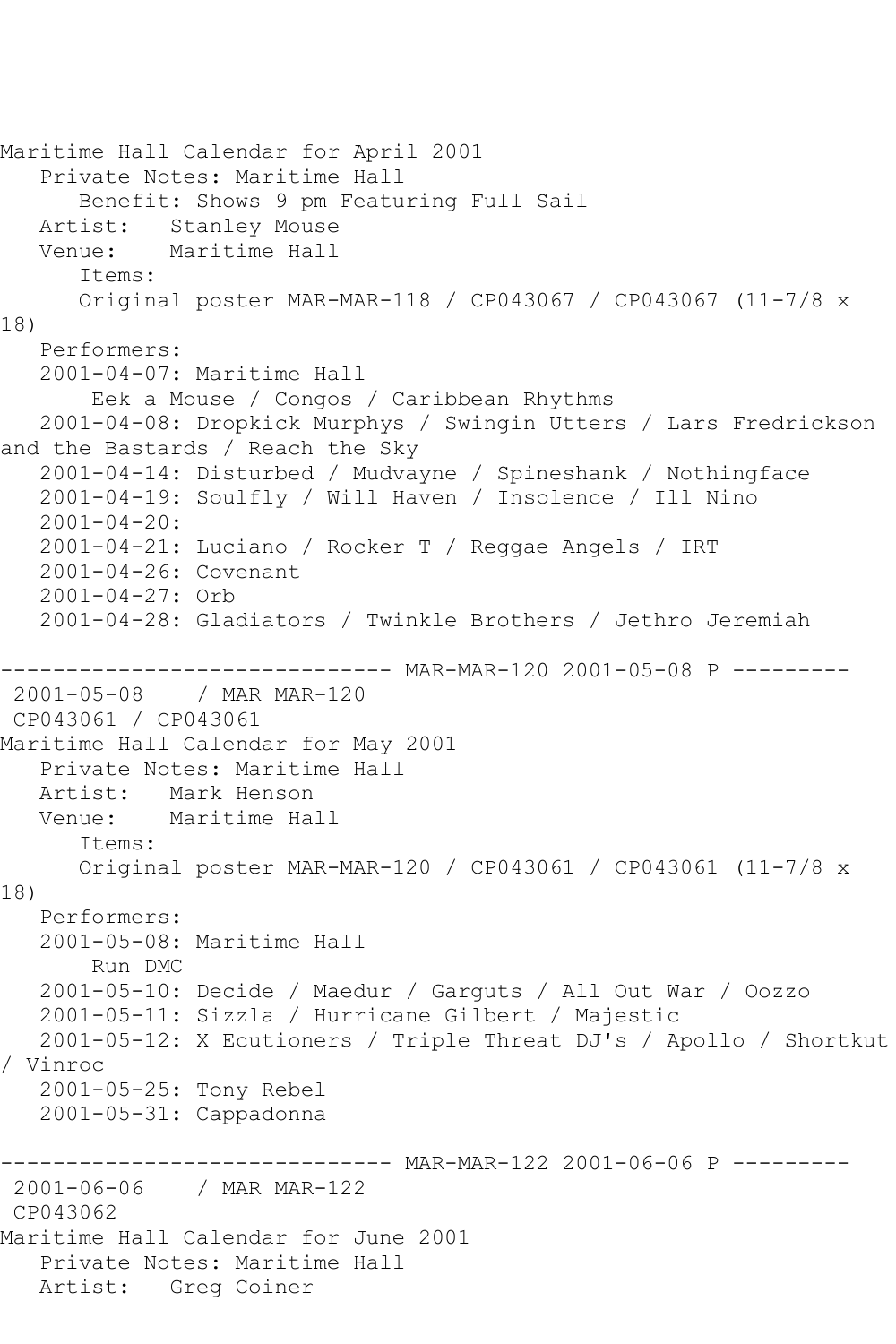Venue: Maritime Hall Items: Original poster MAR-MAR-122 / CP043062 (11-7/8 x 18) Performers: 2001-06-06: Maritime Hall Kottonmouth Kings / Corporate Avenger / Phunk Junkez / Sprung Monkey / Hesher 2001-06-08: Anthony B / Mystic Revealers / Bertie Dan 2001-06-12: RZA / Kill Army / Black Knights 2001-06-19: David Crosby / CPR / Anastasia and John / Taos Hum 2001-06-22: Beatnuts / Missin' Link / Greg Nice 2001-06-23: Gregg's Eggs / Vince Welnick / Roy Rogers / Jerry's Kids / Taos Hum 2001-06-24: Israel Vibrations / Sister Carol / Obey Jah 2001-06-29: DMC / Technies Americana / DJ Craze / A-Trak / Infamous / TBD 2001-06-30: Kook Keith / Esham / Natas / Natas / Mastamind ------------------------------ MAR-MAR-124 2001-07-06 P --------- 2001-07-06 / MAR MAR-124 CP043063 Maritime Hall Calendar for July 2001 Private Notes: Maritime Hall Artist: Martin Travers Venue: Maritime Hall Items: Original poster MAR-MAR-124 / CP043063 (11-7/8 x 18) Performers: 2001-07-06: Ken Boothe / Jimmie Rylie / Dennis de Mennace 2001-07-08: Social Distortion / Deth on Wednesday 2001-07-13: Lizzy Borden / Psypheria / Sparrow's Point 2001-07-14: Sophie B. Hawkins / Slow Poisoners 2001-07-19: San Quinn 2001-07-20: Ky-Mani Marley / Inner Circle 2001-07-21: Capleton 2001-07-28: Toots and the Maytals / Everton Blender 2001-07-31: Slum Village / Phife Dawg / Jerobi / Mystic 2001-08-01: Maritime Hall Fear Factory / Primer 55 / Puya ------------------------------ MAR-MAR-127 2001-08-01 P --------- 2001-08-01 / MAR MAR-127 CP043064 Maritime Calendar for August 2001 Private Notes: Maritime Hall Artist: Martin Travers<br>Venue: Maritime Hall Maritime Hall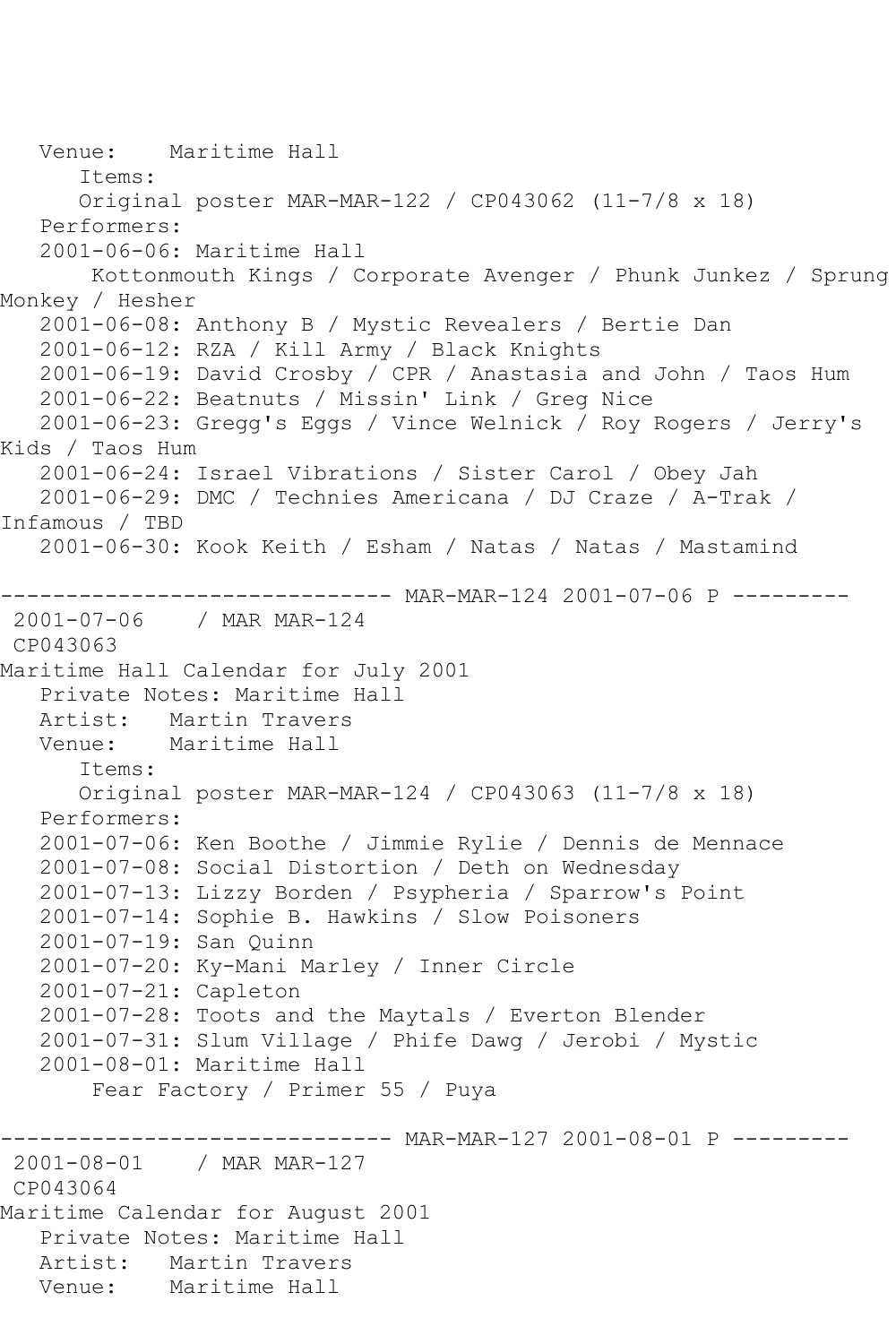```
 Items:
       Original poster MAR-MAR-127 / CP043064 (11-7/8 x 18)
   Performers:
    2001-08-01: Maritime Hall
        Fear Factory / Puya / Primer 55 / Dry Kill Logik
    2001-08-07: Ghostface / Killah / Raekwon / Lica Sto
    2001-08-11: Chuck Bill's Thrash of the Titans / Anthrax / 
Stormtroopers of Death
    2001-08-16: Bliju Banton / Yellowman / Mabrak
    2001-08-17: Michael Rose / Itals
    2001-08-18: Johnny Osbourne / Shinehead / Nadine Sutherland / 
Ernest Ranglin / Mutabaruka / Slaptones
    2001-08-25 2001-08-26: Sham 69 / Exploited / GBH / Cockney 
Rejects
    2001-08-27: Conflict / Against All Authority
    2001-08-31: Mystic Journeymen
------------------------------ MAR-MAR-126 2001-08-16 P-1 ---------
2001-08-16 / MAR MAR-126
CP005649 / CP00898
2b1 Presents the 4th Annual One Festival
   Private Notes: Maritime Hall
  Artist: Artworks<br>Venue: Maritime
           Maritime Hall
       Items:
       Original poster MAR-MAR-126 Edition 1 / CP005649 / CP00898 
(11-7/8 x 18)
   Performers:
    2001-08-16 2001-08-19: Maritime Hall
        Buju Banton / Yellowman / Ma Brack / Michael Rose / Itals / 
Mutabaruka / Johnny Osbourne / Shinehead / Nadine Sutherland / 
Ernest Ranglin / Slaptones
------------------------------ MAR-MAR-128 2001-09-01 P ---------
2001-09-01 / MAR MAR-128
CP043065
Maritime Hall Calendary September 2001
    Private Notes: Maritime Hall
  Artist: Greg Coiner<br>Venue: Maritime Ha
            Maritime Hall
       Items:
       Original poster MAR-MAR-128 / CP043065 (11-7/8 x 18)
   Performers:
   2001-09-01: Maritime Hall
        Kurupt / Tha Liks (Alkaholiks)
   2001-09-04 2001-09-05: Black Crowes / Beachwood Sparks
    2001-09-06: Alpha Blondy
```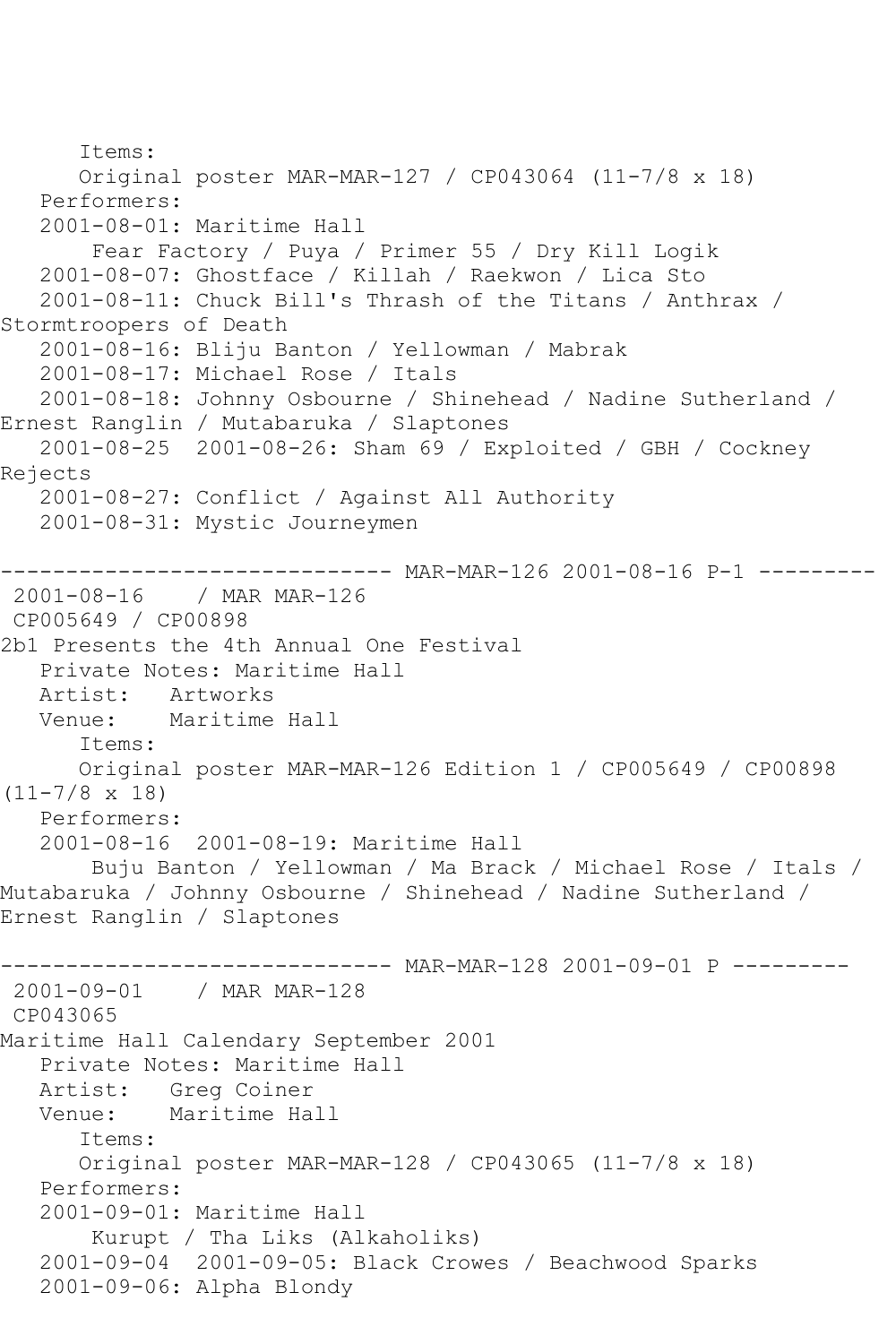2001-09-08: Joe Walsh 2001-09-14: Burning Spear 2001-09-15: Long Beach / Dub Allstars 2001-09-29: Bantu Mystic Circus 2001-10-05: W.A.S.P. / Mushroomhead 2001-10-06: Moe 2001-09-30: 2001 ITF USA DJ Championships ------------------------------ MAR-MAR-099 2001-09-08 P --------- 2001-09-08 / MAR MAR-099 CP043085 / CP043085 The One Festival at Maritime Hall Private Notes: Maritime Hall Artist: Martin Travers Venue: Maritime Hall Promoter: 2b1 Items: Original poster MAR-MAR-099 / CP043085 / CP043085 (11-7/8 x 18) Performers: 2001-09-08: Maritime Hall Buju Banton / Wailing Souls / West African High Life Band / Bargain Music 2001-09-09: Black Uhuru / Sly and Robbie / Ras Michael / Sons of Negus / Hurricane / Majestic / Azibo Tribe 2001-09-10: Black Uhuru / Sly and Robbie / Mystic Revealers / Daweh Congo / Wadi Gad's Jah Bandis Nyahbinghi Drummers --------- MAR-MAR-129 2001-10-02 P ---------2001-10-02 / MAR MAR-129 CP043066 Maritime Hall Calendar Octorber 2001 Private Notes: Maritime Hall Artist: Cincotta Venue: Maritime Hall Items: Original poster MAR-MAR-129 / CP043066 (11-7/8 x 18) Performers: 2001-10-02: Maritime Hall Insane Clown Posse 2001-10-05: W.A.S.P. / Mushroomhead / Luxt 2001-10-06: Moe 2001-10-10 2001-10-12: F\*\*K / Earthlings / Bored Stiff / Rythm and Green / Third Sight / Ellay Hule 2001-10-14: 2001 ITF USA DJ Championships 2001-10-20: Bunny Wailer 2001-10-28: Hecate Enthroned / Sol Evil / Eternal Consirecy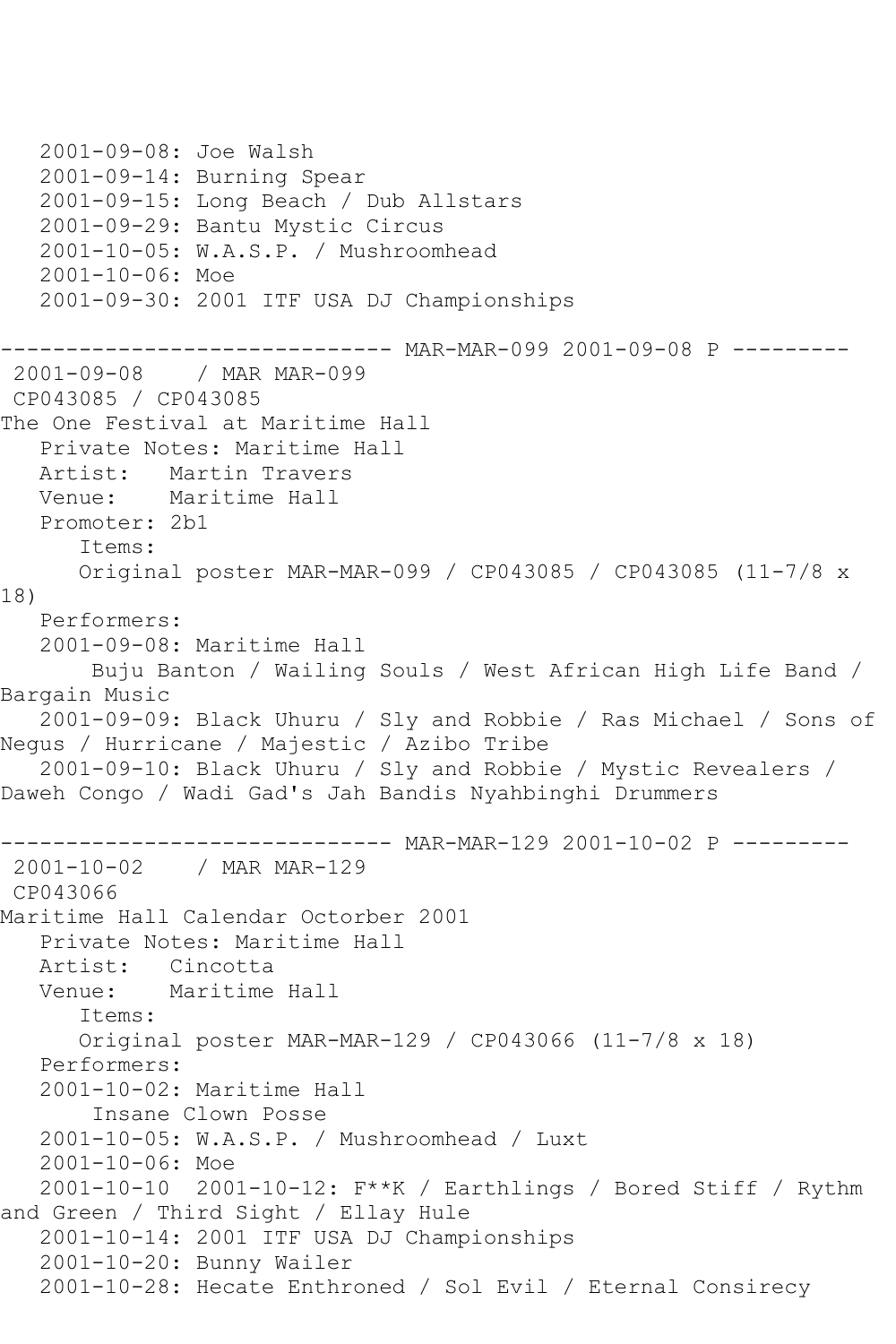2001-10-31: Dropkick Murphys / Tiger Army / Sick of It All ------------------------------ 2004-12-18 P --------- 2004-12-18 / CP007423 Complete Maritime Hall (including the New Family Dog Series) \$2000 Notes: Complete Maritime Hall (including the New Family Dog Series) \$2000 Complete Set of 129 Posters and 129 Cards In 1994, the {Family Dog} group decided to once again launch a dancehall, this time at the Maritime Hall at 450 Harrison Street, along the waterfront at the foot of the Bay Bridge. Then in 1995, the original founder of the Family Dog, Chet Helms, along with local promoter/musician Boots Hughston, Pepperland promoter Bobby Blackburn, and photographer Grant Jacobs more formally re-launched the Family Dog dances at Maritime Hall. {!P CP007432 "Family Dog at the Maritime Hall"} The hall is a 3-story building that includes a ballroom that holds  $2,300$  people, a smaller room  $(1,200$  capacity), and even a restaurant/blues club called the Deep Sea Dog. They installed a custom sound system, developed by sound pioneer John Meyers, and made ready for some killer light shows, from legendary figures like Bill Ham and the Brotherhood of Light. Plans also included an 8 camera video projection system that kept everyone in touch with the main stage and recording equipment. {!P CP006448 "Maritime Hall Productions"} A five-year lease was signed, but the Family Dog shows only ran from the opening on October 27, 1995 through May of 1996, after which the Maritime Hall shows were no longer Family Dog productions, but became Maritime Hall Productions and then was operated by the production company 2B1, which ran shows at least until late 2002. {!P CP006450 "Maritime Hall Productions"} The result is a series of some 129 or so posters, mainly monthly calendars, most with cards that, until recently, have mostly been ignored by collectors. It is often the case that a series is not appreciated when it is running, but as soon as it stops, collection begins. That is happening now with the Maritime Hall materials. It is a nice set and a longer set then most, almost as long as the original Family Dog series. {!P CP043072 "Maritime Hall Productions"} Contact Michael Erlewine at info@ClassicPosters.com with questions of for more details on purchasing this set. Artist: Complete Maritime Hall Set

 Venue: Family Dog at Maritime Hall Items: Original poster / CP007423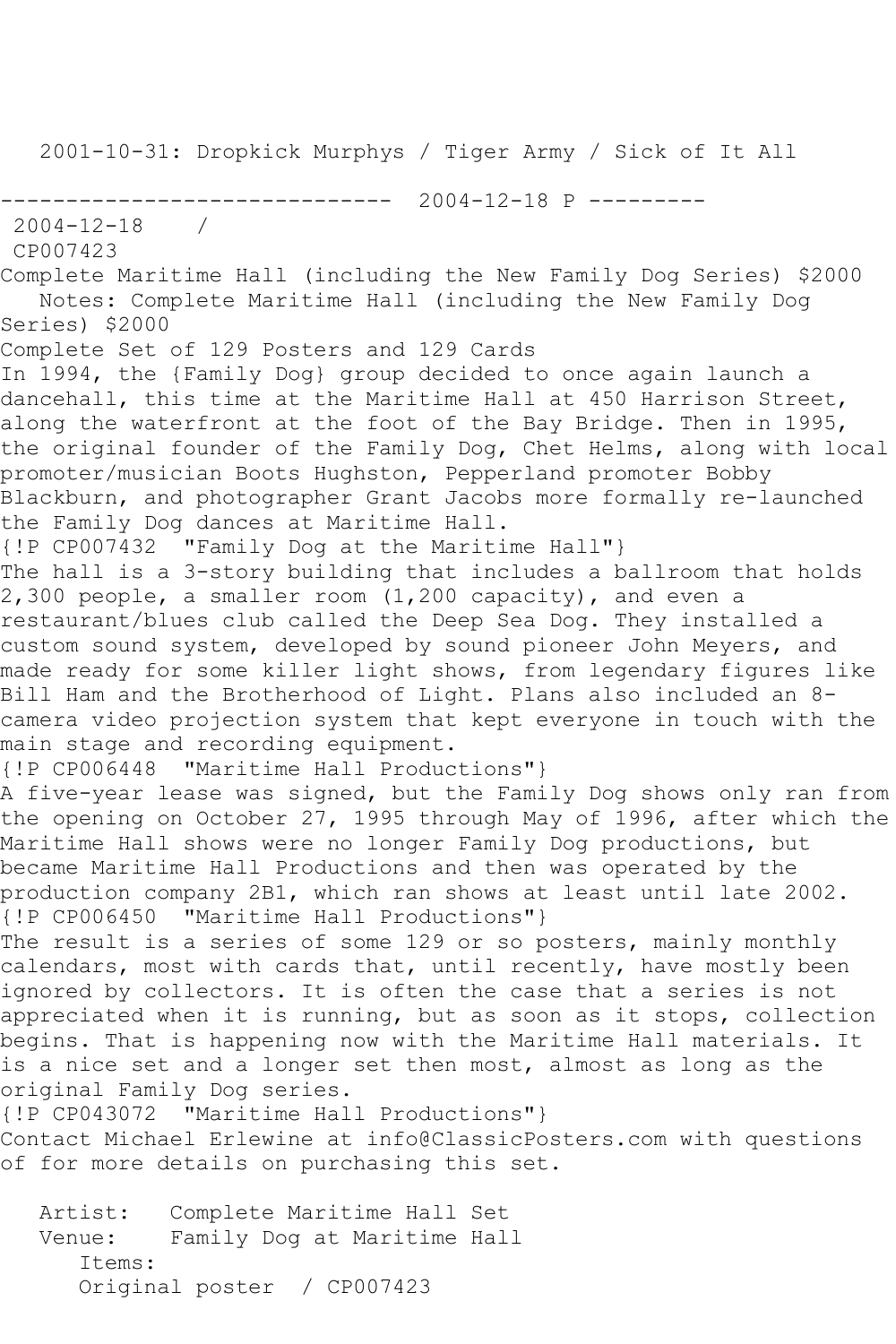```
 Price: 2000.00
   Performers:
   2004-12-18: Family Dog at Maritime Hall
       Maritime Hall
       Posters and Cards
------------------------------ MAR zzzz-01-12 P ---------
zzzz-01-12 / MAR 
CP045554 / CP045554
Premature Ejaculation, Diatribe at Maritime Hall - San Francisco,
CA
   Private Notes: Maritime Hall
   Venue: Maritime Hall
       Items:
      Original poster MAR / CP045554 / CP045554
   Performers:
   zzzz-01-12: Maritime Hall
       Premature Ejaculation / Diatribe / Exp / Umpact Test / 7 
Karma Fishes / Murder Death Kill
------------------------------ MAR zzzz-01-15 P ---------
zzzz-01-15 / MAR 
CP045545 / CP045545
Derek Trucks Band at Maritime Hall - San Francisco, CA
   Private Notes: Maritime Hall
   Venue: Maritime Hall
       Items:
      Original poster MAR / CP045545 / CP045545
   Performers:
   zzzz-01-15: Maritime Hall
       Derek Trucks Band
------------------------------ MAR zzzz-02-16 P ---------
zzzz - 02 - 16 / MAR
CP045555 / CP045555
Pelejuju, Jai Uttal at Maritime Hall - San Francisco, CA
   Private Notes: Maritime Hall
      Benefit: Unbroken Chain Celebration of the Dead
   Venue: Maritime Hall
       Items:
       Original poster MAR / CP045555 / CP045555
   Performers:
   zzzz-02-16 zzzz-02-17: Maritime Hall
       Pele Juju / Jai Uttal
------------------------------ MAR-Family Dog zzzz-02-23 P ---------
```
## zzzz-02-23 / MAR Family Dog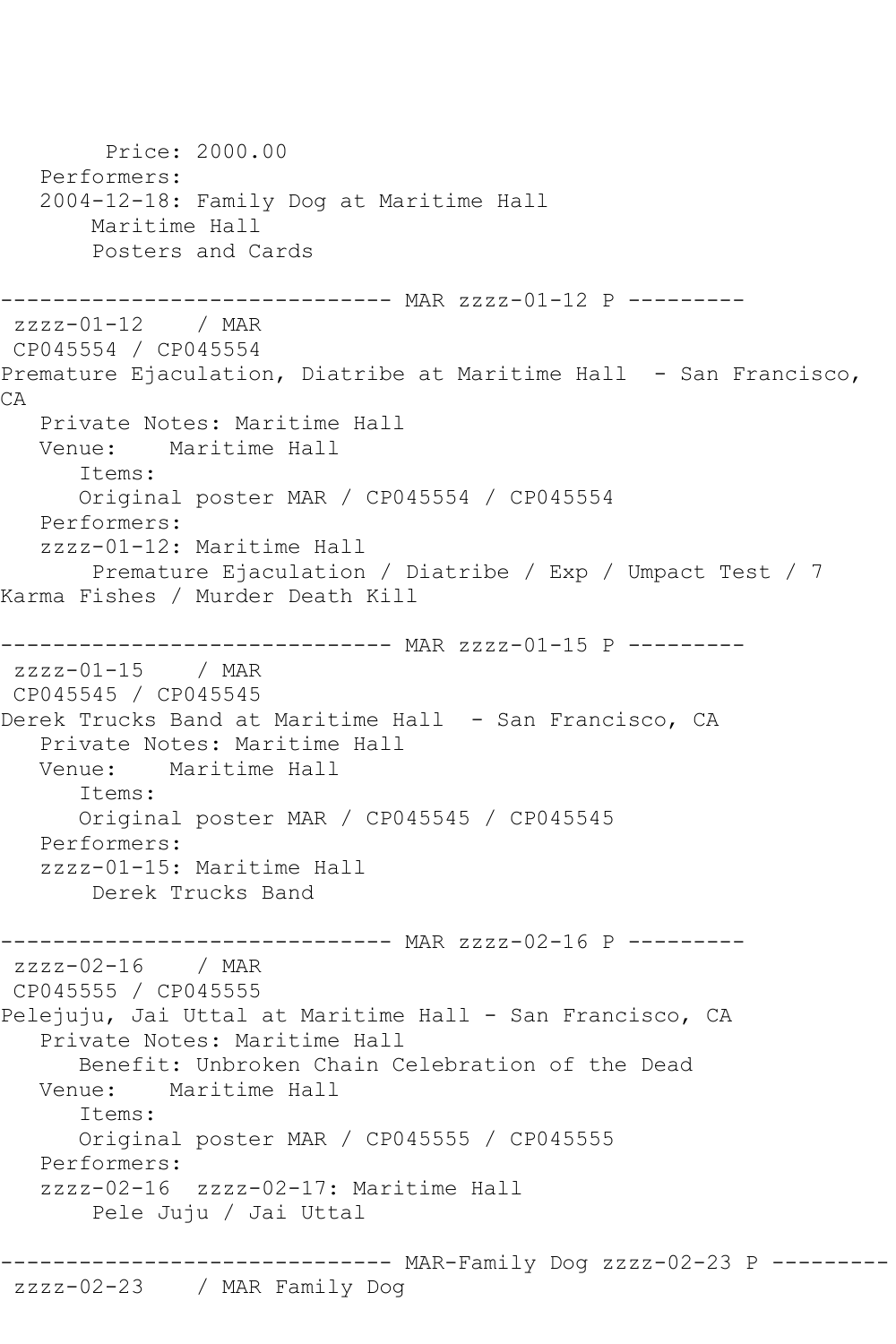CP045556 / CP045556 Zachary Richard, Sun Dogs at Maritime Hall - San Francisco, CA Private Notes: Maritime Hall Venue: Maritime Hall Items: Original poster MAR-Family Dog / CP045556 / CP045556 Performers: zzzz-02-23 zzzz-02-24: Maritime Hall Zachary Richard / Sun Dogs / MU / Fessionals / Broun / Fellinis ------------------------------ MAR-Family Dog zzzz-03-02 P -------- zzzz-03-02 / MAR Family Dog CP045557 / CP045557 Second Sight, Steve Kimock and Friends at Maritime Hall - San Francisco, CA Private Notes: Maritime Hall Venue: Maritime Hall Items: Original poster MAR-Family Dog / CP045557 / CP045557 Performers: zzzz-03-02: Maritime Hall Second Sight / Steve Kimock and Friends / Buckethead / Kaiser-Prince / Sister Soul zzzz-03-08: Maritime Hall Skadog / Dkeletones / Undercover S.K.A. / Mud Sharks / Bimskala Bim / Real Big Fish ------------------------------ MAR-Family Dog zzzz-03-02 P -------- zzzz-03-02 / MAR Family Dog CP045558 / CP045558 George Clinton and the P. Funk Allstars at Maritime Hall - San Francisco, CA Private Notes: Maritime Hall Venue: Maritime Hall Items: Original poster MAR-Family Dog / CP045558 / CP045558 Performers: zzzz-03-02: Maritime Hall George Clinton and the P Funk Allstars ------------------------------ MAR-Family Dog zzzz-03-15 P -------- zzzz-03-15 / MAR Family Dog CP045559 / CP045559 Unbroken Chain Celebration of the Dead: Maritime Hall, New Family Dog Private Notes: Maritime Hall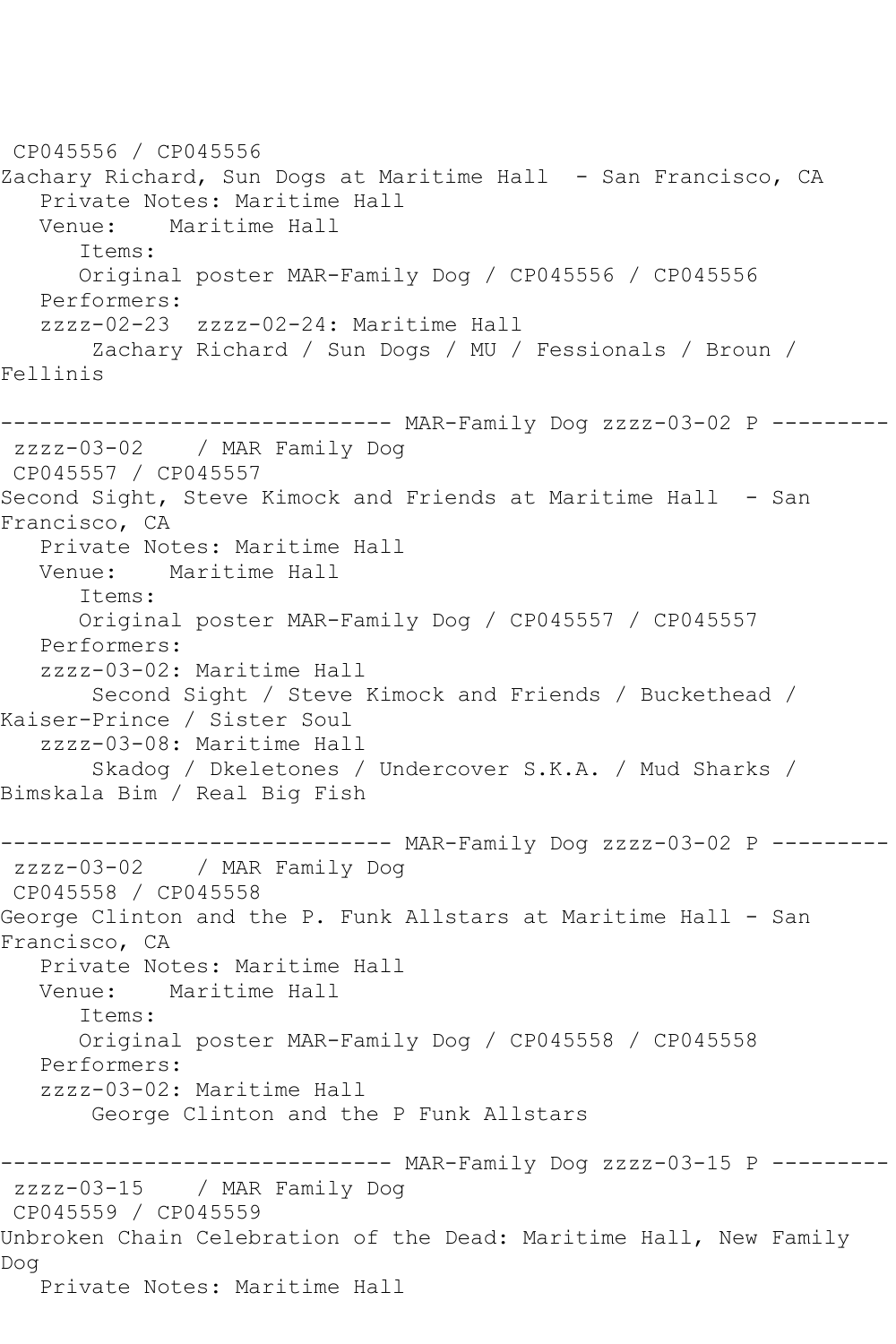```
 Benefit: Unbroken Chain Celebration of the Dead
   Venue: Maritime Hall
      Items:
      Original poster MAR-Family Dog / CP045559 / CP045559
   Performers:
   zzzz-03-15: Maritime Hall
------------------------------ MAR-Family Dog zzzz-03-16 P ---------
zzzz-03-16 / MAR Family Dog
CP045560 / CP045560
Zero, Canned Heat at Maritime Hall - San Francisco, CA
   Private Notes: Maritime Hall
   Venue: Maritime Hall
      Items:
      Original poster MAR-Family Dog / CP045560 / CP045560
   Performers:
   zzzz-03-16: Maritime Hall
        Zero / Canned Heat Blues Band
------------------------------ MAR-Family Dog zzzz-03-23 P ---------
zzzz-03-23 / MAR Family Dog
CP045561 / CP045561
Merl Saunders, Kingfish at Maritime Hall - San Francisco, CA
   Private Notes: Maritime Hall
   Venue: Maritime Hall
      Items:
      Original poster MAR-Family Dog / CP045561 / CP045561
   Performers:
   zzzz-03-23: Maritime Hall
       Merl Saunders / Kingfish / Dose Hermanos
------------------------------ MAR zzzz-03-27 P ---------
zzzz-03-27 / MAR 
CP045548 / CP045548
Zero at Maritime Hall - San Francisco, CA
   Private Notes: Maritime Hall
   Venue: Maritime Hall
      Items:
      Original poster MAR / CP045548 / CP045548
   Performers:
   zzzz-03-27: Maritime Hall
       Zero
------------------------------ MAR-Family Dog zzzz-04 P ---------
zzzz-04 / MAR Family Dog
CP045564 / CP045564
```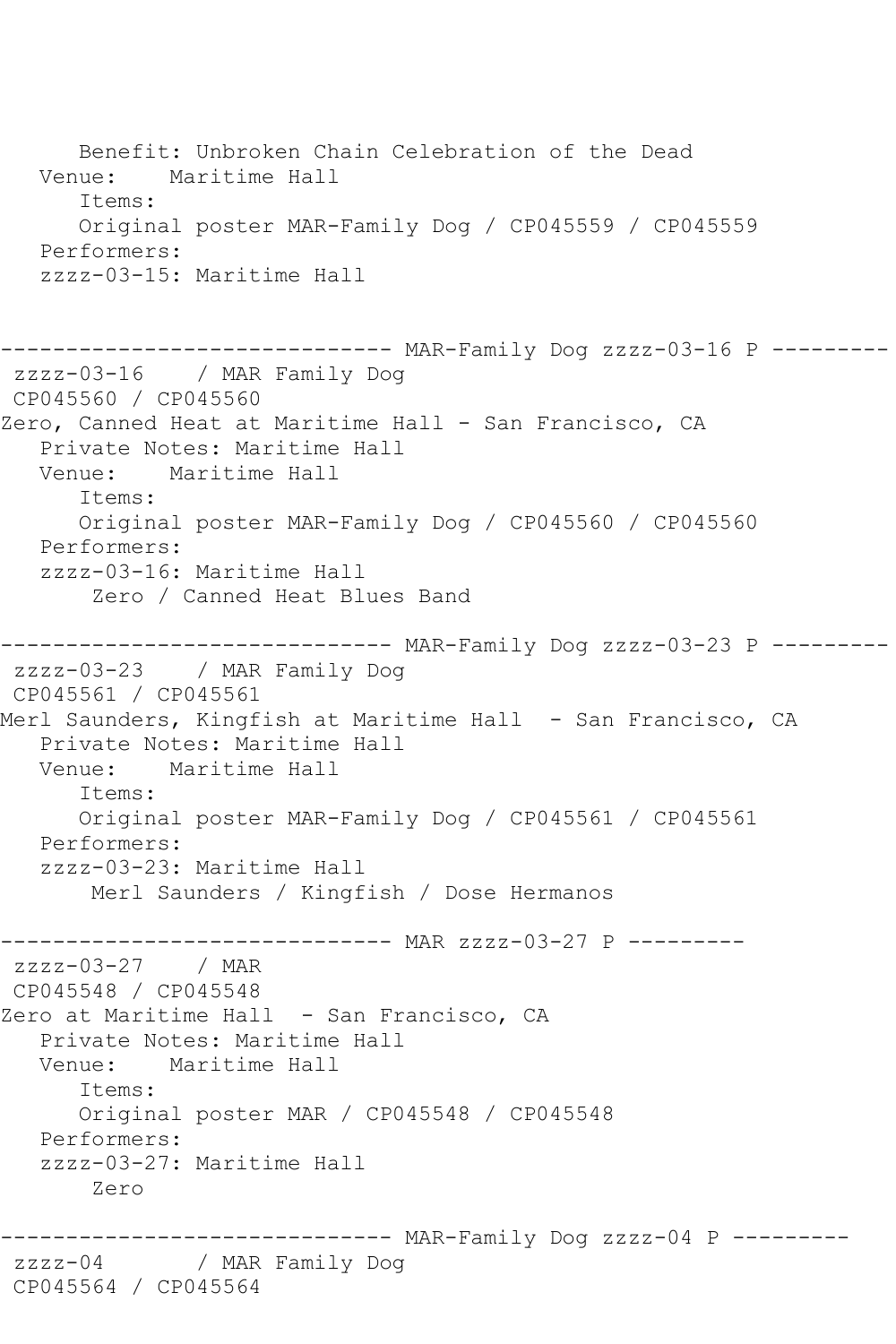Maritime Hall Calendar Private Notes: Maritime Hall Benefit: Maritime Hall Calendar zzzz-04 Venue: Maritime Hall Promoter: Family Dog Presents Items: Original poster MAR-Family Dog / CP045564 / CP045564 Performers: zzzz-04: Maritime Hall ------------------------------ MAR zzzz-04-03 P -------- zzzz-04-03 / MAR CP045546 / CP045546 De La Soul, Jeru the Damaja at Maritime Hall - San Francisco, CA Private Notes: Maritime Hall Venue: Maritime Hall Items: Original poster MAR / CP045546 / CP045546 Performers: zzzz-04-03: Maritime Hall De La Soul / Jeru the Damaja / DJ Shadow ------------------------------ MAR-Family Dog zzzz-05 P --------- / MAR Family Dog CP045566 / CP045566 Family Dog at Maritime Hall - San Francisco, CA Private Notes: Maritime Hall Venue: Family Dog at Maritime Hall Promoter: Chet Helms DBA Family Dog Items: Original poster MAR-Family Dog / CP045566 / CP045566 Performers: zzzz-05: Family Dog at Maritime Hall ------------------------------ MAR-Family Dog zzzz-06 P -------- zzzz-06 / MAR Family Dog CP045567 / CP045567 Maritime Hall Calendar 1998-10 Private Notes: Maritime Hall Benefit: Maritime Hall Calendar zzzz-06 Venue: Maritime Hall Items: Original poster MAR-Family Dog / CP045567 / CP045567 Performers: zzzz-06: Maritime Hall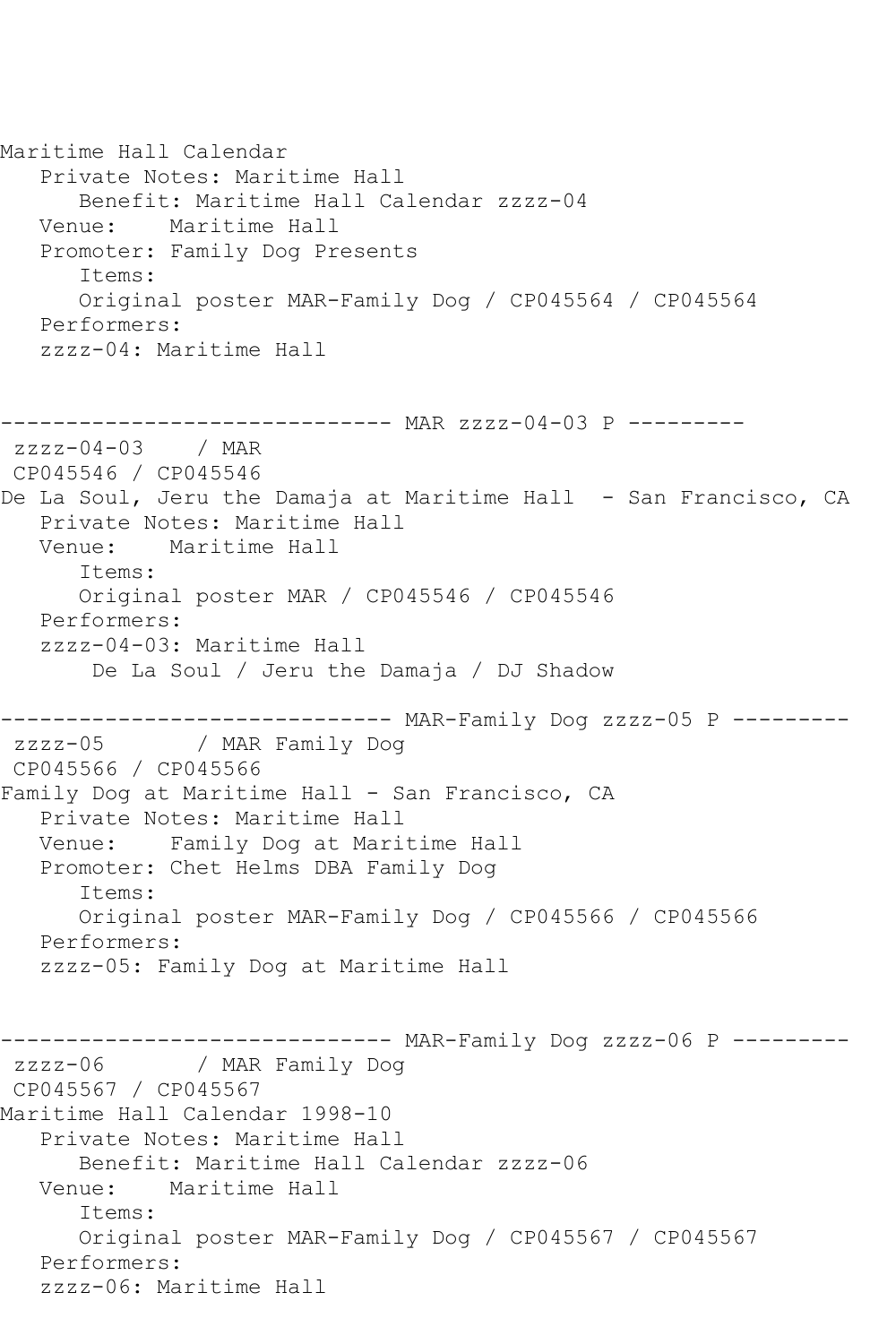------------------------------ MAR-Family Dog zzzz-07 P -------- zzzz-07 / MAR Family Dog CP045569 / CP045569 Maritime Hall Calendar 1998-10 Private Notes: Maritime Hall Benefit: Maritime Hall Calendar zzzz-07 Venue: Maritime Hall Items: Original poster MAR-Family Dog / CP045569 / CP045569 Performers: zzzz-07: Maritime Hall ------------------------------ MAR zzzz-07-10 P -------- zzzz-07-10 / MAR CP046520 / CP046520 Juggling Suns at Maritime Hall - San Francisco, CA Private Notes: \* A-/B+ CHECK Venue: Maritime Hall Promoter: Hydroponic Records Items: Original poster MAR / CP046520 / CP046520 (13 x 19) Performers: zzzz-07-10: Maritime Hall Juggling Suns zzzz-07-11: Chico, Ca Juggling Suns zzzz-07-12: Palookaville Juggling Suns ------------------------------ MAR zzzz-07-18 P --------  $zzzz-07-18$  / MAR CP045542 / CP045542 Elo Part II at Maritime Hall - San Francisco, CA Private Notes: Maritime Hall Venue: Maritime Hall Items: Original poster MAR / CP045542 / CP045542 Performers: zzzz-07-18: Maritime Hall Elo Part II ------------------------------ MAR zzzz-07-25 P -------- zzzz-07-25 / MAR CP045544 / CP045544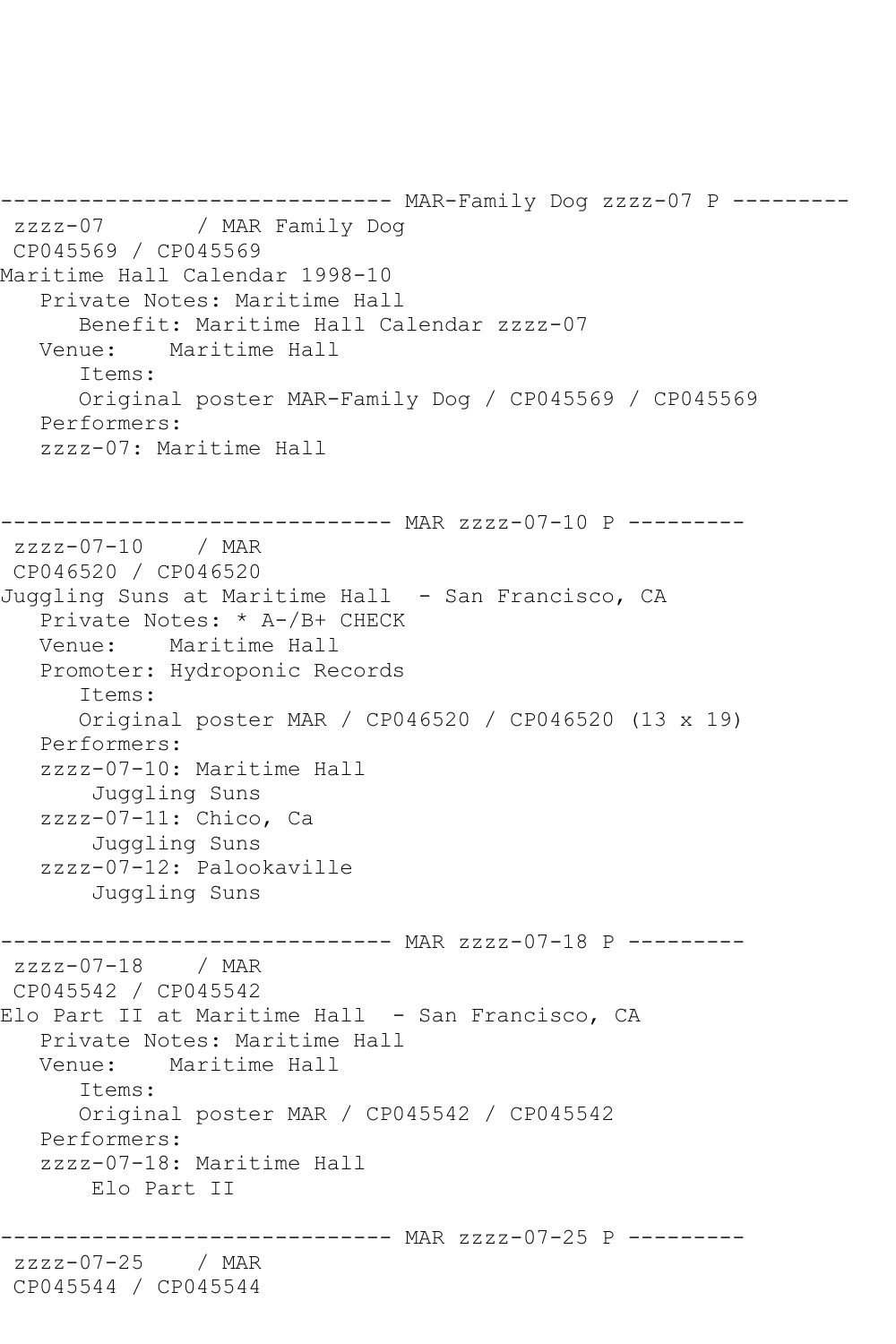Merl Saunders, Rainforest at Maritime Hall - San Francisco, CA Private Notes: Maritime Hall Venue: Maritime Hall Items: Original poster MAR / CP045544 / CP045544 Performers: zzzz-07-25 zzzz-07-26: Maritime Hall Merl Saunders / Rainforest / String Cheese Incident ------------------------------ MAR zzzz-08-07 P -------- zzzz-08-07 / MAR CP045540 / CP045540 Jean-Luc Ponty, Go Van Gogh at Maritime Hall - San Francisco, CA Private Notes: Maritime Hall Venue: Maritime Hall Items: Original poster MAR / CP045540 / CP045540 Performers: zzzz-08-07: Maritime Hall Jean-Luc Ponty / Go Van Gogh ------------------------------ MAR zzzz-09-27 P -------- zzzz-09-27 / MAR CP045541 / CP045541 Steel Pulse, Many Thanks at Maritime Hall - San Francisco, CA Private Notes: Maritime Hall Venue: Maritime Hall Items: Original poster MAR / CP045541 / CP045541 Performers: zzzz-09-27 zzzz-09-28: Maritime Hall Steel Pulse / Many Thanks / Floater ------------------------------ MAR zzzz-10-12 P -------- zzzz-10-12 / MAR CP045543 / CP045543 22nd Annual S.F. International Stand up Comedy Competition at Maritime Hall - San Francisco, CA Private Notes: Maritime Hall Benefit: 22nd Annual S.F. International Stand up Comedy Competition Venue: Maritime Hall Items: Original poster MAR / CP045543 / CP045543 Performers: zzzz-10-12: Maritime Hall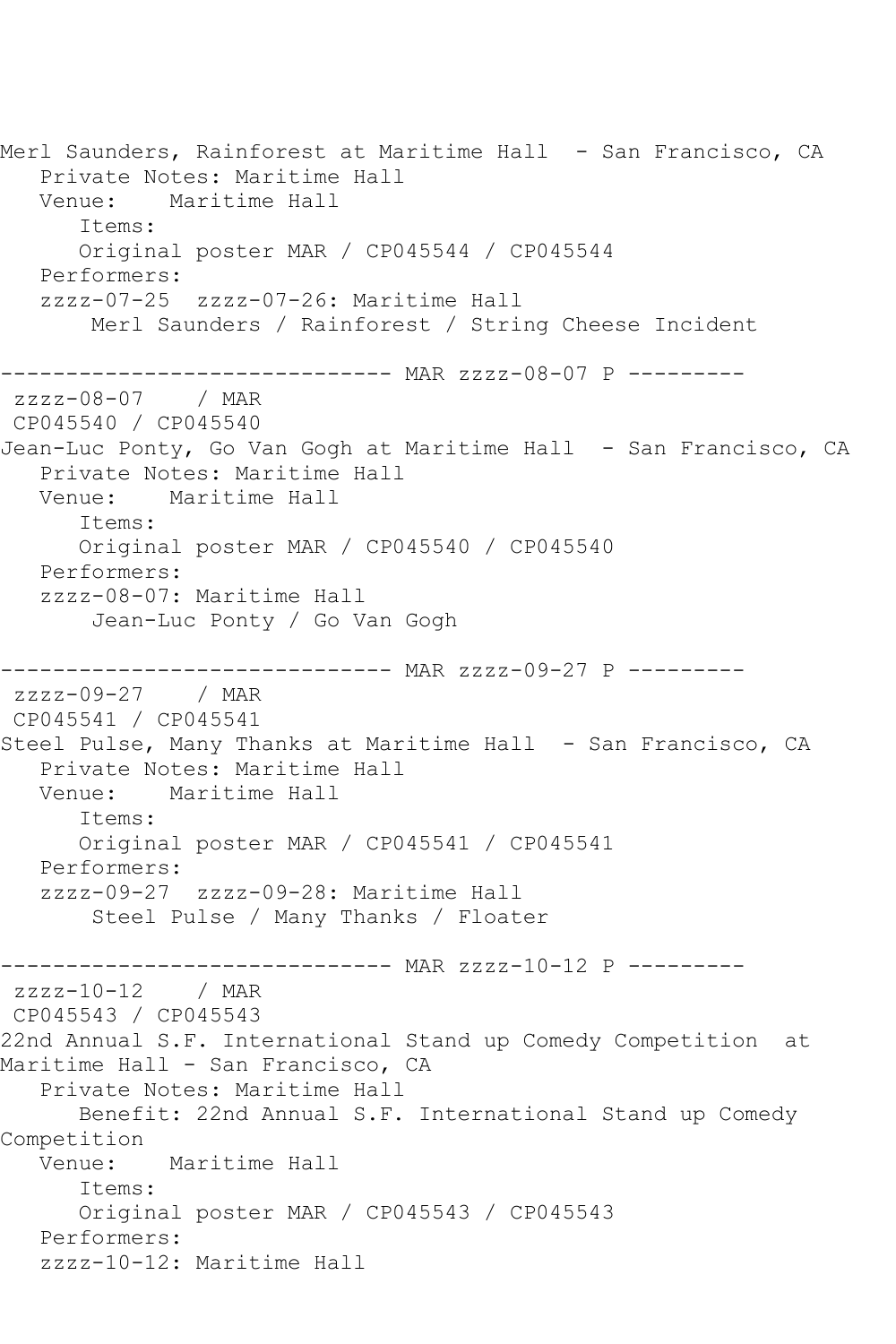```
------------------------------ MAR-Family Dog zzzz-10-27 P ---------
zzzz-10-27 / MAR Family Dog
CP045552 / CP045552
Greg Allman, Bran Butterfly at Maritime Hall - San Francisco, CA
   Private Notes: Maritime Hall
      Benefit: Grand Opening
   Venue: Maritime Hall
       Items:
      Original poster MAR-Family Dog / CP045552 / CP045552
   Performers:
   zzzz-10-27: Maritime Hall
        Gregg Allman / Bran Butterfly / Zero / Family Dog
------------------------------ MAR zzzz-10-31 P ---------
zzzz-10-31 / MAR 
CP045549 / CP045549
Merl Saunders and the Rainforest Band, Beyond Race at Maritime Hall 
- San Francisco, CA
   Private Notes: Maritime Hall
      Benefit: Halloween Freak Festival
   Venue: Maritime Hall
       Items:
       Original poster MAR / CP045549 / CP045549
   Performers:
   zzzz-10-31: Maritime Hall
        Merl Saunders / Beyond Race / Dub Nation / Reptiles
------------------------------ MAR zzzz-11 P ---------<br>zzzz-11    / MAR
zzzz-11CP045551 / CP045551
Maritime Hall Calendar
   Private Notes: Maritime Hall
      Benefit: Maritime Hall Calendar zzzz-11
   Venue: Maritime Hall
       Items:
      Original poster MAR / CP045551 / CP045551
   Performers:
   zzzz-11: Maritime Hall
------------------------------ MAR zzzz-11-08 P ---------
zzzz-11-08 / MAR 
CP045575 / CP045575
Grey Boy All-Stars, The Mad Professor at Maritime Hall - San 
Francisco, CA
   Private Notes: Maritime Hall
```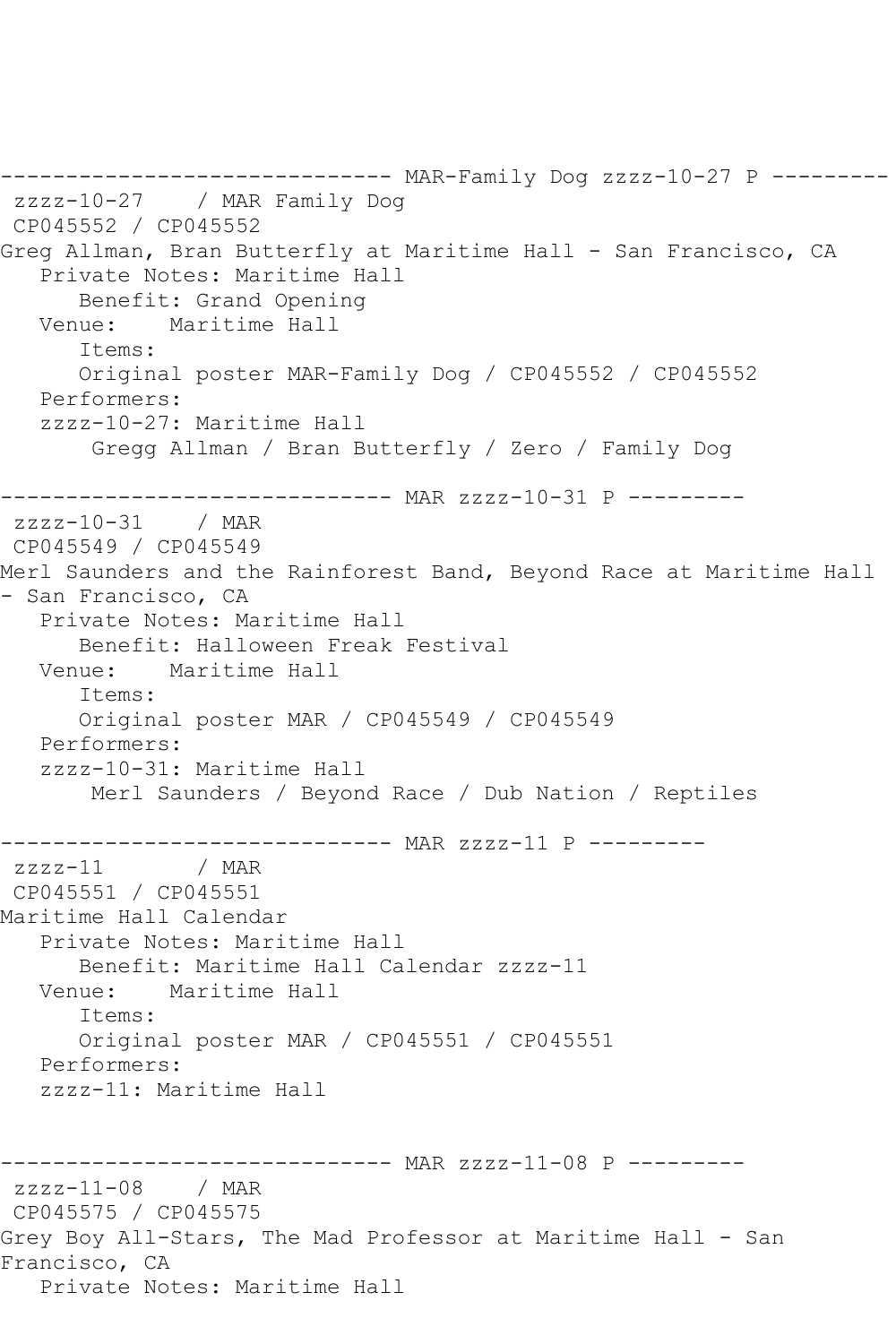Venue: Maritime Hall Items: Original poster MAR / CP045575 / CP045575 Performers: zzzz-11-08: Maritime Hall Grey Boy All Stars / The Mad Professor / Vinyl ------------------------------ MAR zzzz-11-09 P -------- zzzz-11-09 / MAR CP045576 / CP045576 Banned From Utopia, Harvey Mandel at Maritime Hall - San Francisco, CA Private Notes: Maritime Hall Benefit: Tribute to Frank Zappa Venue: Maritime Hall Items: Original poster MAR / CP045576 / CP045576 Performers: zzzz-11-09: Maritime Hall Banned From Utopia / Harvey Mandel ------------------------------ MAR-Family Dog zzzz-11-18 P -------- zzzz-11-18 / MAR Family Dog CP045553 / CP045553 Jefferson Cybership, Jefferson Airplane at Maritime Hall - San Francisco, CA Private Notes: Maritime Hall Benefit: Dance concert Venue: Maritime Hall Items: Original poster MAR-Family Dog / CP045553 / CP045553 Performers: zzzz-11-18: Maritime Hall Jefferson Cybership / Jefferson Airplane / Jefferson Starship / Tommy Castro Band ------------------------------ MAR zzzz-12-07 P -------- zzzz-12-07 / MAR CP045579 / CP045579 Second Sight, Mermen at Maritime Hall - San Francisco, CA Private Notes: Maritime Hall Benefit: Second Sight Cd Release Party Venue: Maritime Hall Items: Original poster MAR / CP045579 / CP045579 Performers: zzzz-12-07: Maritime Hall